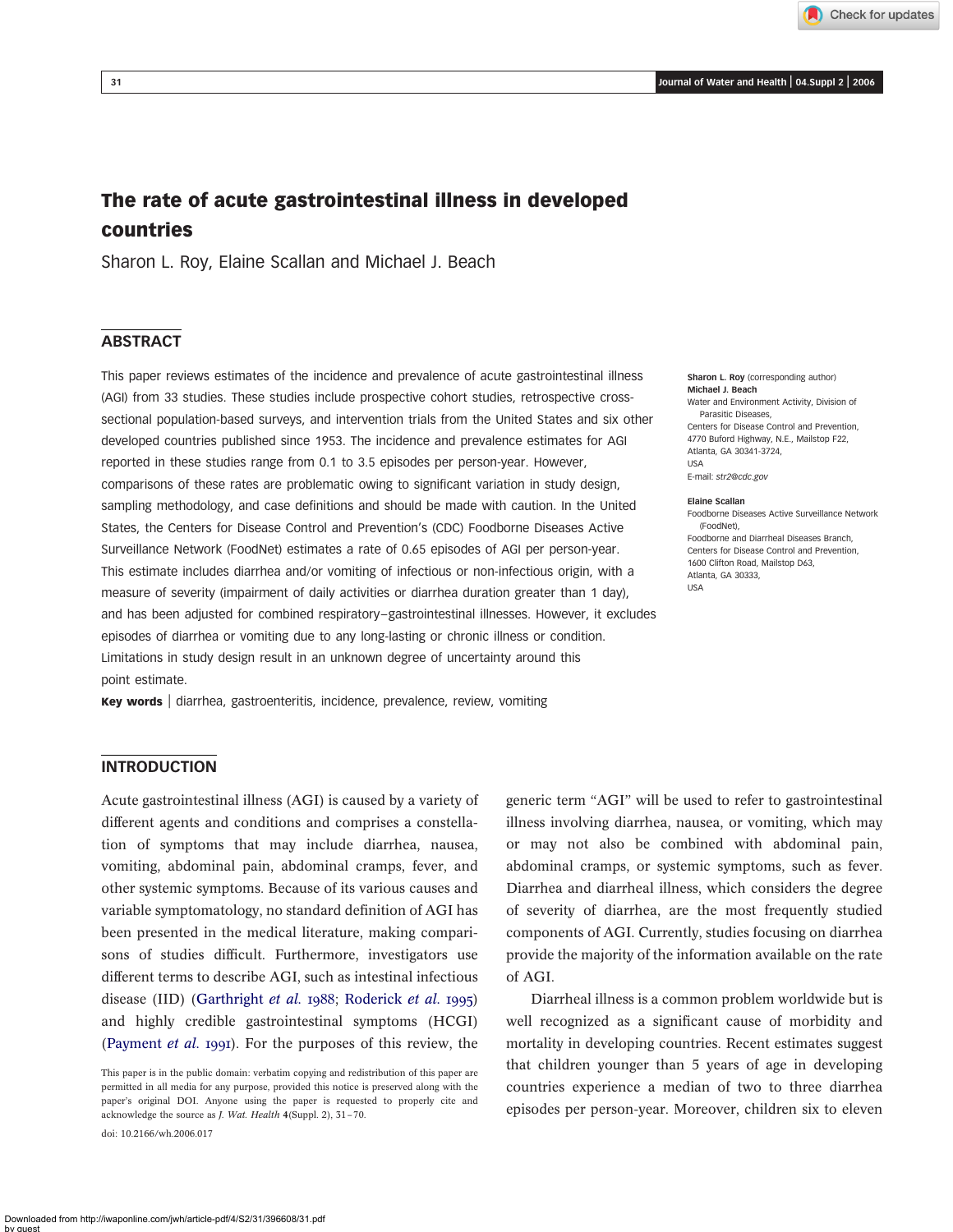months of age experience the highest median rate of diarrhea at five episodes per person-year ([Snyder & Merson](#page-38-0) [1982](#page-38-0); [Kosek](#page-37-0) et al. 2003). According to 2002–2003 World Health Organization statistics, diarrheal diseases accounted for 17% of all deaths worldwide in children younger than 5 years of age, resulting in approximately 1.8 million deaths annually ([WHO 2005](#page-38-0)). When all ages were considered, diarrheal diseases accounted for 3.2% of all deaths worldwide each year. Diarrheal diseases have the 5th highest burden of disease, expressed in DALYs, surpassed only by perinatal conditions, respiratory infections, HIV/AIDS, and depression ([WHO 2004](#page-38-0)).

While AGI mortality is low in developed countries, AGI morbidity remains important. In the United States, children younger than 5 years of age are estimated to experience one to two episodes of diarrhea annually, with 300–400 deaths attributed to AGI each year ([Glass](#page-36-0) et al. [1991](#page-36-0)). A study of approximately 300,000 American children younger than 5 years of age estimated that diarrhea accounted for 4% of all hospitalizations and 2% of all outpatient visits in this population. Based on the total outpatient and inpatient payments in this group, researchers estimated that the total national payment for diarrheaassociated disease in this age group was \$411 million per year (in 1998 US dollars) ([Zimmerman](#page-38-0) et al. 2001). This estimate would have been greater if the costs associated with morbidity and mortality in older children and adults were included.

Accurate estimates of AGI incidence and prevalence are essential for the development of sound public health policy. An overall estimate of the prevalence of AGI due to all etiologies is the necessary first step in developing an estimate of the prevalence of gastrointestinal illness due to specific exposures or etiologies, such as drinking water consumption. Disease surveillance plays an important role in developing these estimates. However, the data available from outbreak surveillance, laboratory-based communicable disease reporting, and other public health surveillance systems underestimate the rate of disease because they usually only capture case-patients in contact with the healthcare system. Not all persons infected by enteric pathogens develop gastrointestinal symptoms ([Figueroa](#page-36-0) [et al.](#page-36-0) 1983; [Ish-Horowicz](#page-37-0) et al. 1989; [Pettoello-Mantovani](#page-37-0) [et al.](#page-37-0) 1995). Furthermore, less than a third of persons with

an AGI seek medical care and stool samples for laboratory diagnoses are only obtained in a minority of these patients ([Hawkins](#page-36-0) et al. 2002; [Herikstad](#page-37-0) et al. 2002; [Imhoff](#page-37-0) et al. 2004; Jones et al. [in press](#page-37-0)). Most persons consulting a healthcare provider for a gastrointestinal illness are either treated with supportive care, regardless of the cause, or are treated presumptively without confirming the etiology through laboratory testing. Even if laboratory testing is ordered, different disease agents require different testing methodologies and laboratories may not perform the necessary diagnostic tests in every case ([Jones](#page-37-0) et al. 2004; [Voetsch](#page-38-0) et al. 2004). Furthermore, most stool tests fail to identify a pathogen ([Magliani](#page-37-0) et al. [1985](#page-37-0); [Essers](#page-36-0) et al. 2000; [Denno](#page-35-0) et al. 2005). While some cases of gastrointestinal illness due to laboratory-confirmed pathogens are required to be reported to public health agencies, most are not ([CDC 2005](#page-35-0)a). Even when reporting is required, a large proportion of laboratoryconfirmed notifiable diseases go unreported ([Standaert](#page-38-0) [et al.](#page-38-0) 1995). This phenomenon results in underreporting of AGI, particularly of mild cases. Therefore, passive surveillance captures only a small fraction of the true rate of disease.

Because so many episodes of AGI are treated at home without contact with the healthcare system, special studies within communities are required to estimate the incidence and prevalence of gastrointestinal illness in the general population. In the United States, information on AGI incidence and prevalence has come from prospective community-based cohort studies, intervention trials, and retrospective population-based cross-sectional surveys. Similar studies have been conducted in other developed countries. However, using the data from these studies to derive an estimate of AGI prevalence is still problematic. The definition of what constitutes AGI is inconsistent between studies. Some studies only measure a single symptom – diarrhea – but even the definition of diarrhea varies. This paper reviews studies estimating the AGI incidence and prevalence in developed countries, examines the strengths and weaknesses of these studies, compares the estimated rates, discusses the limitations associated with such a comparison, and proposes an estimate of AGI prevalence in the United States based on available information.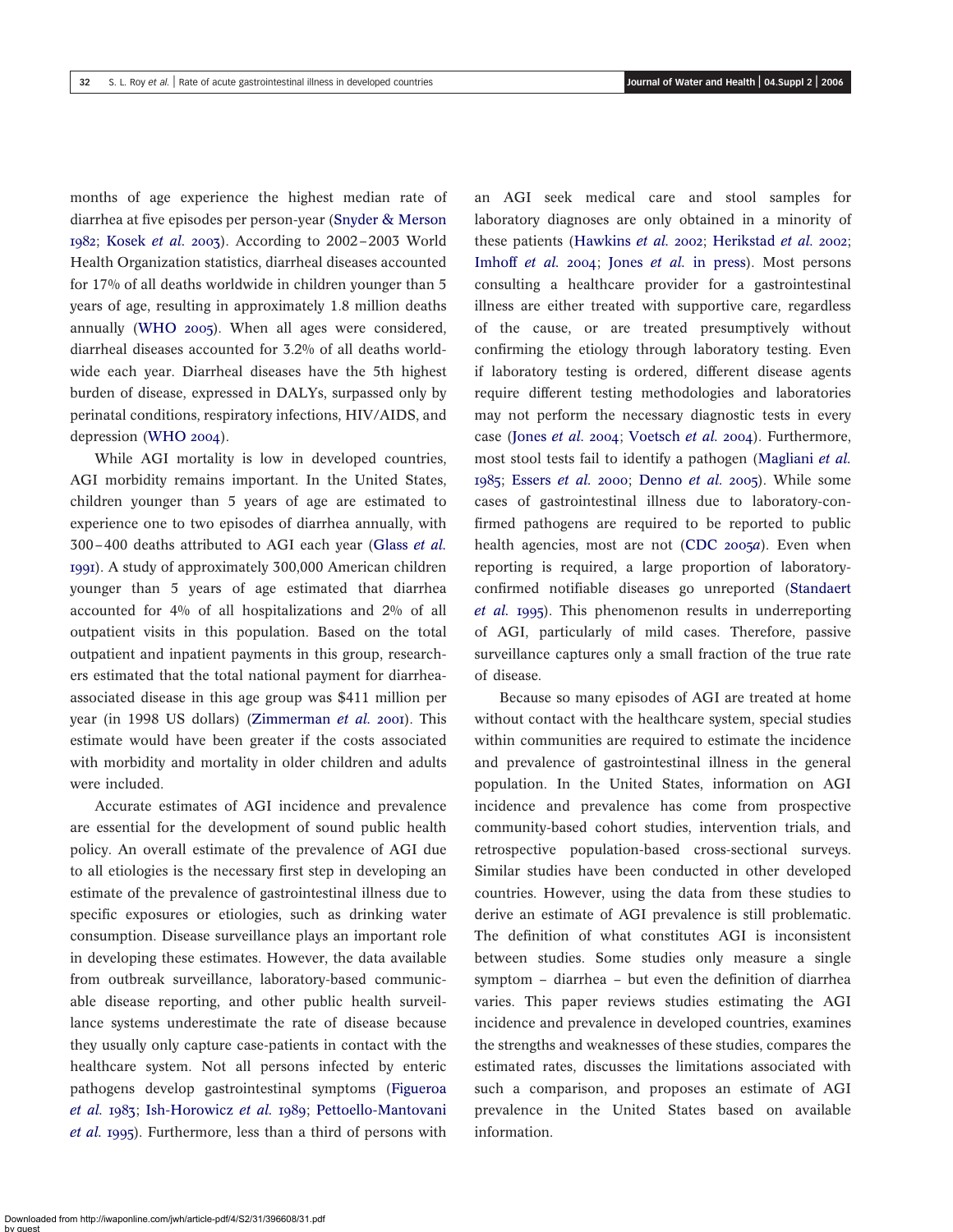## **METHODS**

To identify the information available on the rate of AGI in developed countries, we conducted a literature review of peer-reviewed journal articles, scientific conference abstracts, and public health and environmental health agency documents available on the Internet. To identify the journal articles, we performed a PubMed search through the US National Library of Medicine using various combinations of the following key words: diarrhea, vomiting, gastroenteritis, gastrointestinal, prevalence, incidence, and human. Reference lists from relevant articles identified in the PubMed search were reviewed to find other relevant journal articles, abstracts, and agency reports. Using this approach, we identified 33 studies published since 1953 that provide estimates of AGI incidence and prevalence in the United States and in other developed countries.

## RESULTS

## Estimates from prospective community-based cohort studies and intervention trials in the United States

Since the mid-1900s, there have been several large-scale prospective community-based cohort studies and intervention trials to determine the rate of AGI in the United States. The first of these studies was conducted by [Dingle](#page-36-0) et al. [\(1953, 1964\)](#page-36-0) from January 1 1948 to May 31 1957. Investigators observed the occurrence of respiratory illness and unexplained gastrointestinal illness among families in Cleveland, Ohio over a 10-year study period. Families were selected in a non-random fashion through referral by family physicians or pediatricians. All had young children, belonged to the middle or upper socioeconomic classes, and were located within a specified residential area. Data was collected on the occurrence of diarrhea, vomiting, abdominal pain, and respiratory symptoms. One adult per family, usually the mother, kept a daily record of symptoms present in each family member. Field workers visited the homes weekly to check the records. During the early years of the study, staff physicians visited most of the ill study participants. During the later years of the study, persons with mild afebrile illnesses were not routinely examined.

In this study, illness was defined as the presence of one or more symptoms abnormal for that individual. Only gastrointestinal symptoms judged to be the result of primary gastrointestinal disease were considered in this 10-year study. Gastrointestinal symptoms thought to be secondary to another non-gastrointestinal illness or to some cause other than illness, and those thought to be too minor to warrant consideration as true symptoms were excluded. Those illnesses determined to be primary gastroenteritis were further categorized as infectious or noninfectious. Noninfectious gastroenteritis cases due to dietary causes (120 cases), infant diarrhea (8 cases), functional symptoms (e.g. constipation, globus hystericus – 192 cases), and miscellaneous disorders (e.g. peptic ulcer, diverticulitis, ulcerative colitis – 22 cases) were excluded from analysis. The remaining gastrointestinal illnesses were assumed to be infectious in nature. An infectious gastroenteritis case was defined as two or more of the following symptoms: vomiting, abdominal pain, diarrhea, and fever (2139 cases). An infectious gastroenteritis-epidemiological case was defined as one of the above major symptoms (vomiting, abdominal pain, diarrhea, or fever) or minor symptoms (nausea, anorexia, etc.) occurring within 10 days of another infectious gastroenteritis case or infectious gastroenteritis– epidemiological case in the same family (1169 cases). A probable infectious gastroenteritis case was defined as the same symptoms as an infectious gastroenteritis–epidemiological case but was not associated, within 10 days, with the onset of another case of infectious gastroenteritis (749 cases). In total, 439 members from 85 different families participated in the study and contributed 2692 person-years of follow-up. The median enrollment time per person was 2100 days (range 35–3439 days). There were a total of 4057 reported episodes of infectious gastroenteritis for an incidence of 1.52 episodes per person-year.

A second study to examine gastroenteritis of unknown etiology was performed by the same investigators using the 1948–1950 subset of the data from the above study (Dingle et al. [1953, 1964](#page-36-0); [Hodges](#page-37-0) et al. 1956). In this subset study, gastroenteritis was defined as any one or more of the following three conditions preceded by at least 5 symptom-free days: (1) diarrhea, (2) vomiting, or (3) abdominal pain. Participants reported 1466 episodes of gastroenteritis defined using these criteria. However, 362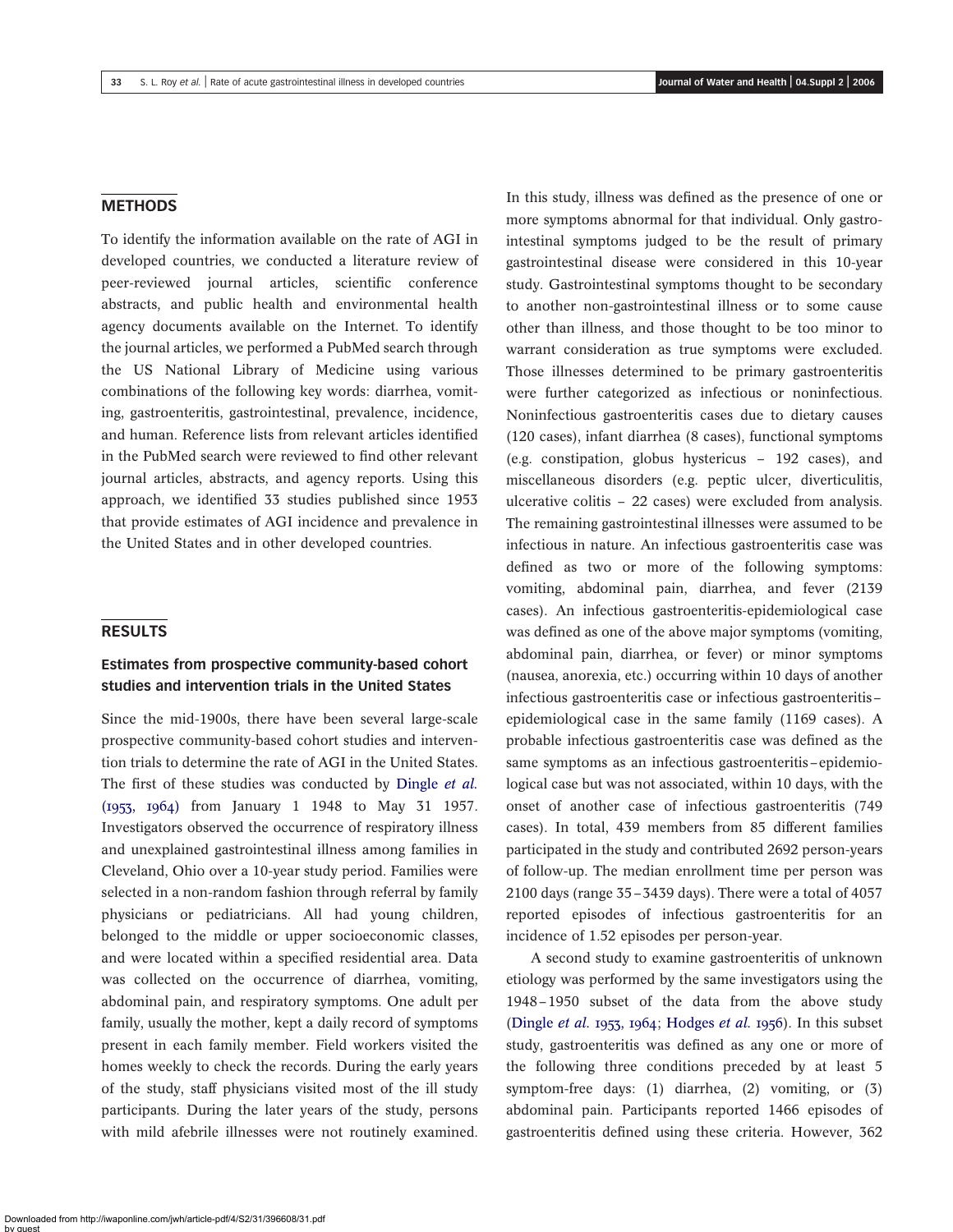episodes were considered to be secondary to other causes as explained by descriptions found in the records – these cases were not included in the analysis. Among these excluded cases were 116 episodes of gastrointestinal symptoms attributed to acute infectious diseases, such as streptococcal infections, measles, chickenpox, and bacterial gastroenteritis. Therefore, only 1104 episodes of infectious gastroenteritis of unknown etiology were analyzed for an overall incidence of 1.6 episodes per person-year ([Hodges](#page-37-0) et al. 1956; [Dingle](#page-36-0) et al. 1964). A large number of these unexplained episodes were hypothesized to represent acute, infectious, nonbacterial gastroenteritis. Among the children in this cohort, infants younger than 1 year of age had the lowest incidence of infectious gastroenteritis of unknown etiology (1.2 episodes per person-year) and children 4 years of age had the highest incidence (2.6 episodes per person-year). Adults had an incidence of 1.2 episodes per person-year. The incidence of infectious gastroenteritis of unknown etiology was lowest in the summer from May to August and highest in the late autumn and early winter, peaking in October and November ([Hodges](#page-37-0) et al. 1956). The proportion of the 1104 episodes associated with either diarrhea or vomiting cannot be determined from the information provided, but diarrhea occurred in 56% and vomiting in 53% of a subset of 683 cases of gastroenteritis that occurred at least 6 days after the onset of respiratory symptoms ([Dingle](#page-36-0) et al. 1956, [1964](#page-36-0)). Investigators observed that when gastrointestinal and respiratory symptoms in the same case-patient were temporally related, the onset of gastrointestinal symptoms was concurrent with or followed the onset of respiratory symptoms; gastrointestinal symptoms did not precede respiratory symptoms. Of the 1104 unexplained gastrointestinal illness cases analyzed, approximately 20% comprised what investigators termed respiratory– gastrointestinal syndrome. This syndrome consisted of cases in which the gastrointestinal and respiratory symptoms presumably had a common etiology and in which gastrointestinal symptoms began the same day as or within a few days after respiratory symptoms. Similarly, this syndrome accounted for an estimated 5% of common respiratory disease in this population ([McCorkle](#page-37-0) et al. [1956](#page-37-0)). When persons with respiratory–gastrointestinal syndrome were excluded, the incidence of infectious gastroenteritis of unknown etiology was 1.3 episodes per person-year. This figure would likely have been slightly higher if some of the cases of known bacterial gastroenteritis had been included in the analysis.

From August 1 1961 to March 31 1965, the New York Virus Watch Program followed a highly select population in the metropolitan New York area to gain information concerning viral agents detectable by in vitro culture methods available at that time (Fox [et al.](#page-36-0) 1966). Two contrasting communities were selected for the study: a large urban housing project and a relatively isolated rural island community. Both were middle-income, predominantly white communities. Investigators used non-random selection techniques to enroll families with children 1–10 years of age. Families with newborns were recruited partway through the study. In each family, a parent recorded any illness in the family on a form that a nurse would pick up and review on a bi-weekly basis. At this time, routine fecal and respiratory samples were collected. Specimens were also collected upon report of illness. Signs and symptoms were coded by the field nurse and later reviewed by a pediatrician or a supervising nurse. Illnesses were then classified into categories based on the predominant symptoms. In total, 178 families with 791 persons were enrolled and contributed 882 person-years of observation. The investigators analyzed the occurrence of enteric and respiratory illness, though they did not provide a definition for enteric illness in their paper. There were approximately 844 episodes of enteric illness for a rate of 1.0 episode per person-year. When cases with combined respiratory and gastrointestinal symptoms were excluded, there remained approximately 630 cases of enteric illness alone for a rate of 0.7 episodes per person year.

From November 1965 to August 1969, the Seattle Virus Watch Program followed a cohort of families to assess infections with respiratory or enteric viruses recoverable in cell cultures (Fox [et al.](#page-36-0) 1972). Two groups of families were non-randomly recruited throughout the study period from a large comprehensive prepaid medical care plan. This plan covered approximately 10% of the population of the Seattle, WA metropolitan area. For logistical reasons, participants came from the northern two-thirds of metropolitan Seattle. In total, 215 predominantly white middle-income families with newborn infants were enrolled for 2-year periods of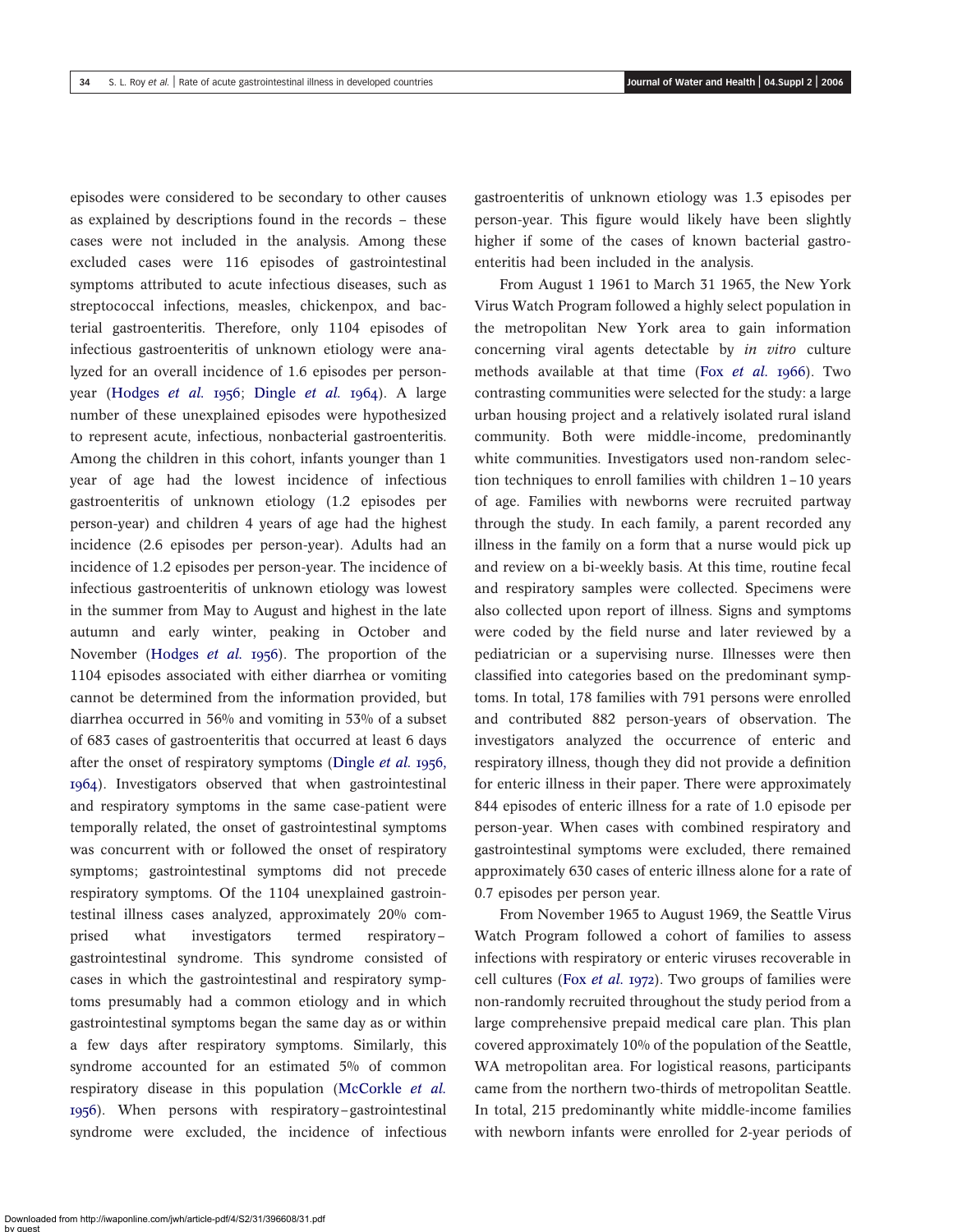observation. A nurse visited the first group of 149 families on a bi-weekly basis to collect and review illness records kept by the mother for the entire family. During these visits, routine fecal and respiratory specimens were collected. Supplemental specimens were collected upon report of illness. Mothers were requested to notify investigators when illness occurred between visits. The 149 Group 1 families contributed 965 person-years of observation and approximately 85% of these families stayed in the study until their 2-year observation periods were completed or the study terminated. The 66 Group 2 families were either recruited after the monthly quota for Group 1 families was filled or preferred the less intense form of observation provided for Group 2. In Group 2, the mother was contacted weekly by telephone for information about illnesses in the family. Fecal and respiratory specimens were collected only upon report of illness and no more than twice a year. The 66 Group 2 families contributed 431 person-years of observation but 51% of these families withdrew from the study before their 2-year observation periods were completed or the study terminated. This study used the same classification of enteric and respiratory illnesses as the New York Virus Watch study, although, again, the symptomatology of enteric illness was not defined. When the cases with enteric symptoms alone, without respiratory symptoms, were analyzed, the Group 2 families reported fewer enteric illness episodes than the Group 1 families (0.2 vs. 0.3 episodes per person-year), although both groups had similar age distributions. Overall, participants reported 0.3 enteric illness episodes per personyear. Children 2–9 years of age had the highest age-specific rate of 0.5 episodes per person-year.

From November 1965 to December of 1971, the incidence of acute enteric illness was assessed in Tecumseh, MI (Monto et al. [1970, 1971](#page-37-0); [Monto & Koopman 1980](#page-37-0)), a city of approximately 10,000 persons. Following a census of the entire community, households were randomly sampled and recruited for a 1-year observation period, after which time they were replaced by other households. Recruitment continued throughout the 6-year study period. From November 1965 to May 1969, investigators only enrolled households with at least one child of school age or younger and with all adults younger than 45 years of age. These eligibility criteria changed in May 1967 to also include families with older adult members ([Monto](#page-37-0) *et al.* 1971) and by 1968 these older families constituted approximately half of the participating households ([Monto](#page-37-0) et al. 1970). One adult member of each household was contacted weekly, usually by telephone, and asked about the onset of acute illnesses among family members; illnesses were followed to their conclusion date during subsequent weekly telephone calls. If at least 2 symptom-free days had passed between periods of reported illness, the latter illness was recorded as a new event ([Monto](#page-37-0) et al. 1971). Families were questioned about general symptoms and about specific respiratory and gastrointestinal symptoms. Enteric symptoms were divided into four syndromes: (1) diarrhea without vomiting; (2) vomiting without diarrhea; (3) diarrhea and vomiting combined; and (4) upset stomach and/or nausea without the other symptoms. Respiratory specimens were collected from persons reporting respiratory symptoms. In total, 4905 participants who remained for a full year of surveillance were included in the analyses ([Monto & Koopman 1980](#page-37-0)). The overall incidence of self-reported enteric illness (which included all four syndromes) was 1.20 episodes per personyear. The incidence of enteric illness was highest in children younger than 5 years of age (1.95 episodes per person-year) and declined in older children. Adults 20 years of age and older experienced the lowest rate of enteric illness at 1.00 episode per person-year ([Monto & Koopman 1980](#page-37-0)). Enteric illness frequency was highest in the winter from December to February and lowest in the summer from June to August. The incidence rates for diarrhea with or without vomiting, diarrhea alone, and vomiting without diarrhea were 0.63, 0.40, and 0.35 episodes per person-year, respectively. These incidence estimates included persons with concurrent respiratory symptoms, defined by five syndromes including lower respiratory symptoms, upper respiratory symptoms, laryngotracheal symptoms, nonproductive cough, and earache ([Monto & Koopman 1980](#page-37-0)). Respiratory symptoms were reported in 27% of cases of enteric illness and enteric symptoms were reported in 11% of cases of respiratory illness. Investigators found that, in general, concurrent respiratory and enteric symptoms appeared to be the result of a single illness and not due to overlapping simultaneous infections with different pathogens. When persons with combined enteric and respiratory symptoms were excluded, the overall incidence of enteric illness (including all 4 enteric illness syndromes) was 0.88 episodes per person-year.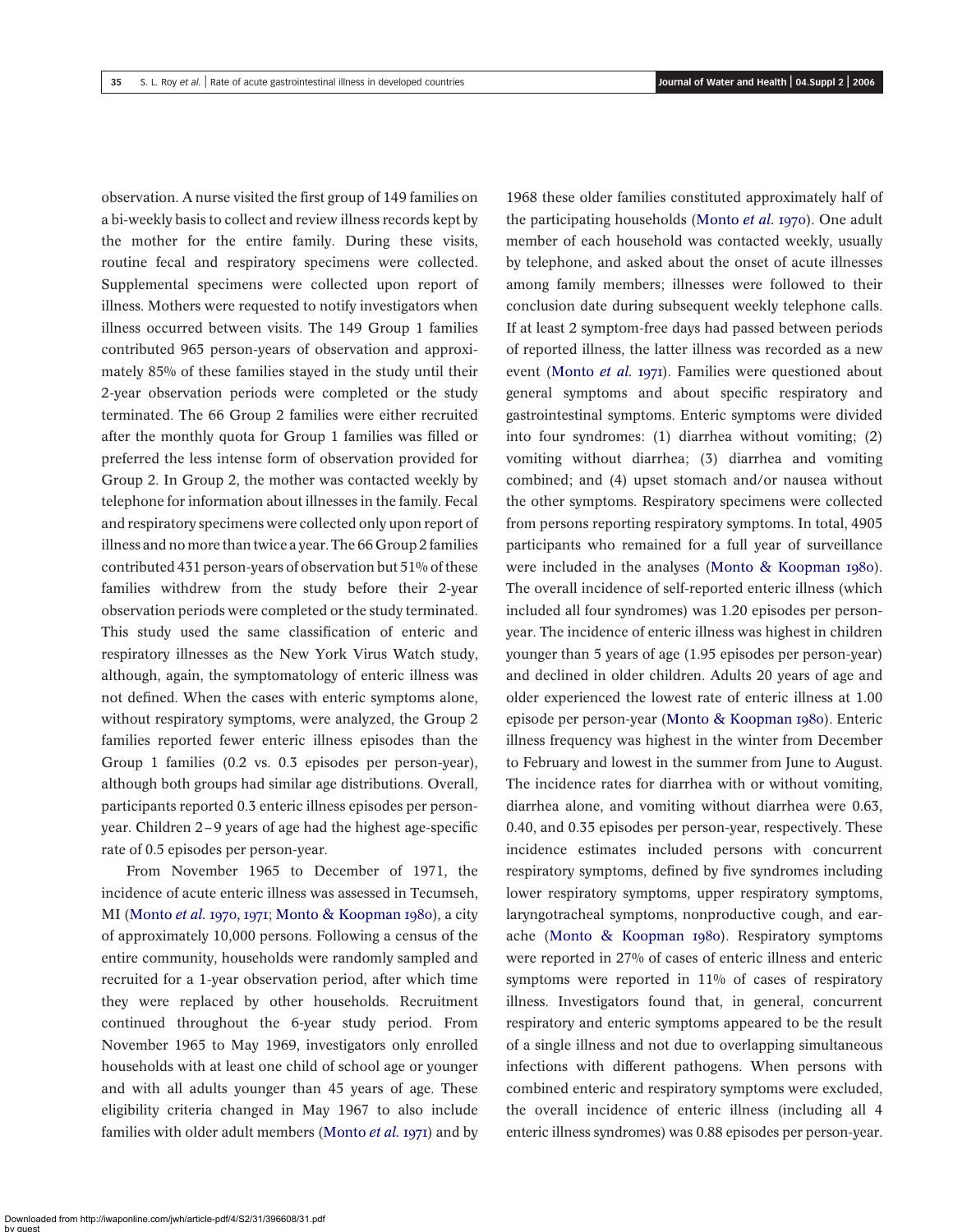Insufficient data were provided by the authors to determine the separate incidence rates of each of the four enteric illness syndromes in the absence of respiratory symptoms. Overall, 52% of enteric illness cases were accompanied by restriction of ordinary daily activity for an incidence of 0.63 activity-restricting enteric illness episodes per person-year. The types of restriction of daily activity were not further defined.

From August 1975 to July 1977 investigators conducted a prospective community-based study of suburban families with one to four children in Charlottesville, VA ([Hughes](#page-37-0) [et al.](#page-37-0) 1978; [Guerrant](#page-36-0) et al. 1990). Participants kept daily records of AGI symptoms, defined as (1) vomiting, (2) diarrhea, or (3) a combination of two or more gastrointestinal and systemic symptoms, including nausea, abdominal cramps, malaise, fever, chills, headaches, myalgia, and anorexia. Families were visited at least once every 2 weeks. Fecal swabs were taken when symptoms were reported. Forty-five families (169 individuals) were observed for a total of 173.6 person-years. Investigators found 334 cases of AGI for an incidence of 1.9 cases per person-year. This estimate included cases of vomiting alone and cases consisting only of milder non-diarrheal symptoms. The highest attack rate for AGI was in children younger than 3 years of age (2.46 episodes per person-year) and the rate decreased with increasing age. A seasonal peak was noticed in the winter months, with 38% of all cases occurring in November to January.

In 1988, [Garthright](#page-36-0) et al. (1988) recalculated the rates of intestinal infectious disease (IID) for both the Cleveland ([Dingle](#page-36-0) et al. 1964) and Tecumseh ([Monto & Koopman](#page-37-0) [1980](#page-37-0)) studies, adjusting to the 1980 US Census age distribution and population estimates. They defined IID as an acute episode of vomiting or diarrhea without a plausible noninfectious origin (such as chemical poisoning or an adverse reaction to medication) and without respiratory symptoms. Therefore, this definition excluded some cases of enteric illness that occurred at the same time as an unrelated respiratory illness, as well as mild enteric illnesses that may have included other gastrointestinal symptoms (such as nausea or abdominal pain) but that lacked vomiting or diarrhea. For the Cleveland study, researchers estimated that the 1980 US incidence of IID would have been 0.71 cases per person-year (compared to the

1948–1950 rate of 1.3 cases of infectious gastroenteritis of unknown etiology per person-year excluding respiratory symptoms). For the Tecumseh study, researchers estimated that the 1980 US incidence of IID would have been 0.62 cases per person-year (compared to the 1965–1971 rate of 0.88 cases of enteric illness per person-year excluding respiratory symptoms). From the Tecumseh study, the researchers were also able to estimate rates of activity restriction associated with IID. They calculated that the 1980 US incidence for IID with at least 1 full day of restricted activity was 0.32 cases per person-year.

In 1999, [Colford](#page-35-0) et al. (2002) conducted the Pilot Water Evaluation Trial (Pilot WET), a randomized, controlled, triple-blinded intervention trial of water treatment devices in private residences. The primary purpose of the study was to determine if participants could be successfully blinded to the type of treatment device, in preparation for a larger study at a later date. A secondary purpose of the study was to estimate the annualized incidence of highly credible gastrointestinal illness (HCGI). The study area included single-family dwellings served by the Contra Costa Water District in northern California. All households in this water district were contacted by flyers, followed by mailings, and asked to participate. Households were eligible if the families owned the home, used municipal tap water as their primary drinking water source, and had no household members with serious immunosuppression. Eligible households willing to participate were randomized to the different treatment groups. Each family was asked to participate for 16 weeks. Individual household members were each asked to complete a health diary. An adult completed the diary for children younger than 12 years of age and for persons unable to do so. The health diaries were to be mailed to the investigators every 2 weeks. HCGI was defined as any of the following four conditions preceded by at least 6 symptomfree days: (1) vomiting; (2) watery diarrhea; (3) soft diarrhea and abdominal cramps occurring together on any day; or (4) nausea and abdominal cramps occurring together on any day. Participants with diarrhea were asked to indicate the days on which they had two or more loose stools. HCGI episodes due to other plausible etiologies (e.g. pregnancy) were not excluded, unlike in other studies. Of the 29 415 homes that received flyers, 573 households contacted the investigators but only 77 households with 236 persons were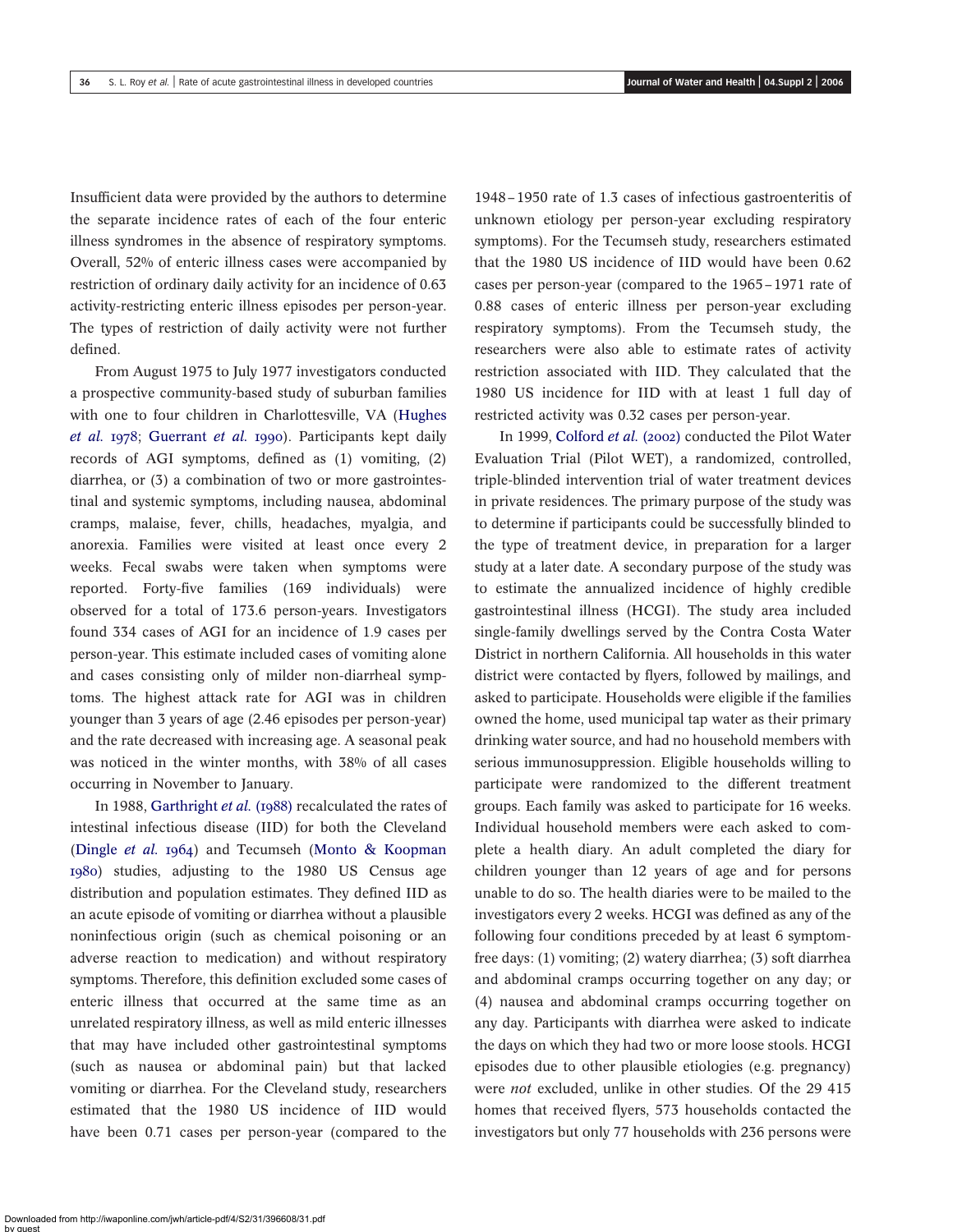eligible to participate. Ninety-six percent of these households completed all 16 weeks of the trial. There were 103 episodes of HCGI during 29.6 person-years at risk in the sham treatment group (3.48 episodes per person-year). This rate is much higher than those reported in other studies. Investigators hypothesized that, because this trial was fairly short, participants may have been more likely to report, or even over-report, illness symptoms when enrollment and participation instructions had been recently emphasized. Furthermore, study participants had a visible treatment device installed in their homes and were paid for the return of health diaries throughout the study which may have further encouraged symptom reporting. Also, the case definition used was not as strict as in other studies and may have captured more instances of mild illness.

From October 2000 to May 2002, [Colford](#page-35-0) et al. (2005) conducted the larger companion trial to the Pilot WET study just described. This was a randomized, controlled, tripleblinded, crossover intervention study performed in the Davenport/Bettendorf area of Scott County, Iowa. The principle objective was to measure the change in incidence of HCGI from the use of a supplemental in-home drinking water treatment device. This community was served by a single drinking water treatment facility, taking its water from a microbiologically-challenged surface water source. The water utility supplied investigators with a list of all 40,403 residential addresses it served. Apartments, post office boxes, out-of-service addresses, and addresses outside the service area were excluded. The remaining households were contacted and asked to participate. A total of 1421 households responded and were assessed for eligibility. Households were excluded if they contained an employee of the water utility, consumed less than 75% of their in-home drinking water from the tap, or contained an immunocompromised member or one who had been advised to drink only specially treated water. Households were randomly assigned to 26 weeks of either an active or a sham treatment device (Cycle A), a 2 week washout period, then a crossover period of 26 weeks using the alternate device (Cycle B). Participants recorded daily occurrences of illness in health records. Adults recorded illnesses for children younger than 12 years of age. The health records were to be mailed back to investigators every week (personal communication with investigators). HCGI was defined as any of the following four conditions preceded by at least 6 symptom-free days: (1) vomiting; (2) watery diarrhea; (3) soft diarrhea and abdominal cramps; or (4) nausea and abdominal cramps. Final enrollment included 456 households and 1296 individuals for 1123 person-years of observation. Overall, 84% of the participants completed the full 1-year study period. In the sham treatment group, there were 672 reported episodes of HCGI in Cycle A and 476 reported episodes of HCGI in Cycle B for rates of 2.40 and 1.82 episodes per person-year, respectively (average 2.11). As with the Pilot WET study, these rates are much higher than the rates reported in other studies. Again, the case definition used was not as strict as in other studies and may have captured more instances of mild illness. Furthermore, the presence of a visible device may have altered participant behavior or illness reporting in unknown ways to change the estimated incidence of HCGI. When only diarrhea was considered (that is, three or more instances of diarrhea during the day), 208 episodes were reported in Cycle A for an incidence of 0.74 episodes per person-year and 142 episodes were reported in Cycle B for an incidence of 0.54 episodes per person-year (average 0.64). These rates of diarrhea are more in keeping with estimates from other studies. Investigators noticed a decline in the frequency of reported gastrointestinal illness episodes over time, similar to that observed in other intervention trials in Canada (Payment et al. [1991, 1997](#page-37-0)) and Australia ([Hellard](#page-37-0) et al. 2001). They hypothesized that this was likely due to a loss of enthusiasm for the study.

## Estimates from retrospective cross-sectional studies in the United States

In addition to the prospective cohort studies and intervention trials, there have been several recent retrospective population-based cross-sectional surveys conducted in different populations across the United States to estimate the rate of AGI. In 1993, investigators performed a random-digit dialed telephone survey of 1197 household members from 462 households in all 22 Washington, DC residential zipcode areas (representing approximately 0.2% of residents) ([Akhter](#page-35-0) [et al.](#page-35-0) 1994). Participants were asked about the occurrence of diarrhea, defined as three or more loose or watery stools in a 24-hour period, from November 22 to December 5 1993. This was the 2-week period prior to the failure of a filtration device in a local drinking water-treatment facility. During this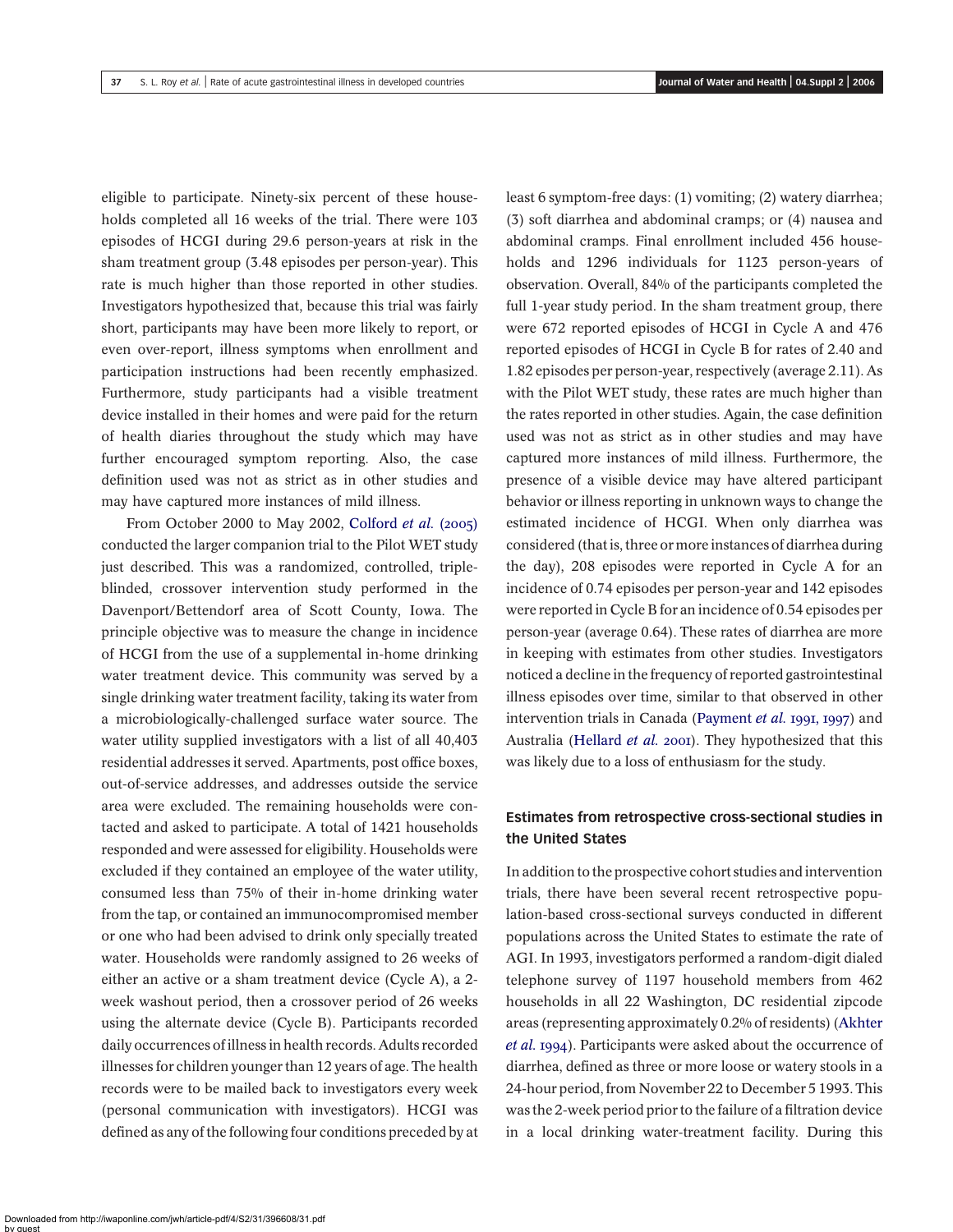period, 2.8% of respondents reported diarrhea, for an annualized incidence of 0.7 episodes per person-year.

Between August 11 and October 6 1997, investigators conducted a national, retrospective, cross-sectional, household, telephone survey to estimate the prevalence of abdominal pain, bloating, and diarrhea in the US adult population ([Sandler](#page-38-0) et al. 2000). They used the Genesys Sampling System to first identify and remove business and nonworking telephone numbers from directory listings ([Abt](#page-35-0) [Associates Inc. 2002](#page-35-0)) and then generate a random sample of telephone numbers from the 48 contiguous states and Washington, DC. The telephone numbers were called in order until a household was reached. At that time, the first eligible permanent resident was interviewed. Persons were eligible to participate if they were 18–75 years of age, a permanent resident of the household, able to converse in English, and mentally competent to be interviewed. Following the interview, a household census was conducted and one person was then selected at random. If this person was the one already interviewed, the household was considered complete. If another person was randomly chosen, arrangements were made to interview that person but only in a sample of the households. Only the interviews from the randomly selected household members were retained for analysis if more than one interview was conducted per household. Persons were asked if they had experienced (1) lower abdominal pain or discomfort; (2) bloating or distension; and (3) loose stools or diarrhea during the month prior to interview. These symptoms were not otherwise explained or defined. In total, 4908 households were contacted but 788 (16%) were ineligible, primarily due to age and language barrier. From the eligible households, 2684 adults agreed to participate and 2510 (94%) completed the interview and were included in the analyses. Only 17% of these participants were selected completely at random. Nearly 80% of the 2510 participants were white, 62% were women, 56% were married, and the majority had a high school education. Of the demographics collected, only the reported household income was similar to that of the United States population. Overall, 674 participants (26.9%) reported loose stools or diarrhea in the previous month, for an annualized prevalence of 3.2 episodes per person-year.

From 1996 to 2003, the Foodborne Diseases Active Surveillance Network (FoodNet) conducted four 12-month

cycles of a population-based telephone survey to determine the prevalence of self-reported diarrheal illness. Approximately 150 persons were interviewed per month in each FoodNet site and the number of FoodNet sites increased over of the four survey cycles (Jones et al. [in press](#page-37-0)). During the first 12-month cycle, conducted from July 1996 to June 1997, 9003 completed interviews were obtained from persons residing in five FoodNet sites with a population of 14.3 million people, representing approximately 5% of the US population ([Herikstad](#page-37-0) et al. 2002). During the second cycle, conducted from July 1998 to June 1999, 12,755 completed interviews were obtained from persons residing in seven FoodNet sites with a population of 29 million, representing approximately 11% of the US population ([Imhoff](#page-37-0) et al. 2004). During the third cycle, conducted from February 2000 to January 2001, 14,647 completed interviews were obtained from eight FoodNet sites with a population of 33 million, representing approximately 12% of the US population ([CDC 2005](#page-35-0)b). During the fourth cycle, conducted from March 2002 ([CDC 2005](#page-35-0)b) to February 2003 (Jones et al. [in press](#page-37-0)), 16,435 completed interviews were obtained from nine FoodNet sites with a population of 37.6 million, representing 14% of the US population ([Jones](#page-37-0) et al. [in press](#page-37-0)).

FoodNet investigators employed the same survey methodology developed by CDC's Behavioral Risk Factor Surveillance System (BRFSS) ([Gentry](#page-36-0) et al. 1985; [Remington](#page-38-0) [et al.](#page-38-0) 1988; [Tourangeau 2004](#page-38-0); Jones et al. [in press](#page-37-0)). Telephone numbers in the FoodNet catchment area were screened using Genesys-ID software ([Abt Associates Inc.](#page-35-0) [2002](#page-35-0)) to remove business and non-working numbers before contacting households using a single-stage random digit dialing sampling method (Jones *et al.* [in press](#page-37-0)). One person per household was randomly selected to participate in the survey from a roster of household members of all ages. Parents or guardians responded for children younger than 12 years of age ([Imhoff](#page-37-0) et al. 2004). Only English-speaking persons were interviewed until the fourth survey when the survey was also administered in Spanish (Jones et al. [in press](#page-37-0)).

Respondents were asked about episodes of diarrhea in the four weeks (1996–1997 and 1998–1999 survey cycles) or month (2000–2001 and 2002–2003 survey cycles) prior to the interview (Jones et al. [in press](#page-37-0)). Diarrhea was defined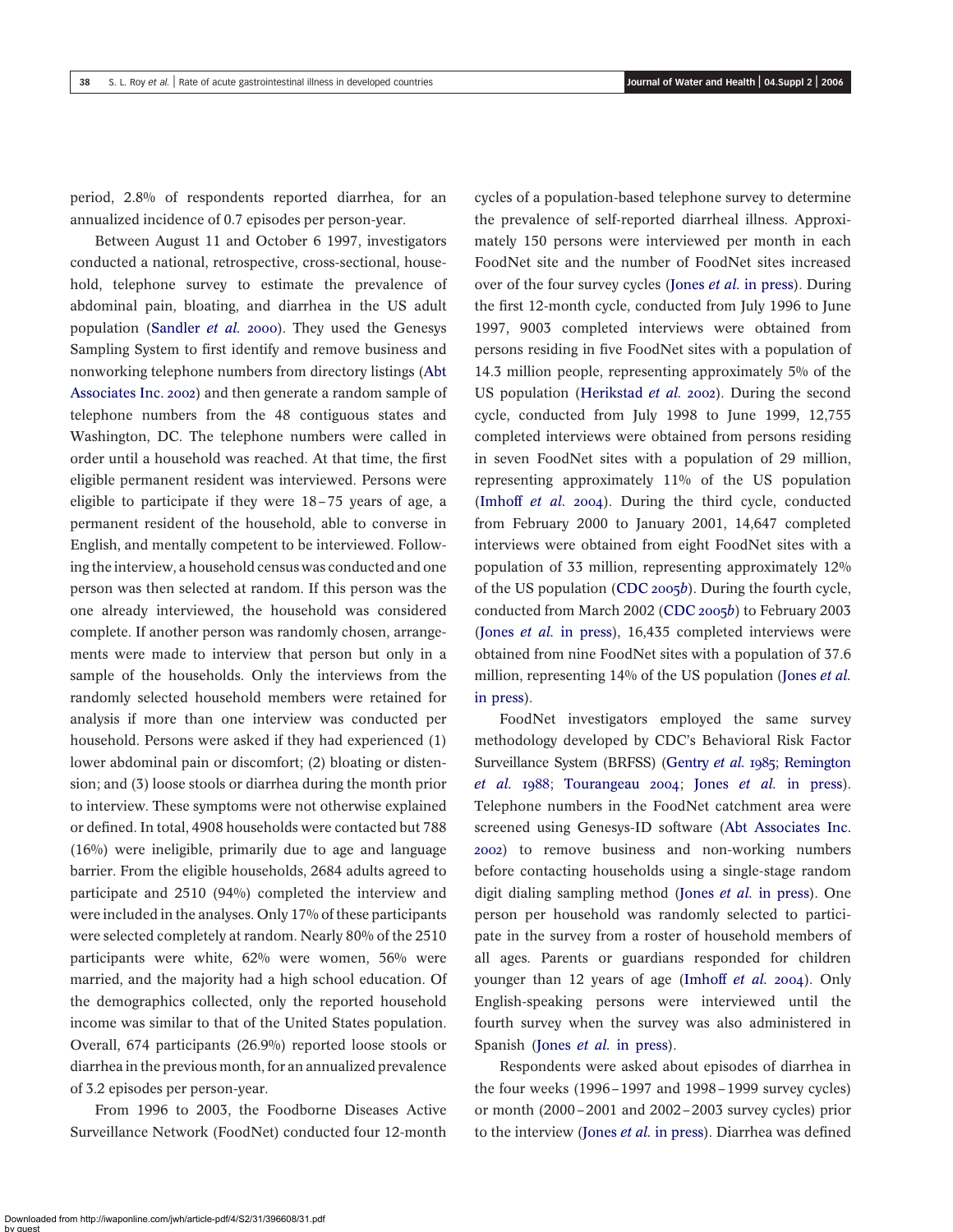as three or more loose stools in a 24-hour period. Diarrheal illness was defined as diarrhea resulting in an impairment of daily activities (e.g. missing time from work, school, recreation or vacation activities, or work in the home) or diarrhea with a duration greater than 1 day. In the first and second cycles, respondents reporting diarrhea were asked about other symptoms experienced during their illness, including vomiting, fever, and abdominal pain. In the third and fourth cycles, all respondents, including those without diarrhea, were asked about vomiting; those respondents reporting any diarrhea or vomiting were also asked about concurrent respiratory symptoms.

A comparison of the prevalence of diarrheal illness from all four cycles of the FoodNet survey (1996–1997, 1998–1999, 2000–2001, and 2002–2003) is awaiting publication (Jones et al. [in press](#page-37-0)). For this comparison, investigators equated the 28-day period used in the first two cycles with the 1-month period used in the last two cycles. If more than one diarrheal episode occurred during the period of interest, only the most recent episode was considered. Respondents who indicated they had any long-lasting or chronic illness or condition in which diarrhea or vomiting was a major symptom (such as irritable bowel syndrome, ulcerative colitis, partial removal of stomach or intestines, stomach or esophagus problems, or Crohn's disease) were excluded from the analysis. Persons reporting concurrent diarrhea and respiratory symptoms were not excluded.

Data from each cycle were weighted by age, sex, and location, using the projected census numbers from the corresponding years, to ensure that the survey populations were demographically representative of the FoodNet catchment areas. Data were also weighted using the number of eligible respondents per household and the number of telephone lines per household to compensate for the unequal probabilities of selection between and within households. Cooperation rates were calculated using the upper bound response rate formula provided by the Council of American Survey Research Organizations (CASRO) ([White 1983](#page-38-0); [Remington](#page-38-0) et al. 1988). These rates include survey refusals, terminations, and completed interviews. The upper bound CASRO response rate declined over time from 71% in the 1996–1997 survey cycle to 33% in the 2002–2003 survey cycle (Jones et al. [in press](#page-37-0)).

For the purposes of this paper, we used the FoodNet population survey data to estimate the prevalence of AGI in the United States for the period 2000–2003. As discussed, the first and second survey cycles did not record information on respiratory symptoms or vomiting without diarrhea. Therefore, only data from the third and fourth cycles were used for this estimate. We defined AGI as diarrheal illness and/or vomiting of infectious or noninfectious origin, excluding cases with concurrent respiratory symptoms (defined as cough and/or sore throat). Overall, 8.8% of respondents reported diarrheal illness and/or vomiting in the month prior to interview; of these, 39% reported having respiratory symptoms. Therefore, the overall prevalence of self-reported AGI in the month prior to interview was 5.4%, a rate of 0.65 episodes per personyear. The prevalence of AGI did not differ significantly between the third and fourth cycles [\(Table 1\)](#page-9-0). The prevalence of AGI was higher in females than males. Children younger than 5 years of age reported the highest prevalence while persons 65 years of age and older reported the lowest prevalence. White respondents reported a higher prevalence than African Americans or Hispanics. The prevalence reported by adults with less than a high school education was lower than that of high school graduates. The prevalence of AGI was higher in the winter months compared to the summer months.

### Studies from other developed countries

### Australia

During the late 1990s, [Hellard](#page-37-0) et al. (2001) conducted a drinking water intervention study in Australia. In this randomized, double-blinded controlled trial, households in Melbourne that (1) received their water from a defined catchment area; (2) had at least four eligible family members, including at least two children aged  $1-15$  years; and  $(3)$ owned or would be purchasing their homes were eligible for the study. In addition to the household eligibility criteria, each participant had to consume at least one glass of tap water per day. Individuals who had immunosuppression, had a chronic diarrheal illness, or were on long-term antibiotic therapy were excluded. Invitations to participate were distributed by mail, through advertisements in local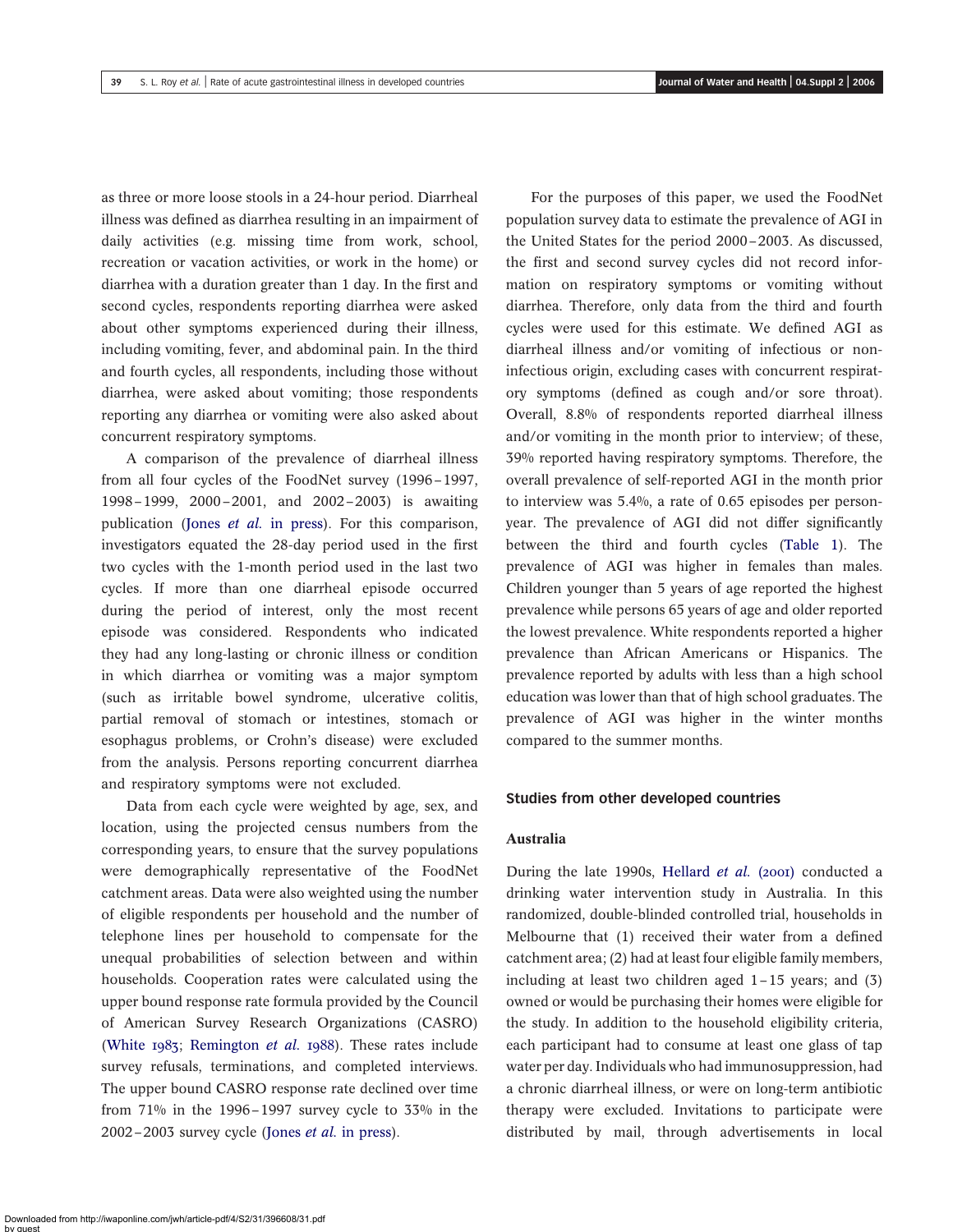|                               | AGI     | <b>Bivariate</b> | <b>Multivariate</b> |               |
|-------------------------------|---------|------------------|---------------------|---------------|
|                               | $\%$    | OR               | OR                  | 95%CI         |
| Cycle                         |         |                  |                     |               |
| $3^{\text{rd}}$ (2000 - 2001) | 5.1     | 0.93             | 0.89                | $0.75 - 1.05$ |
| $4^{th}$ (2002 – 2003)        | 5.6     | 1.00             | 1.00                |               |
| Sex                           |         |                  |                     |               |
| Male                          | 4.7     | 0.74             | 0.71                | $0.61 - 0.83$ |
| Female                        | 6.1     | 1.00             | 1.00                |               |
| Age (years)                   |         |                  |                     |               |
| < 5                           | 8.3     | 1.94             | 2.18                | $1.60 - 2.95$ |
| $5 - 17$                      | 5.9     | 1.29             | 1.52                | $1.14 - 2.05$ |
| $18 - 35$                     | 7.0     | 1.51             | 1.56                | $1.30 - 1.86$ |
| $36 - 54$                     | 4.6     | 1.00             | 1.00                |               |
| $55 - 64$                     | 3.8     | 0.79             | 0.79                | $0.61 - 1.01$ |
| $\geq 65$                     | 2.6     | 0.54             | 0.53                | $0.40 - 0.71$ |
| Race                          |         |                  |                     |               |
| White                         | 5.7     | 1.00             | 1.00                |               |
| African American              | 4.2     | 0.72             | 0.68                | $0.49 - 0.94$ |
| Hispanic                      | 4.1     | 0.73             | 0.64                | $0.47 - 0.87$ |
| Education                     |         |                  |                     |               |
| Less than high school         | 5.3     | 0.92             | 0.79                | $0.60 - 1.04$ |
| High School graduate          | 5.7     | 1.00             | 1.00                |               |
| College graduate              | 5.2     | 0.93             | 0.90                | $0.77 - 1.06$ |
| Residence                     |         |                  |                     |               |
| Urban                         | 4.9     | 0.81             | 0.96                | $0.76 - 1.22$ |
| Suburban/town                 | 5.8     | 1.06             | 1.07                | $0.85 - 1.35$ |
| Rural                         | 5.4     | 1.00             | 1.00                |               |
| Medically insured             |         |                  |                     |               |
| Yes                           | $5.3\,$ | 1.00             | 1.00                |               |
| No                            | 6.4     | 1.15             | 1.18                | $0.90 - 1.53$ |
| Season                        |         |                  |                     |               |
| Spring                        | 5.6     | 1.13             | 1.17                | $0.94 - 1.45$ |
| Summer                        | 5.2     | 1.00             | 1.00                |               |
| Autumn                        | 4.4     | 0.82             | 0.83                | $0.66 - 1.05$ |
| Winter                        | 5.8     | 1.22             | 1.29                | $1.04 - 1.60$ |

<span id="page-9-0"></span>**Table 1** | Prevalence and factors associated with reporting AGI in the month before interview, FoodNet Population Survey 2000–2003

newspapers, and through primary schools, child-care centers, maternal health centers, and shopping malls. Interested families were asked to phone the study center if they met the inclusion criteria. Eligible families who called the study center were then mailed an information booklet about the study, visited at home, and enrolled. In total, 600 families (2811 individuals) were recruited and were randomly assigned to receive real or sham water treatment units installed in their kitchens. Families were blinded as to the type of unit they received. Highly credible gastroenteritis (HCG) was defined as any of the following symptoms in a 24-hour period: (1) two or more loose stools; (2) two or more episodes of vomiting; (3) one loose stool with abdominal pain or nausea or vomiting; or (4) one episode of vomiting with abdominal pain or nausea. Cases were considered distinct if the participant experienced at least 6 symptom-free days in between episodes. Families completed and returned health diaries by mail every 4 weeks. Participants were asked to collect fecal specimens during any episodes of HCG. A total of 600 families (2811 persons) were enrolled in the study and contributed 3333 person-years of health diary data during a 68-week period between September 1997 and February 1999 (excluding two 4-week periods over each Christmas season). There were 1352 cases of HCG reported during this period among persons with the sham units, for an incidence of 0.82 cases per person-year. Investigators noticed a decline in the reported incidence of HCG from the first 13 weeks of the study compared to the last 13 weeks. They believed this reflected an underreporting of symptoms due to declining motivation over time. Investigators found no significant difference in the incidence of HCG between the different treatment groups.

During a 12-month period from September 2001 to August 2002, the National Centre for Epidemiology and Population Health, on behalf of OzFoodNet, conducted a national cross-sectional computer-assisted telephone interview (CATI) survey to estimate the incidence of infectious gastroenteritis ([Ashbolt](#page-35-0) et al. 2002; Hall et al. [2002, 2005](#page-36-0); [Scallan](#page-38-0) et al. 2005). In this national gastroenteritis survey, private households across Australia with fixed telephone lines were sampled using random-digit dialing. The household member with the last birthday was selected to be interviewed. Interviews were conducted in seven languages.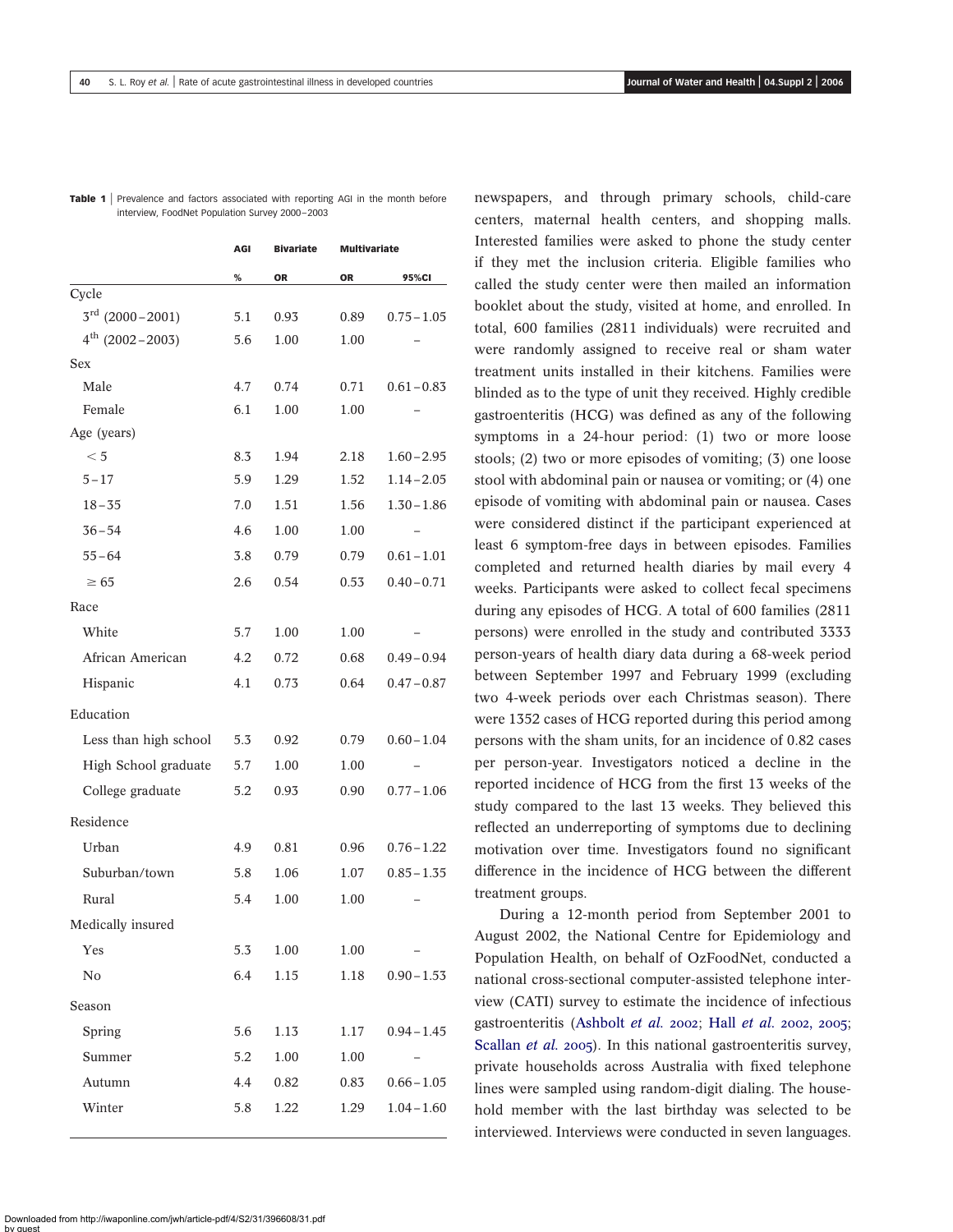Participants were asked about symptoms in the 4 weeks preceding the interview. Infectious gastroenteritis was defined as: (1) three or more loose stools; or (2) two or more episodes of vomiting; or, if respiratory symptoms were present, (3) four or more loose stools; or (4) three or more episodes of vomiting in a 24-hour period in the previous 4 weeks. Persons were excluded if they identified a noninfectious cause for their symptoms, and an adjustment made for persons with gastrointestinal symptoms secondary to a respiratory infection. The study interviewed 6087 participants over the 12-month period. The cooperation rate was 68.2%, defined as the number of completed interviews divided by the number of completed interviews plus the number of non-interviews that involved the identification of, and contact with, an eligible respondent ([Scallan](#page-38-0) et al. 2005). Data were weighted to the Australian population by age and sex and the estimated incidence of infectious gastroenteritis was 0.92 cases per person-year (Hall [et al.](#page-36-0) 2005). Analysis suggested that the incidence of gastroenteritis varied by region, age, and medical history of chronic illness ([Ashbolt](#page-35-0) [et al.](#page-35-0) 2002). To make the results nationally representative, data were weighted by age, sex, geographic location, household size, and the number of residential telephone lines. Using diarrhea as the outcome, defined as three or more loose stools or bowel movements in any 24-hour period, the weighted rate of diarrhea was 0.83 episodes per person-year. The incidence of diarrhea was highest among children younger than 5 years of age (8.2%) and adults 25–44 years of age (7.8%) and lowest among adults 65 years of age and older (3.6%) ([Scallan](#page-38-0) *et al.* 2005).

The Victoria Department of Human Services estimated the annualized incidence of gastroenteritis in persons 18 years of age or older using questions included in the Victorian Population Health Survey conducted between August and November 2001 ([Ashbolt](#page-35-0) et al. 2002). This was a computer-assisted telephone interview (CATI) survey. Participants aged 18 years or older were randomly selected and asked if they had experienced gastroenteritis in the 4 weeks preceding the interview. An episode of gastroenteritis was defined as (1) three or more loose stools or (2) two or more episodes of vomiting in a 24-hour period. Participants who reported a chronic condition in which diarrhea or vomiting was a predominant symptom were excluded from analysis. Of the 7494 adults interviewed, 760 reported having gastroenteritis in the previous 4 weeks, for an unweighted annualized incidence of 1.3 episodes per person-year.

Similarly, the Queensland Department of Health estimated the statewide incidence of diarrhea using relevant questions included in the Queensland Health 2001 Omnibus Survey ([Ashbolt](#page-35-0) et al. 2002; [Queensland OzFoodNet](#page-38-0) [2002](#page-38-0)). This survey was conducted between March 12 and May 3 2001. A random sample of private households with fixed telephone lines was selected from numbers listed in at least one of the telephone directories for Queensland published over the previous 5 years. Eligible households had at least one person 18 years of age or older. Persons unable to speak English, having a mental or physical disability preventing the interview, absent from the household, or visiting the household were excluded. Data was collected on two age groups: adults 18 years of age or older, and children 7 months to 4 years of age (through a nested survey of parents or caregivers). Within the household, the person in the age group of interest who had the most recent birthday was asked to participate. Participants were asked about the occurrence of diarrhea in the 1 month preceding the interview. Diarrhea was defined as three or more loose stools in a 24-hour period. A person with a known chronic condition in which diarrhea was a predominant symptom was excluded unless the respondent believed that the diarrhea was unrelated to the chronic condition. Estimates of the incidence of diarrhea assumed each case-patient had only one episode during the previous month. Of the 3081 adults interviewed, 418 were identified as having had acute diarrhea in the preceding month. Of the 386 children aged 7 months through 4 years enrolled in the study, 73 were identified as having had acute diarrhea in the preceding month. When adjusted for seasonality and the age distribution of persons in Queensland, the estimated annualized incidence of diarrhea for adults was 1.46 episodes per person-year and for children was 1.89 episodes per personyear. Assuming the incidence of acute diarrheal illness among children 5 through 17 years of age was between that of adults and young children, investigators estimated the annual incidence of diarrhea in Queensland for this age group was 1.49 episodes per person year, adjusted for seasonality. Since this study was conducted over a 2-month period, investigators adjusted the incidence rates for seasonality by reducing the total monthly episodes of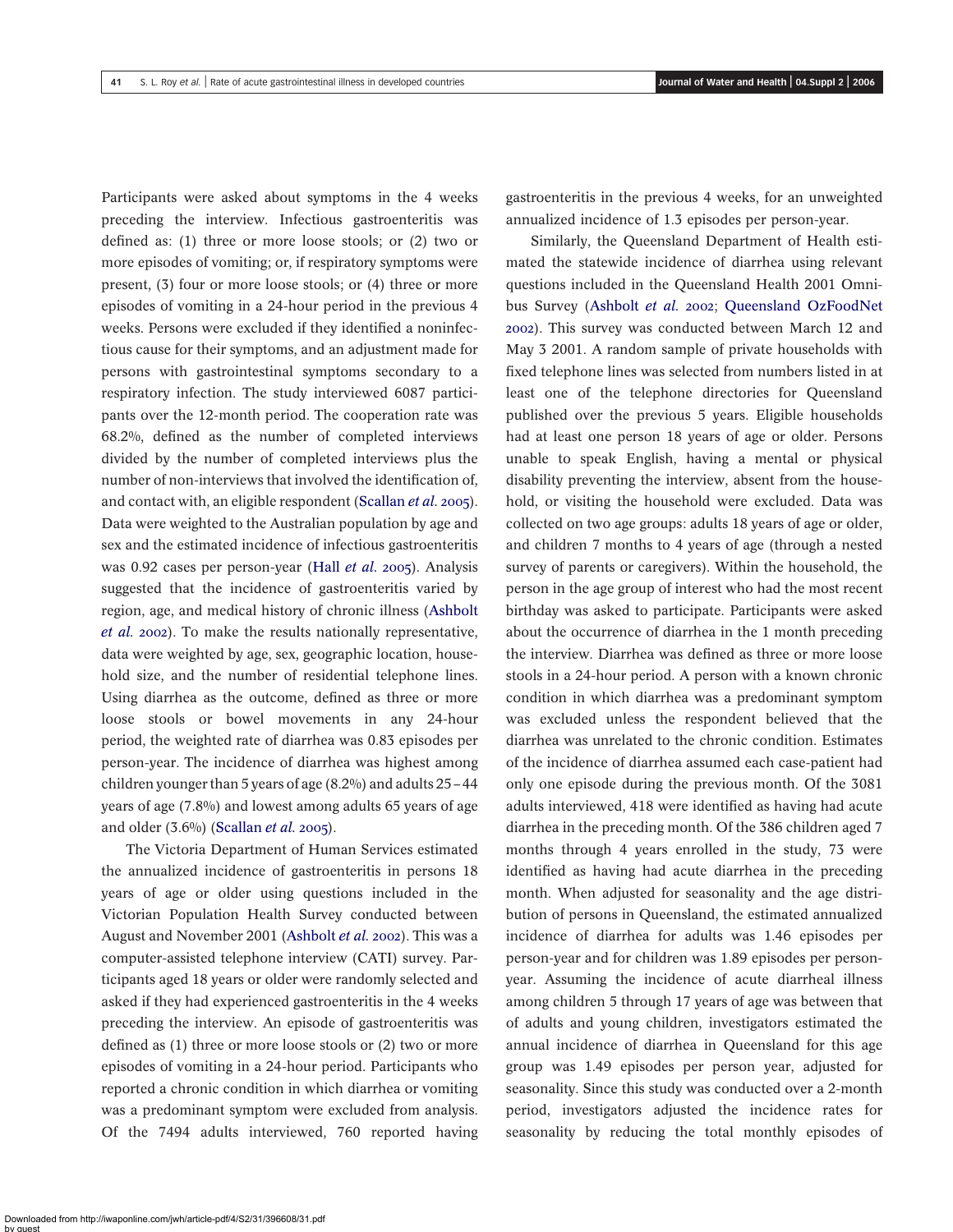diarrhea to 83% of their original values. This factor was chosen because Queensland surveillance data of Salmonella and Campylobacter cases over a 3-year period revealed that, on average, the monthly reported case totals in May to January were 83% of those in February to April.

### Canada

In 1988–1989, [Payment](#page-37-0) et al. (1991) conducted a randomized intervention study in a relatively homogeneous middleclass suburban area of Montreal to estimate the level of gastrointestinal illness attributable to tap water consumption. Households were randomly contacted using a directory of inhabited addresses for the study area. Households were eligible if they (1) were owner-occupied; (2) had French-speaking occupants; (3) had occupants who regularly consumed tap water; (4) had at least one child between the ages of 2–18 years living in the household; and (5) were willing to participate. Eligible households were then randomized to a regular tap water group and a filtered water group. Households in the latter group were supplied with under-the-sink filtration units. No attempt was made to blind participants as to which treatment group they were in. The health of household participants was monitored from March 1988 to June 1989, with a 2-month gap in surveillance in July and August 1988 due to summer vacation. Family health diaries were maintained and one family member completed and returned a self-administered questionnaire for all family members every 2 weeks. Followup with a staff nurse occurred by telephone every 2 weeks. Highly credible gastrointestinal (HCGI) symptoms were defined as (1) at least 1 symptomatic day of vomiting or liquid diarrhea with or without confinement to bed, medical consultation, or hospitalization; or (2) at least 1 symptomatic day of nausea or soft diarrhea combined with abdominal cramps with or without absence from school/ work, confinement to bed, medical consultation, or hospitalization. Episodes with plausible etiologies other than waterborne disease (e.g. pregnancy) were excluded. New cases could occur in the same person only after 6 consecutive symptom-free days. A total of 3741 households were contacted and 606 (with 2408 individuals) were enrolled. Over the entire study period, household participation rates were 86% in the group consuming regular tap water and 93% in the group consuming filtered water. The incidence for HCGI symptoms in the regular tap water group was 0.76 episodes per person-year. This rate was adjusted using Poisson regression methods to account for the correlation between repeated episodes in the same person. The incidence of HCGI symptoms was highest among children younger than 6 years of age and lowest among adults 50 years of age or older. As in the Davenport intervention trial ([Colford](#page-35-0) et al. 2005), reports of HCGI symptoms declined across the study period, which could have resulted in an underestimate of the incidence.

Four years later, [Payment](#page-37-0) et al. (1997) conducted another intervention trial in the same suburban Montreal community. This time households were randomly chosen from a list of families in the study area who were enrolled in a government income supplement program for families with children younger than 18 years of age (this program was independent of income level). Households were eligible if they (1) were located within the distribution system of the water filtration plant; (2) had French-speaking occupants; (3) had occupants who regularly consumed tap water; (4) had at least one child between the ages of 2–12 years living in the household; and (5) were willing to participate. For 16 months (September 1993 to December 1994), families with young children were randomly assigned to one of four groups: (1) regular tap water; (2) tap water from a continuously purged tap valve; (3) bottled plant water; and (4) purified bottled water. Participants were not blinded to their treatment status. A family diary of gastrointestinal and respiratory symptoms was kept and families were contacted by telephone every 2 weeks to obtain the information. The definition for an episode of highly credible gastrointestinal (HCGI) illness was the same as that used in the previous study. In total, 1062 families (5253 individuals) participated in the trial. The incidence of HCGI illness among the regular tap water group was 0.66 episodes per person-year. As with the previous study, this rate was adjusted using Poisson regression methods to account for the correlation between repeated episodes in the same person. The incidence of HCGI illness was highest among children younger than 6 years of age and lowest among adults 50 years of age or older. The highest incidence of HCGI illness was observed during autumn and winter and the lowest during the summer. The incidence was highest at the beginning of the trial in September 1993 and dropped steadily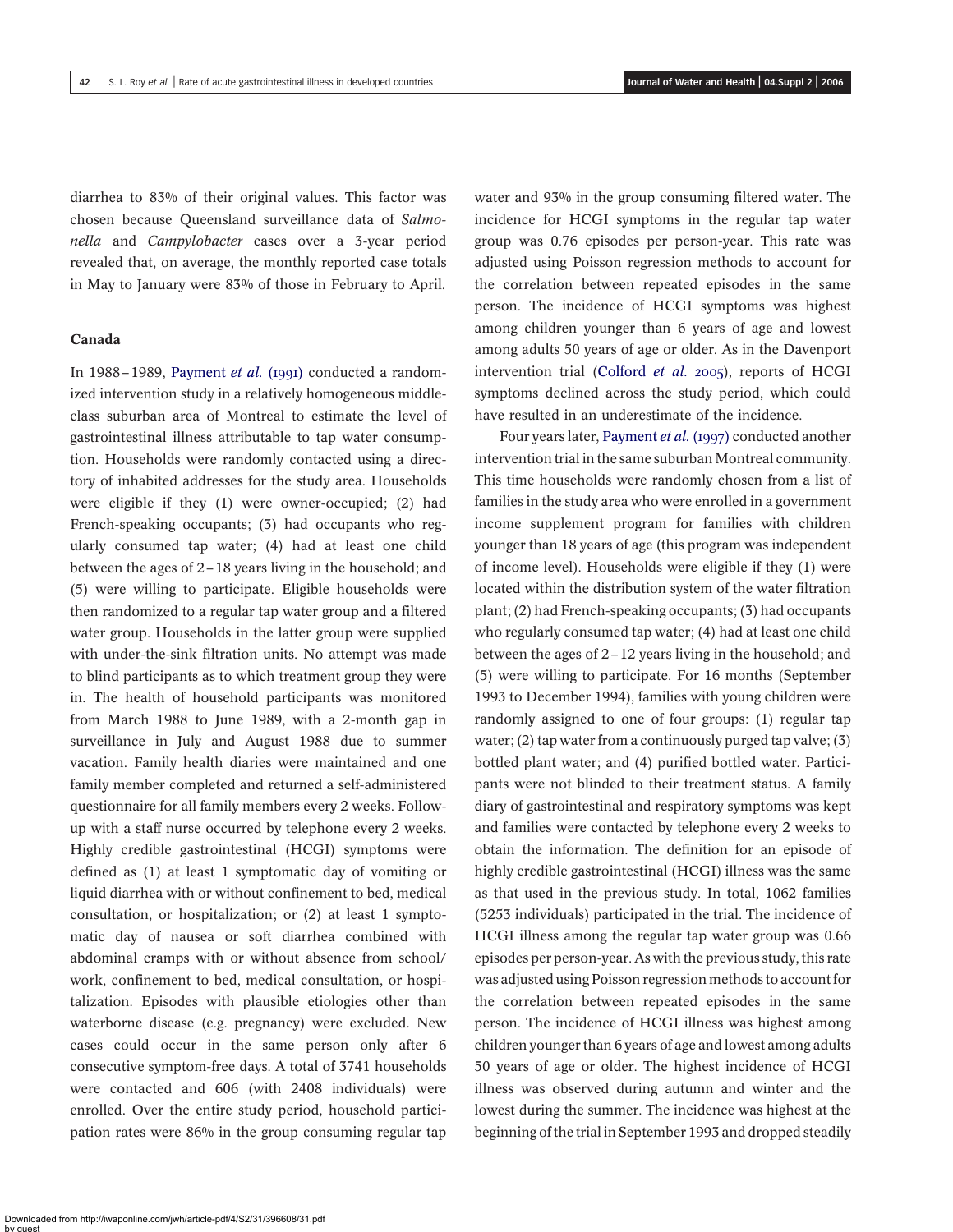as the trial progressed. A similar trend was seen in the Davenport ([Colford](#page-35-0) et al. 2005) and earlier Montreal ([Payment](#page-37-0) et al. 1991) trials, as well as in an Australian study ([Hellard](#page-37-0) et al. 2001). However, owing to a 16-month study period, a rising trend beginning in September 1994 was observed, suggesting that the seasonal increase in the winter months may have been present in spite of what appeared to be reporting fatigue.

From February 1994 to February 1995, Raina et al. [\(1999\)](#page-38-0) conducted a prospective cohort study of rural families drinking untreated well water to determine the relationship between consumption of E. coli-contaminated well water and gastrointestinal illness. Families from southern Ontario were recruited from participants in the Ontario Farm Groundwater Quality Survey (1991–1992) (Goss [et al.](#page-36-0) [1998](#page-36-0)). This earlier study sampled water from 1292 of the estimated 500 000 water wells in Ontario, and the study conformed to a stratified random survey. It is unclear how the families participating in the Raina study were selected from this earlier study. Families in the Raina study were excluded if (1) they no longer used the same well as in the 1991–1992 study; (2) the household would contain fewer than two fulltime residents during the study period; (3) the family did not drink well water; or (4) the family routinely treated the water. Children younger than 1 year of age at the start of the study and any persons absent from the household for more than 2 months during the study period were excluded from analysis. One contact person in each household completed a health diary for each family member. Interviewers telephoned the contact persons approximately once per month to collect the diary information. Gastrointestinal illness episodes were defined as diarrhea, with or without vomiting, occurring for 1 or more days with at least 5 symptom-free days separating episodes. The definition of diarrhea used in this study was not provided. Of the 442 families identified for potential inclusion in the study, 156 (35%) were enrolled and included in the final analysis. These 156 families included 531 individuals. Of these, 414 persons were considered to have non-contaminated water supplies during the study period because their wells tested negative for E. coli in all of five separate water quality tests staggered throughout the year. Among these 414 persons with non-contaminated well water, 25.8% reported at least one episode of gastrointestinal illness during the year, for an incidence of at least 0.26 episodes per person-year (counting only one episode per person per year). Gastrointestinal illness episodes were most frequent in February and March and fluctuated throughout the study period.

For the 3-month period from April 3 1995 to July 22 1995, [Strauss](#page-38-0) et al. (2001) conducted a study to examine the relationship between microbiologic contamination of drinking water from private wells in rural communities in eastern Ontario and the incidence of AGI. Four rural communities were selected, representing a cross section of rural population in the area. The selection criteria for the communities were not described. Households within these communities were randomly selected using a phone book database. All households within each community were eligible for participation except those not consuming drinking water from a private well, and residents of retirement or nursing homes. Health information was collected on each household member using self-reported health diaries for a 28-day period. AGI episodes were defined as either (1) vomiting or liquid diarrhea, or (2) nausea or soft, loose diarrhea with abdominal cramps. Episodes included 1 or more symptomatic days, with at least 6 consecutive symptom-free days between episodes. For analytic purposes, only the first episode was considered. Of the 327 households initially contacted, 235 (72%) representing 647 persons agreed to participate. Of these persons, 619 (96%) completed the diaries for the full 28 days and were included in the analysis. One or more AGI episodes were identified in 51 (8.2%) participants for an annualized incidence of 1.1 episodes per person-year. Seasonality was not accounted for in this 3-month study period. Children 10 years of age or younger were found to be more likely to have AGI symptoms.

From February 2001 to February 2002, [Majowicz](#page-37-0) et al. [\(2004\)](#page-37-0) conducted a retrospective cross-sectional telephone survey in the city of Hamilton to assess the magnitude and distribution of self-reported AGI. Participants were randomly selected from a list of Hamilton residential telephone numbers in an electronic directory. One individual per household was randomly selected to participate by identifying the person with the next birthday. Interviews were conducted over 12 months, with approximately the same number of interviews completed each month. AGI was defined as any vomiting or diarrhea (loose stool or stool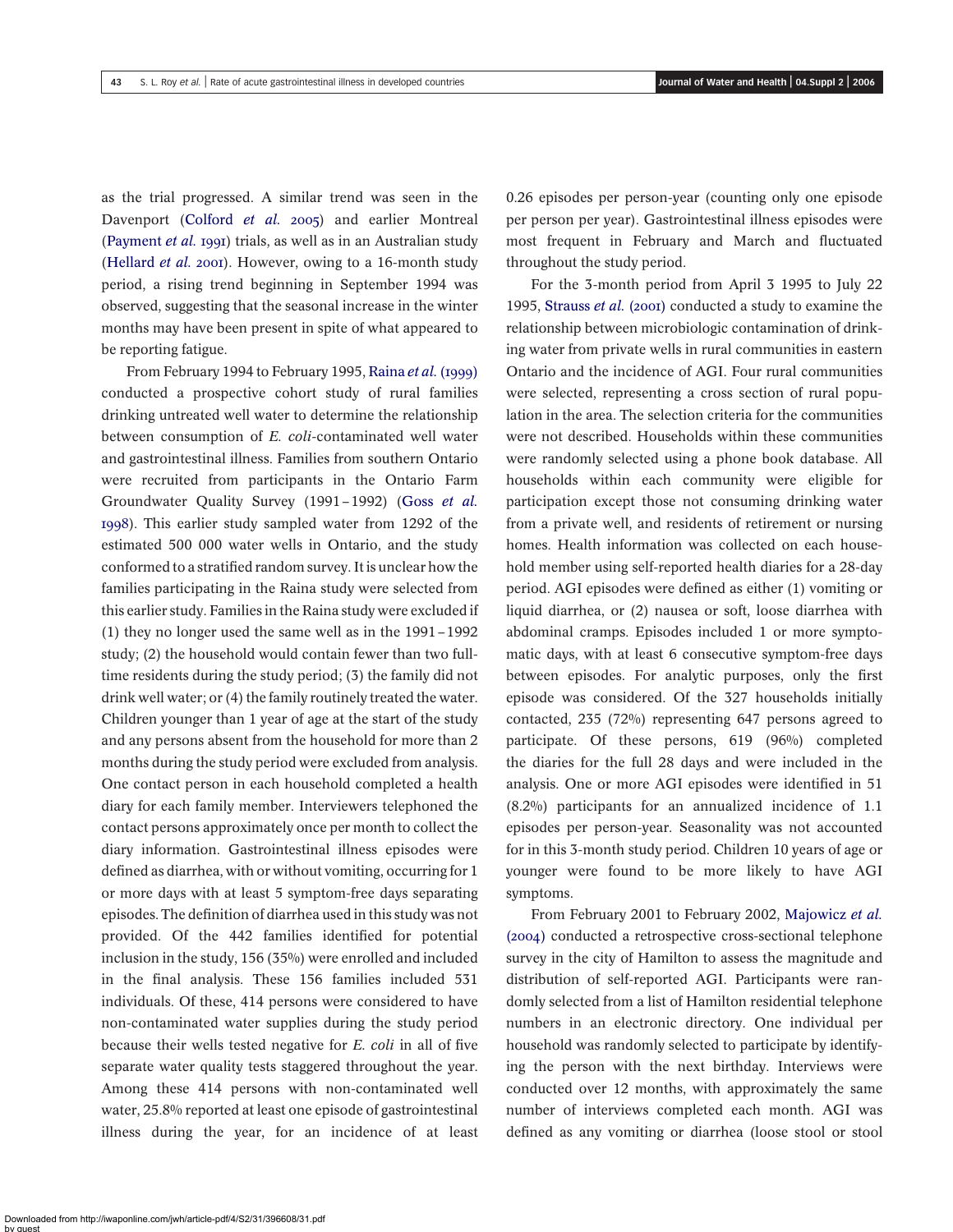with abnormal liquidity) in the 28 days prior to the interview. Episodes due to other plausible etiologies (e.g. excess alcohol intake) were not excluded. Episodes due to pre-existing conditions (e.g. Crohn's disease, irritable bowel syndrome, lactose intolerance, and pregnancy) were excluded from the numerator but not the denominator. Incidence rates were adjusted to account for the likely proportion of pre-existing cases that actually began before the 28-day period. Of the 9543 persons contacted to participate in the study, 3496 (37%) agreed to participate. Of these, 351 reported an episode of AGI in the preceding 28 days; 138 reported more than one episode; however only the last episode was counted to minimize the potential for recall bias. The adjusted incidence was 1.3 episodes per person-year. The incidence of AGI was highest among children 0–9 years of age  $(16%)$  and adults 20–24 years of age (18%) and lowest among adults 70–74 years of age (4%). The incidence peaked in April, with another smaller peak in October.

### France

Between October 1998 and June 1999, [Gofti-Laroche](#page-36-0) et al. [\(2003\)](#page-36-0) conducted a prospective cohort study in the French Alps as part of a larger study to assess the risks of acute digestive conditions (ADC) in relation to protozoal contamination of drinking water. Volunteer families in communities in the Isère and Savoie departments of southeast France that were supplied by four public drinking water systems were recruited through notices distributed through the media, schools, and town councils, and from drinking water utility files. All four water systems were considered vulnerable to microbial contamination. Each family completed self-administered daily questionnaires concerning the health problems of each family member. Each weekday, 20% of the families were telephoned by an interviewer who recorded all incident cases of ADC occurring since the previous call. An ADC was defined as an episode of abdominal pain, nausea, vomiting, and/or diarrhea. The definition of diarrhea used in this study was not provided. A diarrheic episode (DE) was defined as diarrhea with at least one other digestive condition (unspecified) or fever. A case of gastroenteritis (GE) was defined as an episode of diarrhea with fever or vomiting. A total of 176 households, representing 544 persons, were enrolled in the study providing 252.6 person-years of observation. These persons were not representative of the local population with respect to socioeconomic status (white-collar workers and employees were over-represented; blue-collar workers and farmers were under-represented) and age (children were overrepresented). There were 712 reported cases of ADC, 105 cases of DE, and 46 cases of GE among all 4 drinking water systems combined. The overall annualized incidence rates per person-year were 2.8 for ADC, 0.4 for DE, and 0.2 for GE.

#### The Netherlands

Between March and July 1991, a population-based prospective cohort study was conducted in four regions of the Netherlands ([Hoogenboom-Verdegaal](#page-37-0) et al. 1994; [de Wit](#page-36-0) [et al.](#page-36-0) 2000). Ten municipalities were chosen to represent the different geographical regions across the country: three rural, two urban, and five mixed rural/urban. Participants were randomly selected from the population registers of each municipality; only one person per household was eligible for the study. Participants were asked to return weekly questionnaires about the presence and duration of gastroenteritis. Two grades of gastroenteritis were defined. Grade 1 constituted diarrhea (two or more stools a day) or vomiting with two or more additional symptoms occurring within the 1-week period. Grade 2 constituted diarrhea or vomiting with two or more additional symptoms occurring on the same day and lasting at least 2 days within the 1 week period. The additional symptoms included nausea, abdominal pain, cramps, and blood or mucus in the stool. Grade 2 gastroenteritis was more severe and defined a subset of Grade 1 gastroenteritis. An episode of gastroenteritis was considered to be over if 2 weeks had passed without further symptoms. Participants were also asked to submit a stool sample if symptoms developed. Of the 6243 persons invited, 2257 (36%) agreed to participate. Over the 17-week study period, there were 425 Grade 1 cases (0.57 cases per person-year), of which 115 (0.15 cases per personyear) could also be classified as Grade 2. The annualized incidence of acute gastroenteritis was highest among children younger than 10 years of age (0.98 cases per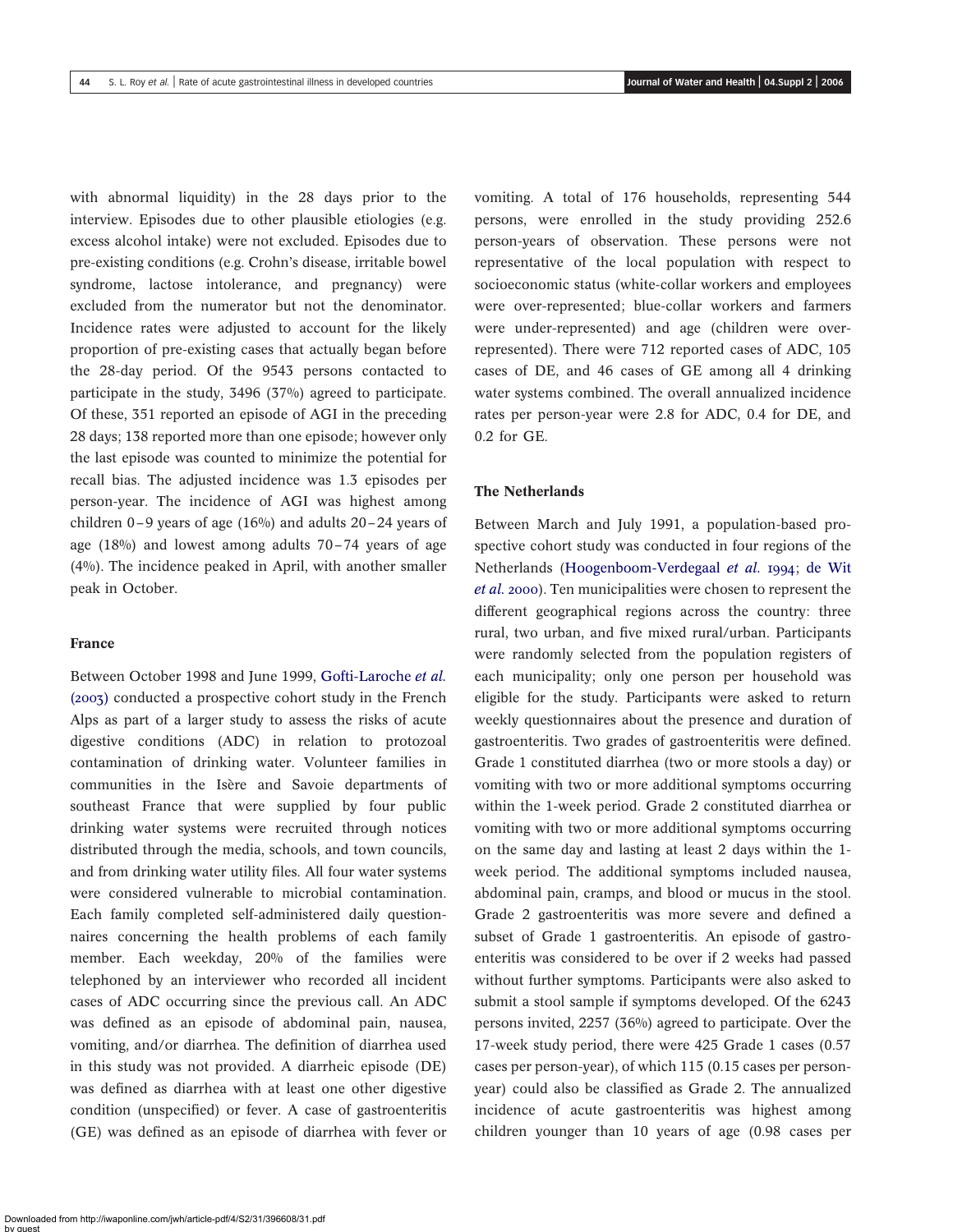person-year) and lowest among persons 60 years of age or older (0.30 cases per person-year) ([de Wit](#page-36-0) et al. 2000). Several years later, [de Wit](#page-36-0) et al. (2000) recalculated the annualized incidence of Grade 1 gastroenteritis standardizing for age and sex using the 1991 Dutch mid-year population and estimated it at 0.45 cases per person-year. Investigators stated that the standardized incidence was lower because of an over-representation of children under 10 years of age.

In the late 1990s, [de Wit](#page-36-0) et al. (2001) conducted a prospective medical practice-based cohort study (called Sensor) to assess the incidence of gastroenteritis in the Netherlands. To include an entire year of data in the study, the investigators used two consecutive 6-month cohorts from December 14 1998 to June 13 1999 and from June 14 1999 to December 13 1999. Participants were recruited by age-stratified random sampling of all persons registered at 44 general practices within a sentinel network. Participants were asked to return a history card every week reporting the presence or absence of gastrointestinal symptoms in the previous 7 days. Those who developed diarrhea or vomiting were also asked to telephone the study coordinator and submit a stool specimen. Gastroenteritis was defined as (1) diarrhea (three or more loose stools in 24 hours); or (2) vomiting (three or more times in 24 hours); or (3) diarrhea with two or more additional symptoms; or (4) vomiting with two or more additional symptoms in 24 hours. The additional symptoms were diarrhea, vomiting, abdominal pain, cramps, fever, nausea, and blood or mucus in the stool. Cases with an obvious noninfectious cause were excluded. New cases could occur in the same person only after a 2-week symptom-free period. In total, 11,569 persons were invited and 4860 (42%) participated. The total follow-up time was 2229 person-years with 76% of participants completing the full 26 weeks of observation. During the follow-up period, 1050 case episodes occurred. This figure included multiple cases in the same persons. The overall incidence, standardized by cohort, age, and sex (according to the distribution in the Dutch population in 1999), was 0.28 episodes per person-year. The incidence of gastroenteritis was highest among children 1–4 years of age (0.90 episodes per person-year) and lowest among children 12–17 years of age (0.16 episodes per person-year). Adults 65 years of age or older also had a low incidence (0.19 cases per person-year). A seasonal variation in incidence was observed, with the highest rates during the winter months. The incidence reported in this study was lower than that reported in the previous Dutch study. The investigators speculated that this decrease may have been due to an actual decrease over the decade but stated that it was more likely that the incidence in 1991 was overestimated because the response seemed to be strongly influenced by gastrointestinal symptoms. Other explanations could be that slightly different case definitions were used between the studies and that the earlier study period only covered part of a year and did not account for seasonality.

#### Norway

From June 15 1999 to June 14 2000, Kuusi et al. [\(2003\)](#page-37-0) conducted a cross-sectional survey to determine the incidence of gastroenteritis in Norway. A self-administered questionnaire was mailed to 3000 persons randomly selected from a governmental registry of all Norwegian residents. Equal proportions of participants were mailed surveys in each month of the 12-month study period to account for seasonal variation in the incidence of gastroenteritis. Participants were asked about the occurrence of gastroenteritis in the 4 weeks before the questionnaire was completed. Gastroenteritis was defined as (1) diarrhea (three or more loose stools in 24 hours), or (2) at least three of the following symptoms: vomiting, nausea, abdominal cramps, or fever  $\geq 38^{\circ}$ C. Persons with chronic diarrheal illnesses were excluded. A total of 1843 persons completed the questionnaire for a 61% response rate. Gastrointestinal symptoms meeting the case definition were reported by 171 persons for an incidence of 1.2 cases per person-year. The incidence of gastroenteritis was highest among children younger than 5 years of age (12.9%) and lowest among adults 65 years of age or older (3.1%). The incidence peaked in September to October and again in December to March, with the lowest rates observed in late spring and early summer.

### United Kingdom and Ireland

Since the early 1990s, four studies in Great Britain and one in Ireland have estimated the incidence of AGI. The first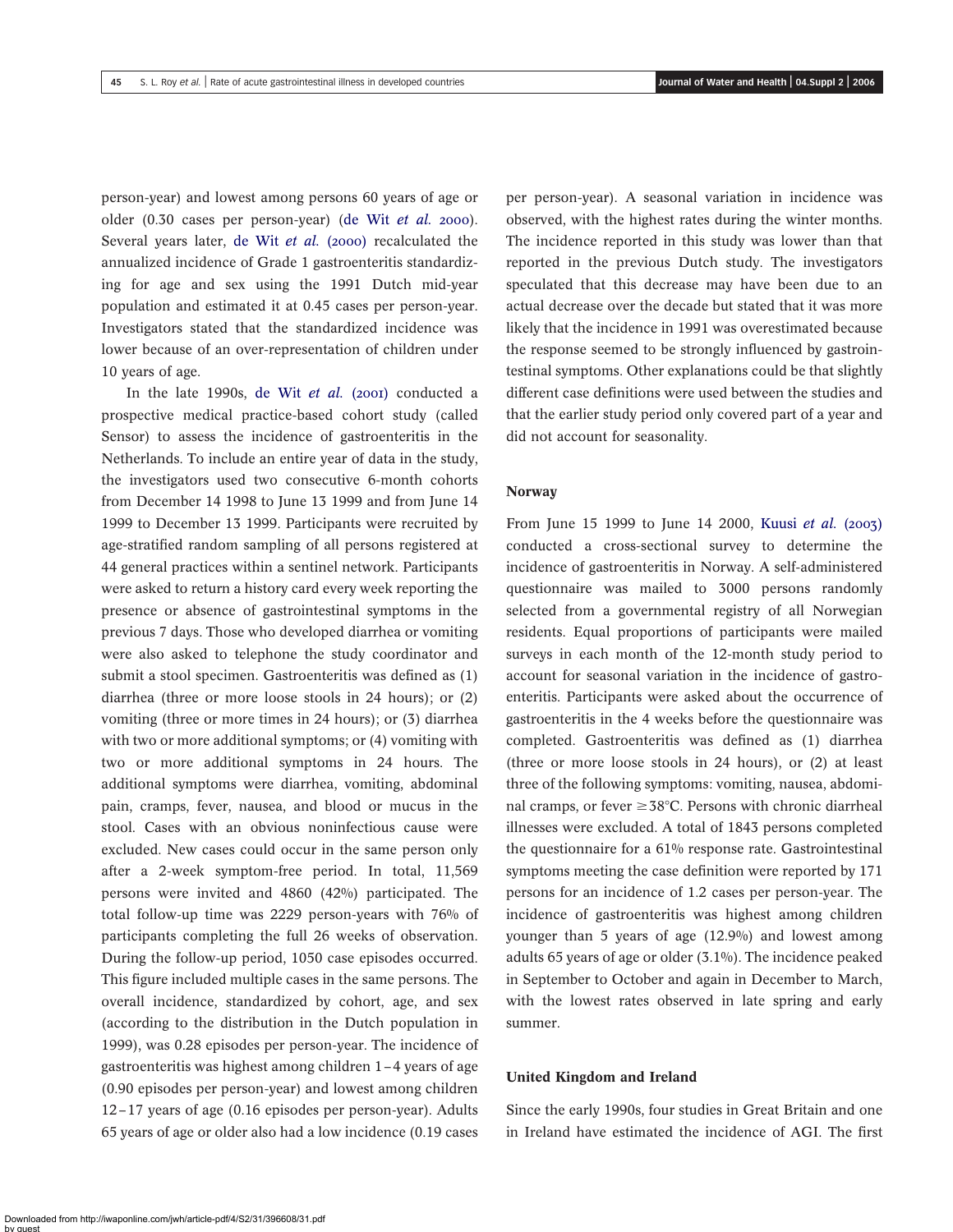study was conducted by [Roderick](#page-38-0) et al. (1995) between October 1991 and May 1992. This was a pilot study of infectious intestinal disease (IID) among persons registered at select general practices belonging to the Medical Research Council's General Practice Research Framework in England. The purpose of the study was to assess the feasibility of a larger study, subsequently conducted by [Wheeler](#page-38-0) et al. [\(1999\)](#page-38-0) and Sethi et al. (1999). Four general practices in the same area of England in both rural and urban settings were selected for a population-based cohort study. Practice registries were used to sample study participants. Random samples of individuals (in two practices) and households (in the other two practices) were drawn from the age–sex patient registers. Subjects and households were initially contacted by mail but a low response rate (31%) prompted a second round of contact during this pilot study using both mail and a follow-up telephone call, where possible. The response rate in the second round was 49% and was similar for individuals and households. A total of 192 persons were recruited for this study. Individuals and households were randomly allocated to either a 3- or 6-month follow-up group. The 6-month follow-up did not reduce compliance. Participants were asked to mail a postcard to the practice each week stating whether the individual in question or a household member had developed IID, defined as any of the following symptoms preceded by a symptom-free period of at least 3 weeks in the absence of a known noninfectious cause: (1) loose stools present for fewer than 14 days, or (2) significant vomiting for less than 48 hours that either incapacitated the patient or was forceful and accompanied by systemic symptoms. The number of loose stools required to meet the definition of IID was not specified. Similarly, significant vomiting was also not defined. If a participant experienced symptoms, the nurse was to be contacted and a stool sample was to be submitted. The incidence among individuals was higher than that among households (0.14 vs. 0.03 episodes per person-year). The overall annualized incidence of IID was 0.10 episodes per person-year.

From August 1993 to January 1996, [Wheeler](#page-38-0) et al. [\(1999\)](#page-38-0) and Sethi et al. [\(1999\)](#page-38-0) conducted a prospective medical practice-based cohort study in England to estimate the incidence infectious intestinal disease (IID) in the community. This was the follow-up study to the pilot study conducted by [Roderick](#page-38-0) et al. (1995) just described. Seventy general practices were chosen from across the country to participate in the study. They were representative of general practices in England by geographical area and rural/urban location, but with fewer small and affluent practices. Practice registries were used to sample study participants and enrollment was staggered over the 18 months of the study. Within each practice, persons were selected to be contacted using stratified random sampling by age and sex from the patient register. Two consecutive cohorts of patients were each followed for 6 months, rather than one cohort of 12 months, in order to increase the level of participation (Sethi [et al.](#page-38-0) 1999). Participants returned weekly postcards for 6 months declaring the absence of intestinal illness. IID was defined as loose stools or significant vomiting (more than once in 24 hours, incapacitating, or accompanied by cramps or fever) lasting less than 2 weeks, in the absence of a known noninfectious cause and preceded by a 3-week symptom-free period ([Sethi](#page-38-0) [et al.](#page-38-0) 1999). Those who developed symptoms were asked to contact the study nurse, complete a risk factor questionnaire, and submit a stool sample. When recruited, each person was also asked to recall episodes of diarrhea in the month preceding recruitment to provide a retrospective estimate of the incidence of diarrhea. A total of 9776 patients (40% of invited patients [9776/24,399]) were recruited into the study and provided 4026 person-years of observation. Sixty-one percent of participants completed the full 26 weeks. Participants reported 781 cases of IID for a prospective incidence of 0.19 episodes per person-year. While this incidence is comparable to that reported in the pilot study by [Roderick](#page-38-0) et al. (1995) (0.10 episodes per person-year), it is much lower than the incidence reported in other international studies. The reason for the low incidence in these two studies is unclear. Perhaps the request for a stool sample if IID occurred negatively impacted reporting. However, other prospective cohort studies requesting stool specimens, some still to be discussed, reported higher incidence rates (Fox [et al.](#page-36-0) 1966, [1972](#page-36-0); [Hughes](#page-37-0) et al. 1978; [Hoogenboom-Verdegaal](#page-37-0) et al. 1994; de Wit et al. [2000, 2001](#page-36-0)). The retrospective estimate of diarrhea incidence from this study was 0.55 episodes per person-year, which was nearly three times the prospective estimate. This finding has significant implications for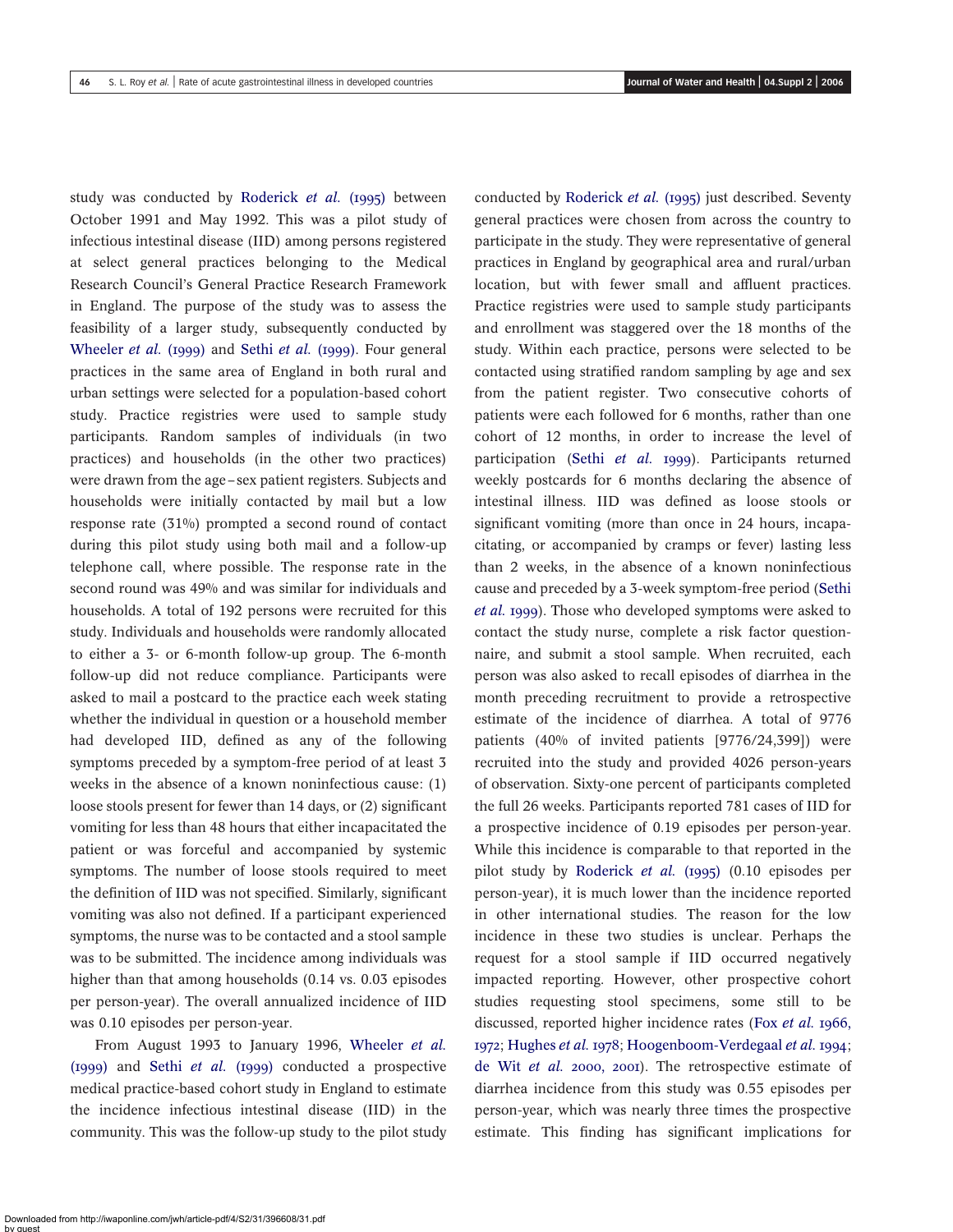comparisons made between retrospective and prospective studies of AGI, which will be discussed in greater detail in a subsequent section.

In 1992, [Palmer](#page-37-0) et al. (1996) conducted a postal survey of patients in a convenience sample of four large urban general practices in Wales. Investigators asked about selfreported acute infective gastroenteritis (worded in the questionnaires as a "tummy upset", vomiting, or diarrhea). For analysis, diarrhea was defined as three or more loose or watery stools in a 24-hour period. Two study periods were chosen to cover known seasonal peaks in viral and bacterial infection: the 90-day period from January 1 to March 31 1992 (winter) and the 49-day period from August 31 (a Bank Holiday) through October 18 1992 (autumn). At the end of March and at the end of October, questionnaires were mailed to random samples of 250 patients in each of the four practices. During these two study periods, a total of 1977 randomly selected patients were asked about the occurrence of gastroenteritis. The overall response rate was 79% (1557/1977), with a 76% (757/1001) response rate in the winter months and an 82% (800/976) response rate in the autumn months. In total, 286 patients reported a gastrointestinal illness during the periods in question (144 during the winter months and 142 during the autumn months) for an annualized incidence of 1.0 episode per person-year. The rate of diarrhea alone was 0.5 episodes per person-year.

From October 1992 to January 1993, [Feldman &](#page-36-0) [Banatvala \(1994\)](#page-36-0) used the Office of Population Censuses and Surveys Omnibus Survey to measure the annualized rate of diarrhea in adult respondents aged 16 years and older in Great Britain. Approximately 2000 adults were interviewed each month from private households randomly selected using postcode addresses. Postal sectors were stratified by region, proportion of home ownership, and socio-economic group. One adult per household was randomly selected for a face-to-face interview. Participants were asked about the occurrence of diarrhea (three or more loose bowel movements in a 24-hour period) in the previous month. Over the 4-month study period, 8143 adults were interviewed with a 77% response rate (8143/10,535). A total of 633 adults (7.9%) reported one or more episodes of diarrhea in the preceding month, equating to an annualized rate of 0.95 episodes per person per year. Persons 65–74

years of age had the lowest incidence. Since this study was conducted among adults only, the results are not generalizable to children, who have been shown to have a higher incidence of diarrhea, particularly children younger than 5 years of age ([Hodges](#page-37-0) et al. 1956; [Monto & Koopman 1980](#page-37-0); Jones et al. [in press](#page-37-0)).

[Scallan](#page-38-0) *et al.* (2004) conducted a random-digit dialing telephone survey of acute gastroenteritis over a 12-month period from December 2000 to November 2001 in Northern Ireland and the Republic of Ireland. All private households with fixed-line telephones were included in the sampling frame. One person per household was chosen based on the next closest birthday to the day of the interview. Approximately 800 surveys were conducted each month (half in Northern Ireland and half in the Republic of Ireland). Participants were asked about the presence of acute gastroenteritis in the 4 weeks before the interview. Acute gastroenteritis was defined as diarrhea with three or more loose stools in a 24-hour period or bloody diarrhea or vomiting together with at least one other symptom (diarrhea, abdominal pain/cramps, or fever), in the absence of a known noninfectious cause. Participants who believed their acute gastroenteritis was due to a noninfectious cause were excluded. A total of 9903 interviews were conducted ([Scallan](#page-38-0) et al. 2005). At least one episode of acute gastroenteritis was reported by 4.5% of participants in the 4 weeks prior to the interview for a rate of 0.60 episodes per person-year ([Scallan](#page-38-0) et al. 2004). This rate was weighted to adjust for the age and sex distributions based on recent census estimates and to adjust for the sampling fractions in Northern Ireland and the Republic of Ireland. The rate of acute gastroenteritis was highest among children younger than 5 years of age (10.5%) and lowest among persons 65 years of age or older (2.0%). The rate of acute gastroenteritis was higher during the winter months (December to April) and lower during the remainder of the year.

### Multinational

While numerous studies have been conducted in developed countries to estimate the national prevalence of AGI, comparisons of these studies have been hindered by different study designs and different case definitions. Using a uniform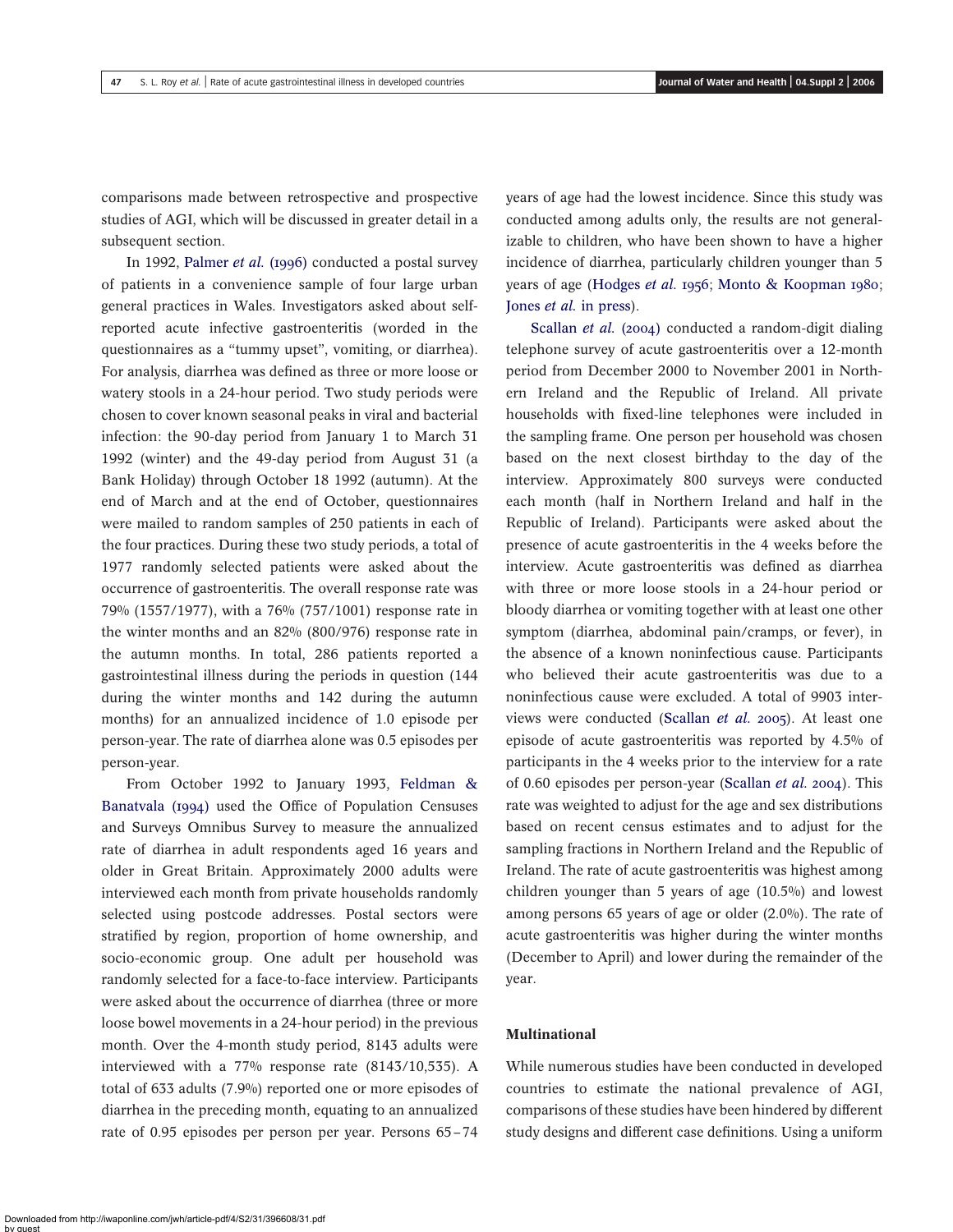case definition for comparative analysis, [Scallan](#page-38-0) et al. (2005) reviewed data from four retrospective cross-sectional population-based telephone surveys using similar methodologies that were conducted in Australia ([Ashbolt](#page-35-0) et al. 2002; [Hall](#page-36-0) [et al.](#page-36-0) 2002), Canada ([Majowicz](#page-37-0) et al. 2004), Republic of Ireland and Northern Ireland ([Scallan](#page-38-0) et al. 2004), and the United States ([Hawkins](#page-36-0) et al. 2002; Jones et al. [in press](#page-37-0)) over 12-month periods between 2000 and 2002. All four surveys have been previously described. For each survey, a sample of telephone numbers was generated either by using randomdigit dialing or by randomly selecting from a list of residential telephone numbers. One person per household was randomly selected to be interviewed. Investigators in Australia and Ireland conducted nation-wide surveys. Investigators in Canada surveyed one municipality. Investigators in the United States conducted their survey in eight FoodNet sites across the country. The American, Canadian, and Irish surveys were all conducted in English. The Australian survey was conducted in seven languages, including English. For comparative analysis, a uniform case definition of diarrhea was employed: three or more loose stools or bowel movements in any 24-hour period. Participants who reported a chronic diarrheal illness were excluded. Participants were asked about the occurrence of diarrhea in the 4 weeks prior to the interview. To be nationally representative in America, Australia, and Ireland, the data were weighted by age, sex, and geographic location. The Canadian data were weighted by age and sex to the population in the municipality under study. The American and Australian data were also weighted by the number of residential telephone lines. Finally, the Australian data were also weighted by household size. Cooperation rates were calculated and used to compare participation in each survey. The cooperation rate was defined as the number of completed interviews divided by the number of completed interviews plus the number of noninterviews that involved the identification of, and contact with, an eligible respondent. The number of participants varied by country: 6087 in Australia, 3496 in Canada, 9903 in Ireland, and 14,647 in the United States (Jones et al. [in press](#page-37-0)). The cooperation rate was highest in Ireland (84.1%), then Australia (67.5%), the United States (36.4%), and Canada (34.7%). Canada and the United States had the highest prevalence of diarrhea at 0.99 episodes per person-year, followed by Australia (0.83) and Ireland (0.44). These rates were slightly different than those previously described in the individual studies because of the different case definition and different weightings used for this comparison. In this comparative analysis, the prevalence of diarrhea in Ireland was approximately half of that reported in the other countries. When investigators modified the case definition to consider diarrhea and vomiting together, the prevalence was almost identical in all four countries; a rate of 0.26 episodes per person-year in Australia, Canada and Ireland and a rate of 0.34 episodes per person-year in the United States. The investigators speculated that cultural differences in Ireland might have resulted in reduced reporting of mild episodes of diarrhea.

### **DISCUSSION**

In this chapter we have reviewed 14 American and 19 international studies estimating the rate of AGI. The range of estimates provided varies both among and within countries. Some of this variation is due to differences in study methodology and design; this makes comparisons between studies problematic.

Of the 33 studies reviewed, 16 were retrospective studies and 18 were prospective studies (of which five were intervention trials with a prospective component and one was a recalculation of existing data). One study from England had both a retrospective and prospective component [\(Table 2\)](#page-19-0). Both retrospective and prospective studies have some limitations. Retrospective studies suffer from a number of recall errors. One such error is telescoping. This phenomenon involves compression of time whereby an event is remembered as having occurred more recently than it actually did ([Sudman & Bradburn 1973](#page-38-0); [Wheeler](#page-38-0) et al. [1999](#page-38-0)). The result is that events, such as the occurrence of AGI, may be over-reported, particularly if the event is severe, and thus, more memorable. This problem is more pronounced with proxy interviews for children ([Bruijnzeels](#page-35-0) et al. [1998](#page-35-0)). At the same time, milder, less memorable symptoms may be underrepresented or even forgotten, particularly if the recall period is long. In the retrospective studies reviewed, the recall periods for AGI symptoms ranged from 2 weeks ([Akhter](#page-35-0) et al. 1994) to 3 months ([Palmer](#page-37-0) et al. [1996](#page-37-0)) but most were 1 month. Therefore, because of recall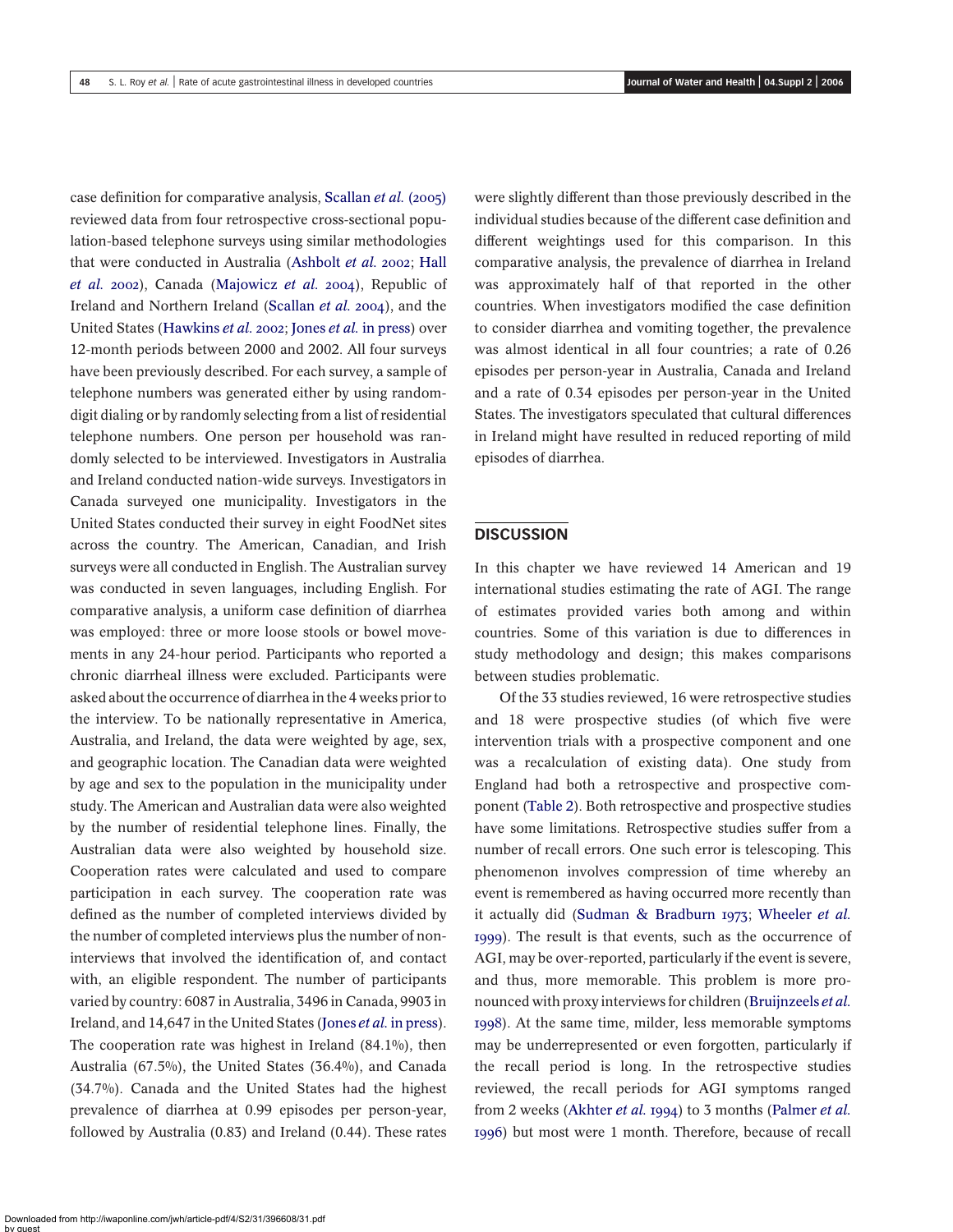errors, retrospective studies may result in higher estimates of morbidity. Consequently, prospective studies are sometimes considered more reliable than retrospective studies because they reduce or eliminate recall errors. [Wheeler](#page-38-0) *et al.* (1999) found that, within the same study, the retrospective estimate of infectious intestinal disease was almost three times higher than the prospective estimate. However, prospective studies also have difficulties. Four of the five intervention trials reviewed (Payment et al. [1991, 1997](#page-37-0); [Hellard](#page-37-0) et al. 2001; [Colford](#page-35-0) et al. 2005) showed signs of reporting fatigue. Each of these trials required individual participation for over 1 year. Over time, the rate of reported symptoms declined. Investigators hypothesized that participants lost interest in prospectively reporting their symptoms, which may have resulted in an underestimation of the disease rate. Furthermore, some prospective studies collected stool samples when symptoms were reported. Participants in these studies may have been unwilling to report symptoms because of the follow-up such a report triggered, once again leading to underreporting. Given the types of errors associated with retrospective and prospective studies, one would anticipate that retrospective studies would, in general, provide higher estimates of AGI rates than prospective studies. This is true in a comparison of Australia, British, and Canadian studies in which all estimates from retrospective studies were higher than those provided by the prospective studies in the same country. However, this trend does not appear to be true in the American studies. In the United States, the range of estimated AGI rates from retrospective and prospective studies overlapped: 0.6 episodes per person-year ([Hawkins](#page-36-0) [et al.](#page-36-0) 2002; Jones et al. [in press](#page-37-0)) to 3.2 ([Sandler](#page-38-0) et al. 2000) in the retrospective studies, and 0.3 (Fox [et al.](#page-36-0) 1972) to 3.48 ([Colford](#page-35-0) et al. 2002) in the prospective studies. The cause of this discrepancy is unclear but may be related to the use of different case definitions in the different countries. These case definitions used in the retrospective Australian, Canadian, and British studies tended to be similar to those used in the prospective studies from the same countries. These case definitions often referred to both diarrhea and vomiting. In contrast, all of the retrospective American studies used a restrictive definition of AGI that included diarrhea only, whereas the prospective American studies used broader definitions of AGI that included diarrhea or vomiting, with many also including a combination of other

symptoms. The two prospective studies by Fox et al. [\(1966,](#page-36-0) [1972\)](#page-36-0) did not provide detailed case definitions so comparisons using these studies are not possible. The use of restrictive case definitions in the retrospective American studies may have reduced the estimates of the rate of AGI, thereby creating the overlap with the range of estimates provided by the prospective American studies. One anomaly should be noted in the range of estimates provided by the retrospective American studies. [Sandler](#page-38-0) et al. (2000) estimated a prevalence of 3.2 episodes of loose stools or diarrhea per person-year. This estimate was more than twice as high as any other retrospective study reviewed from any country. The reasons for this outlying estimate are unknown but may reflect bias due to nonrandom participant selection resulting in a sample population not demographically representative of the US population. Furthermore, this was the only retrospective study to use the term "diarrhea" without further definition. Therefore, the case definition used in this study may have been interpreted much more liberally than those used in the other retrospective studies and may have resulted in a higher estimate. The varying definitions of AGI used in the studies we

have reviewed significantly reduce their comparability. Not only are different symptoms considered in the definitions ([Table 2](#page-19-0)), even the definitions of the symptoms themselves vary. For example, diarrhea was defined as loose stools or stools with abnormal liquidity ([Majowicz](#page-37-0) et al. 2004), loose stools present for fewer than 14 days ([Roderick](#page-38-0) et al. 1995), two or more loose stools a day ([Hoogenboom-Verdegaal](#page-37-0) [et al.](#page-37-0) 1994; [de Wit](#page-36-0) et al. 2000; [Hellard](#page-37-0) et al. 2001), or liquid versus soft stools (Payment et al. [1991, 1997](#page-37-0)). However, diarrhea was most commonly defined as three or more loose or watery stools in a 24-hour period. The use of this last definition is supported by data in the scientific literature. [Denno](#page-35-0) et al. (2005) showed a statistically significant trend exists between the number of stools in a 24-hour period and the presence of detectable bacterial and viral enteric pathogens. Denno et al. suggested that an incidence of fewer than three loose stools in the previous 24 hours should be used as an exclusion criterion for stool cultures. [Connell](#page-35-0) et al. (1965) studied persons from industrial communities around London who were not seeking healthcare and patients attending a general medical practitioner's surgery who did not have known gastrointes-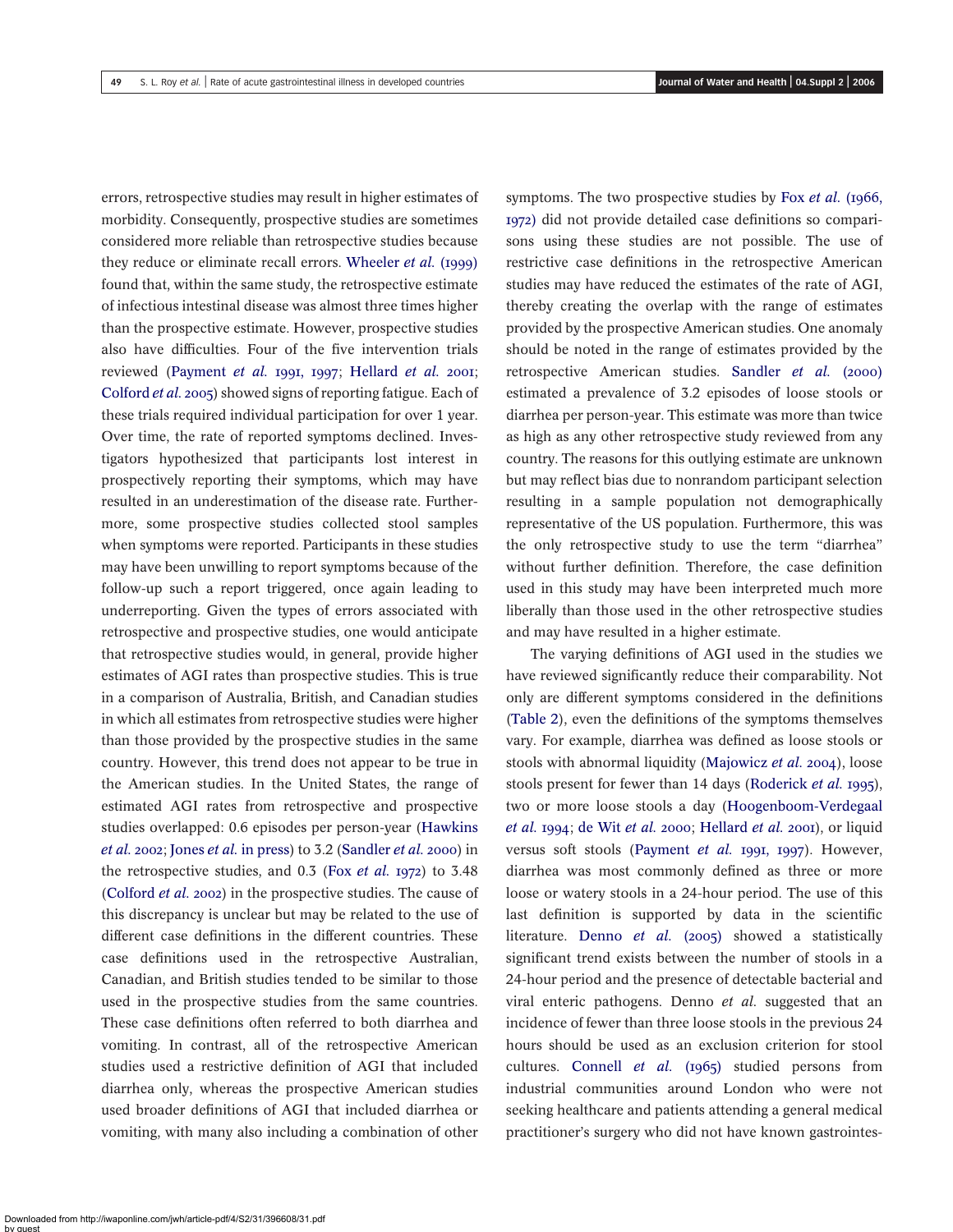<span id="page-19-0"></span>

| <b>Country</b> | <b>Author</b>                         | <b>Study period</b>             | <b>Study</b><br>designb | <b>Sampling</b><br>method <sup>c</sup>                                                                                             | Sample size <sup>c</sup>             | <b>Participant</b><br>contact <sup>d</sup> | <b>Main</b><br>components<br>of case<br>definition <sup>e</sup> | <b>Case definition</b>                                                                                                                           | Incidence (per<br>person-year)                                |
|----------------|---------------------------------------|---------------------------------|-------------------------|------------------------------------------------------------------------------------------------------------------------------------|--------------------------------------|--------------------------------------------|-----------------------------------------------------------------|--------------------------------------------------------------------------------------------------------------------------------------------------|---------------------------------------------------------------|
|                | <b>Retrospective Data Collection</b>  |                                 |                         |                                                                                                                                    |                                      |                                            |                                                                 |                                                                                                                                                  |                                                               |
|                | United States Akhter et al. (1994)    | Nov. 22<br>$-$ Dec. 5<br>1993   | CC                      | Random<br>sampling of<br>HH in<br>Washington,<br>DC                                                                                | 1197<br>persons<br>(all ages)        | $\mathbf T$                                | D                                                               | $\geq$ 5 loose or<br>watery stools in<br>24 hours                                                                                                | 0.7                                                           |
|                | United States Sandler et al. (2000)   | Aug. 11<br>$-$ Oct. $6$<br>1997 | CP                      | Random<br>sampling of<br>HH in 48<br>states and<br>Washington,<br>DC; only 17%<br>of individuals<br>from HH<br>randomly<br>sampled | 2510 adults<br>$(18 - 75)$<br>years) | T                                          | D                                                               | Loose stools or<br>diarrhea in the<br>month prior to<br>the interview                                                                            | 3.2                                                           |
|                | United States Herikstad et al. (2002) | 1996<br>$-1997$                 | CP                      | Random<br>sampling of<br>HH within<br>FoodNet<br>catchment area<br>then random<br>selection of 1<br>person per HH                  | 8624<br>persons<br>(all ages)        | $\mathbf T$                                | D                                                               | $\geq$ 5 loose stools or<br>bowel movements in<br>24 hours that either<br>lasted $>1$ day or<br>resulted in<br>impairment of daily<br>activities | $0.7(1.4 - D)$<br>regardless of<br>duration or<br>impairment) |
|                | United States Imhoff et al. (2004)    | 1998<br>$-1999$                 | CP                      | Random<br>sampling of<br>HH within<br>FoodNet<br>catchment area<br>then random<br>selection of 1<br>person per HH                  | 12,075<br>persons<br>(all ages)      | $\mathbf T$                                | ${\rm D}$                                                       | $\geq$ 3 loose stools in 24 0.7 (1.3 – D<br>hours that either<br>lasted $>1$ day or<br>resulted in<br>impairment of daily<br>activities          | regardless of<br>duration or<br>impairment)                   |

50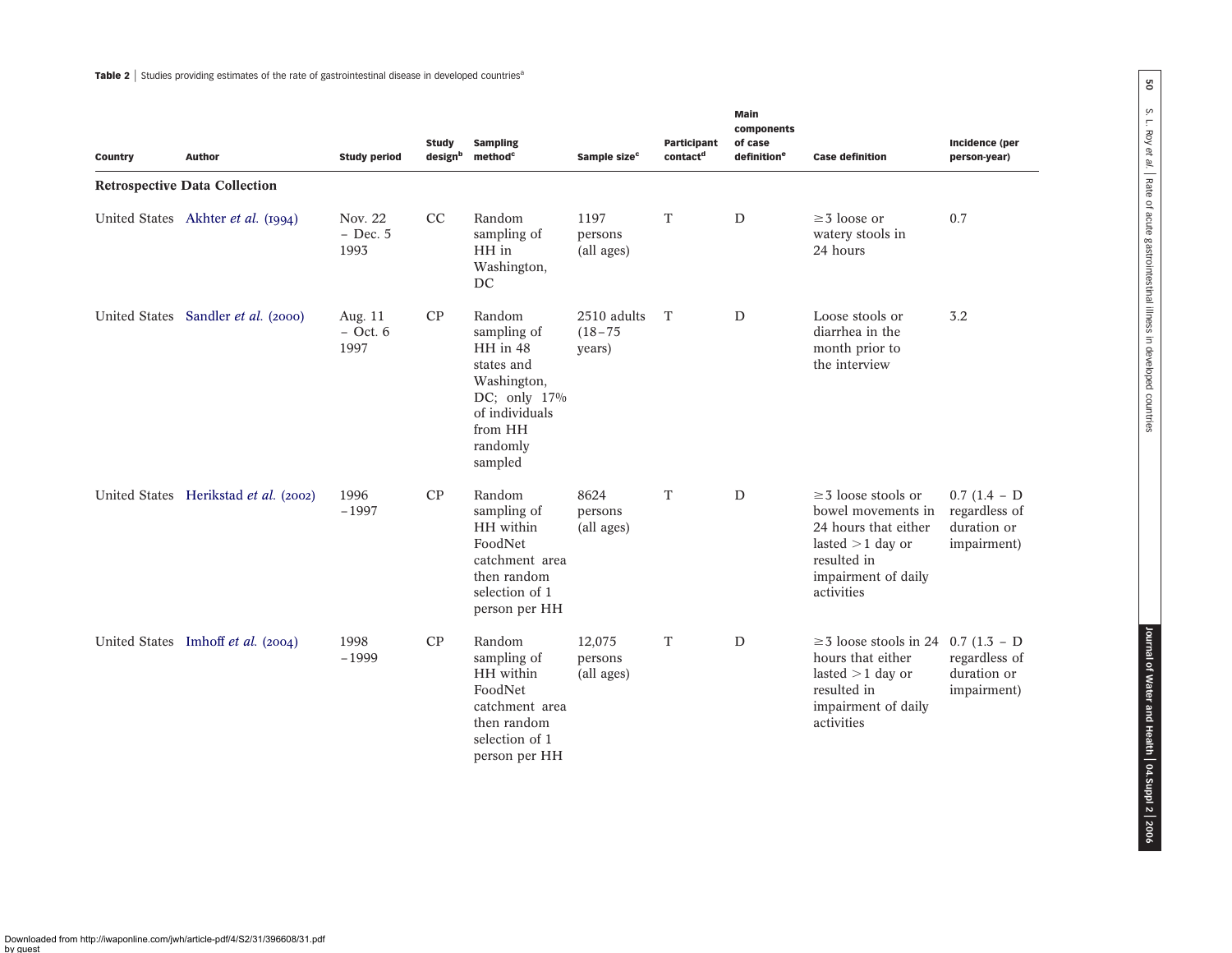| <b>Country</b> | <b>Author</b>                                               | <b>Study period</b>                   | <b>Study</b><br>design <sup>b</sup> | <b>Sampling</b><br>method <sup>c</sup>                                                                                  | Sample size <sup>c</sup>                                               | <b>Participant</b><br>contact <sup>d</sup> | Main<br>components<br>of case<br>definition <sup>e</sup> | <b>Case definition</b>                                                                                                                            | Incidence (per<br>person-year)                                   |
|----------------|-------------------------------------------------------------|---------------------------------------|-------------------------------------|-------------------------------------------------------------------------------------------------------------------------|------------------------------------------------------------------------|--------------------------------------------|----------------------------------------------------------|---------------------------------------------------------------------------------------------------------------------------------------------------|------------------------------------------------------------------|
|                | United States Hawkins et al. (2002)                         | 2000<br>$-2001$                       | CP                                  | Random<br>sampling of<br>HH within<br>FoodNet<br>catchment area<br>then<br>random<br>selection of 1<br>person per<br>HH | 14,046<br>persons<br>(all ages)                                        | T                                          | D                                                        | $\geq$ 5 loose stools or<br>bowel movements in<br>24 hours that either<br>lasted $>1$ day or<br>resulted in<br>impairment of daily<br>activities  | 0.6                                                              |
|                | United States Jones et al. (in press)                       | 1996<br>$-2003$                       | CP                                  | Random<br>sample of<br>HHwithin<br>FoodNet area<br>then random<br>sample of 1<br>person per<br><b>HH</b>                | 50,323<br>persons<br>(all ages)                                        | T                                          | D                                                        | $\geq$ 3 loose stools or<br>bowel movements in<br>24 hours that either<br>lasted $> 1$ day or<br>resulted in<br>impairment of daily<br>activities | 0.6                                                              |
| Australia      | Hall et al. (2002);<br>Ashbolt et al. (2002)                | September<br>2001<br>- August<br>2002 | CP                                  | Random<br>sampling of<br>HH then<br>random<br>selection of 1<br>person per HH                                           | 6087<br>persons<br>(all ages)                                          | T                                          | $\mathbf D$                                              | $\geq$ 5 loose stools or<br>bowel movements in<br>any 24 hour period                                                                              | 0.92                                                             |
| Australia      | Ashbolt et al. (2002)                                       | August<br>- November<br>2001          | CP                                  | Randomly<br>selected<br>persons across<br>Victoria                                                                      | 7494 adults                                                            | T                                          | D or V                                                   | $\geq$ 5 loose stools or<br>two or more episodes<br>of vomiting in<br>24 hours                                                                    | 1.3                                                              |
| Australia      | Ashbolt et al. $(2002)$ ;<br>Queensland OzFoodNet<br>(2002) | March 12<br>- May<br>3 2001           | CP                                  | Random<br>sampling of<br>HH across<br>Oueensland<br>then random<br>selection of 1<br>person per age<br>group per HH     | 3081 adults,<br>386 children<br>aged 7<br>months<br>through 4<br>years | Т                                          | D                                                        | $\geq$ 5 loose stools<br>in 24 hours                                                                                                              | 1.46 for adults:<br>1.89 for<br>children 7<br>months to 4<br>yrs |

51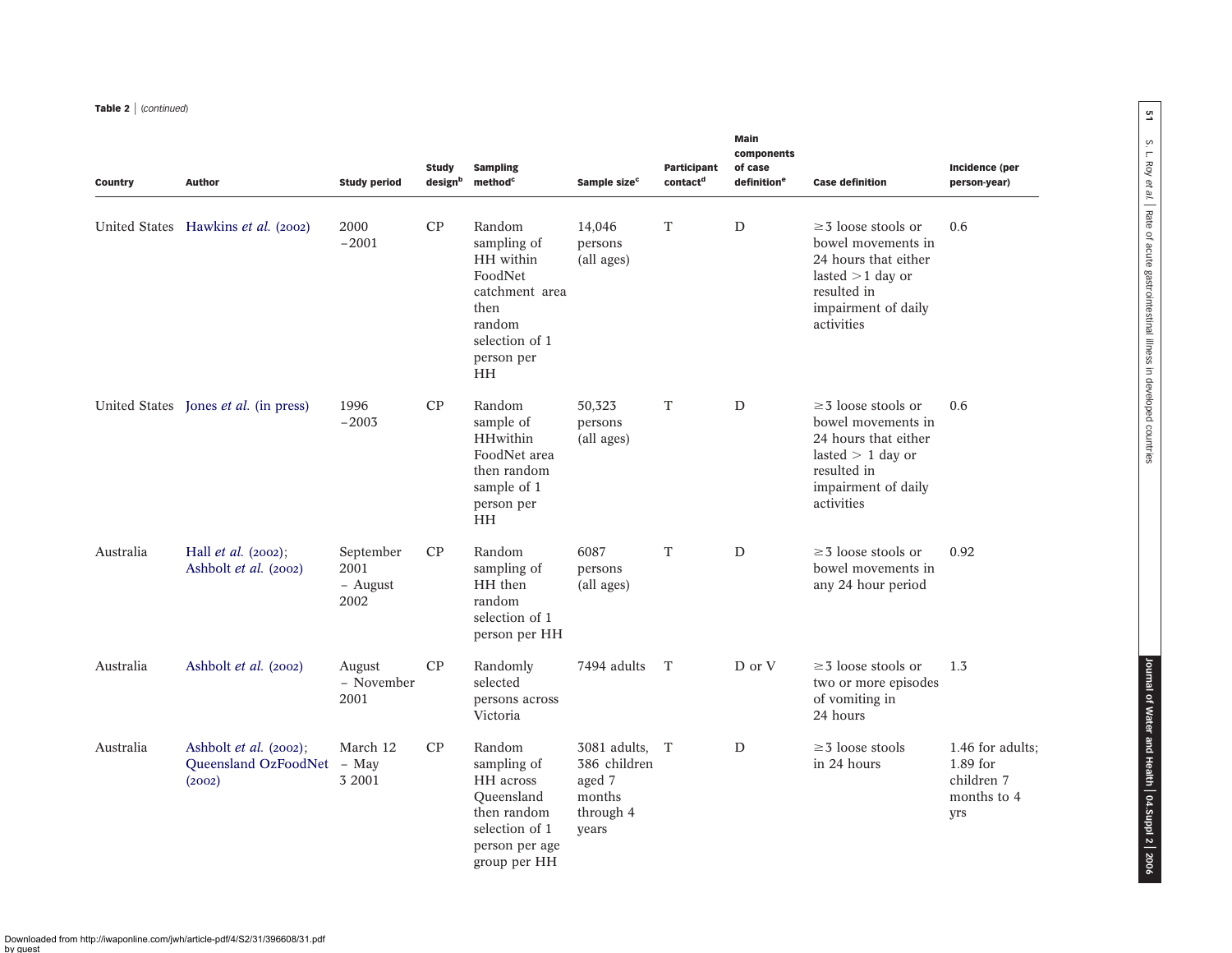| <b>Country</b> | <b>Author</b>                                        | <b>Study period</b>                    | <b>Study</b><br>designb | <b>Sampling</b><br>method <sup>c</sup>                                                                                                              | Sample size <sup>c</sup>                 | Participant<br>contact <sup>d</sup> | <b>Main</b><br>components<br>of case<br>definition <sup>e</sup> | <b>Case definition</b>                                                                                                                                                                                                         | Incidence (per<br>person-year) |
|----------------|------------------------------------------------------|----------------------------------------|-------------------------|-----------------------------------------------------------------------------------------------------------------------------------------------------|------------------------------------------|-------------------------------------|-----------------------------------------------------------------|--------------------------------------------------------------------------------------------------------------------------------------------------------------------------------------------------------------------------------|--------------------------------|
| Canada         | Majowicz et al. (2004)                               | February<br>2001<br>- February<br>2002 | CC                      | Random<br>sampling of<br>HH then<br>random<br>selection of 1<br>person per HH                                                                       | 3496<br>persons<br>(all ages)            | T                                   | V or D                                                          | Any vomiting or<br>diarrhea (loose<br>stool or stool with<br>abnormal liquidity)<br>in the 28 days prior to<br>the interview                                                                                                   | 1.3                            |
| England        | Wheeler <i>et al.</i> (1999);<br>Sethi et al. (1999) | August<br>1993<br>- January<br>1996    | CM <sup>1</sup>         | Age and<br>sex-stratified<br>random<br>samples from<br>70 GP<br>registers across<br>England                                                         | 9776<br>persons<br>(all ages)            | M                                   | D or V                                                          | Loose stools or<br>significant vomiting<br>$(>1$ in 24 hours,<br>incapacitating, or<br>with cramps or<br>fever) lasting $<$ 2<br>weeks, without a<br>noninfectious<br>cause, preceded<br>by a 3-week<br>symptom-free<br>period | $0.55^{1}$                     |
| Great Britain  | Feldman & Banatvala<br>(1994)                        | October<br>1992<br>- January<br>1993   | CP                      | Random<br>sampling of 1<br>adult per HH<br>within postcode<br>sectors<br>stratified by<br>region, home<br>ownership, and<br>socio-economic<br>group | 8143 adults<br>(aged $\geq 16$<br>years) | $\mathbf I$                         | D                                                               | $\geq$ 5 loose bowel<br>movements in 24<br>hours                                                                                                                                                                               | 0.95                           |

 $\mathbb{Z}^2$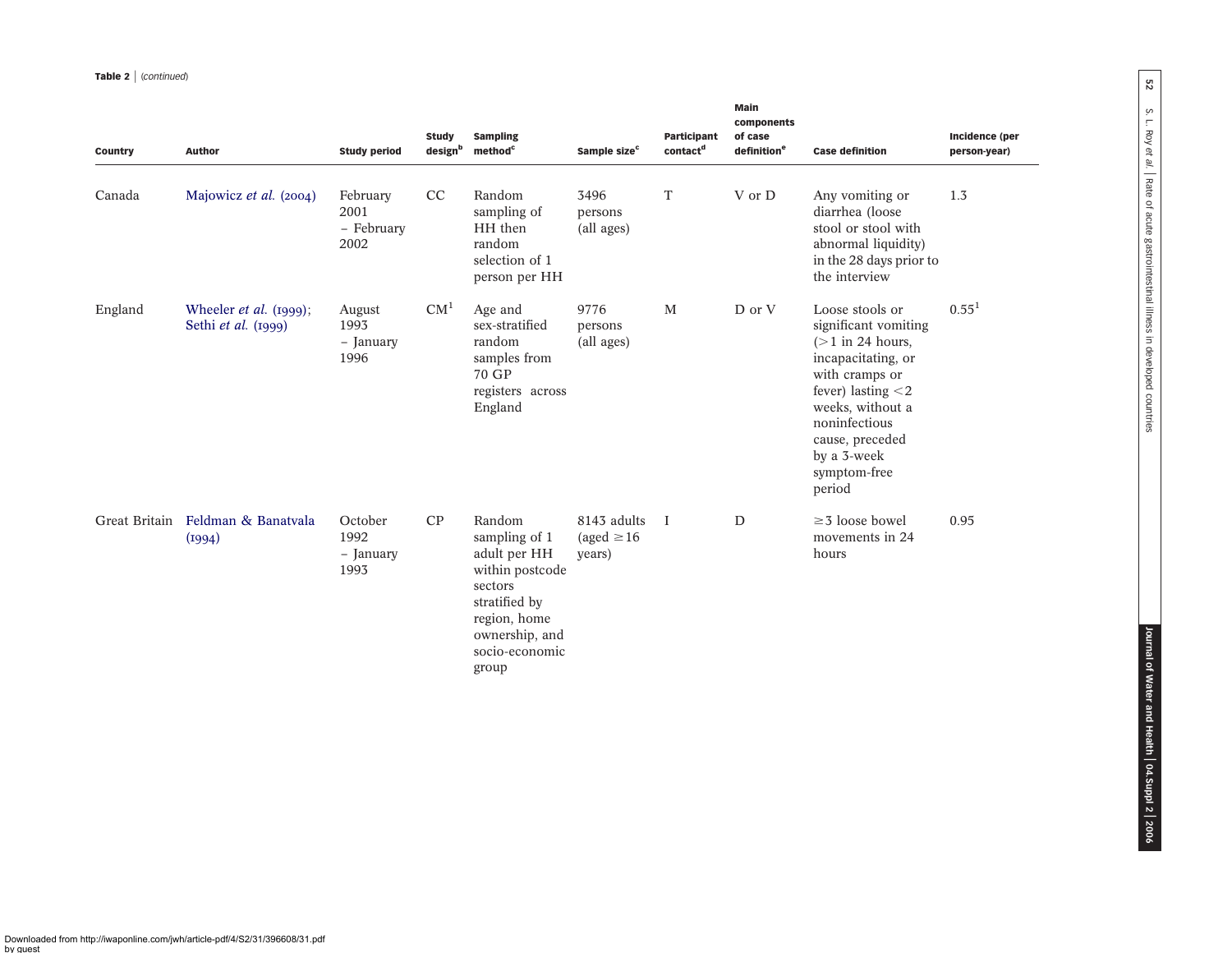| <b>Country</b>                                          | <b>Author</b>                       | <b>Study period</b>                                                             | <b>Study</b><br>designb | <b>Sampling</b><br>method <sup>c</sup>                                                                                                                            | Sample size <sup>c</sup>                                        | <b>Participant</b><br>contact <sup>d</sup> | Main<br>components<br>of case<br>definition <sup>e</sup>              | <b>Case definition</b>                                                                                                                                                                                                                     | Incidence (per<br>person-year)                                       |
|---------------------------------------------------------|-------------------------------------|---------------------------------------------------------------------------------|-------------------------|-------------------------------------------------------------------------------------------------------------------------------------------------------------------|-----------------------------------------------------------------|--------------------------------------------|-----------------------------------------------------------------------|--------------------------------------------------------------------------------------------------------------------------------------------------------------------------------------------------------------------------------------------|----------------------------------------------------------------------|
| Northern<br>Ireland and<br>the Republic<br>of Ireland   | Scallan et al. (2004)               | December<br>2000<br>- November<br>2001                                          | CP                      | Random-digit<br>dialing of all<br>private HH<br>across<br>Northern<br>Ireland and<br>the Republic<br>of Ireland<br>with telephones<br>sampling 1<br>person per HH | 9903<br>persons<br>(all ages)                                   | T                                          | $D$ or $V$                                                            | Diarrhea with $\geq$ 3<br>loose stools in 24<br>hours, or bloody<br>diarrhea, or<br>vomiting with $\geq$ 1<br>other symptom<br>(diarrhea, abdominal<br>pain/cramps, or<br>fever), in the<br>absence of a<br>known non-<br>infectious cause | 0.60                                                                 |
| (Australia,<br>Canada,<br>Ireland,<br>United<br>States) | Multinational Scallan et al. (2005) | 12-month<br>periods from<br>$2000 - 2002$                                       | CP                      | Random<br>sampling of<br>HH then<br>random<br>selection of 1<br>person per<br>HH                                                                                  | Varied by<br>survey: 3496<br>to 14 647<br>persons<br>(all ages) | T                                          | D                                                                     | $\geq$ 3 loose stools or<br>bowel movements<br>in 24 hours                                                                                                                                                                                 | Canada: 0.99<br><b>USA: 0.99</b><br>Australia: 0.83<br>Ireland: 0.44 |
| Norway                                                  | Kuusi et al. (2003)                 | June 15<br>1999<br>$-$ June 14<br>2000                                          | CP                      | Random<br>sampling from a<br>governmental<br>registry of all<br>Norwegian<br>residents                                                                            | 1843<br>persons<br>(all ages)                                   | M                                          | $(1)$ D, or<br>$(2)$ V, or<br>$(3)$ 3 of V,<br>N, cramps,<br>or fever | (1) Diarrhea ( $\geq$ 3<br>loose stools in<br>24 hours), or (2)<br>at least 3 of:<br>vomiting, nausea,<br>abdominal cramps,<br>or fever $\geq 38^{\circ}$ C                                                                                | 1.2                                                                  |
| Wales                                                   | Palmer et al. 1996                  | January 1<br>to March<br>31 1992<br>and August<br>$31$ to<br>October 18<br>1992 | CM                      | Random<br>sampling from<br>convenience<br>sample of 4<br>urban general<br>practice<br>registers                                                                   | 1557<br>persons<br>(all ages)                                   | M                                          | D or V                                                                | "Tummy upset",<br>vomiting, or<br>diarrhea ( $\geq$ 3<br>loose or watery<br>stools in 24<br>hours)                                                                                                                                         | 1.0(0.5)<br>for diarrhea<br>alone)                                   |

S. L. Roy et al. | Rate of acute gastrointestinal illness in developed countries

53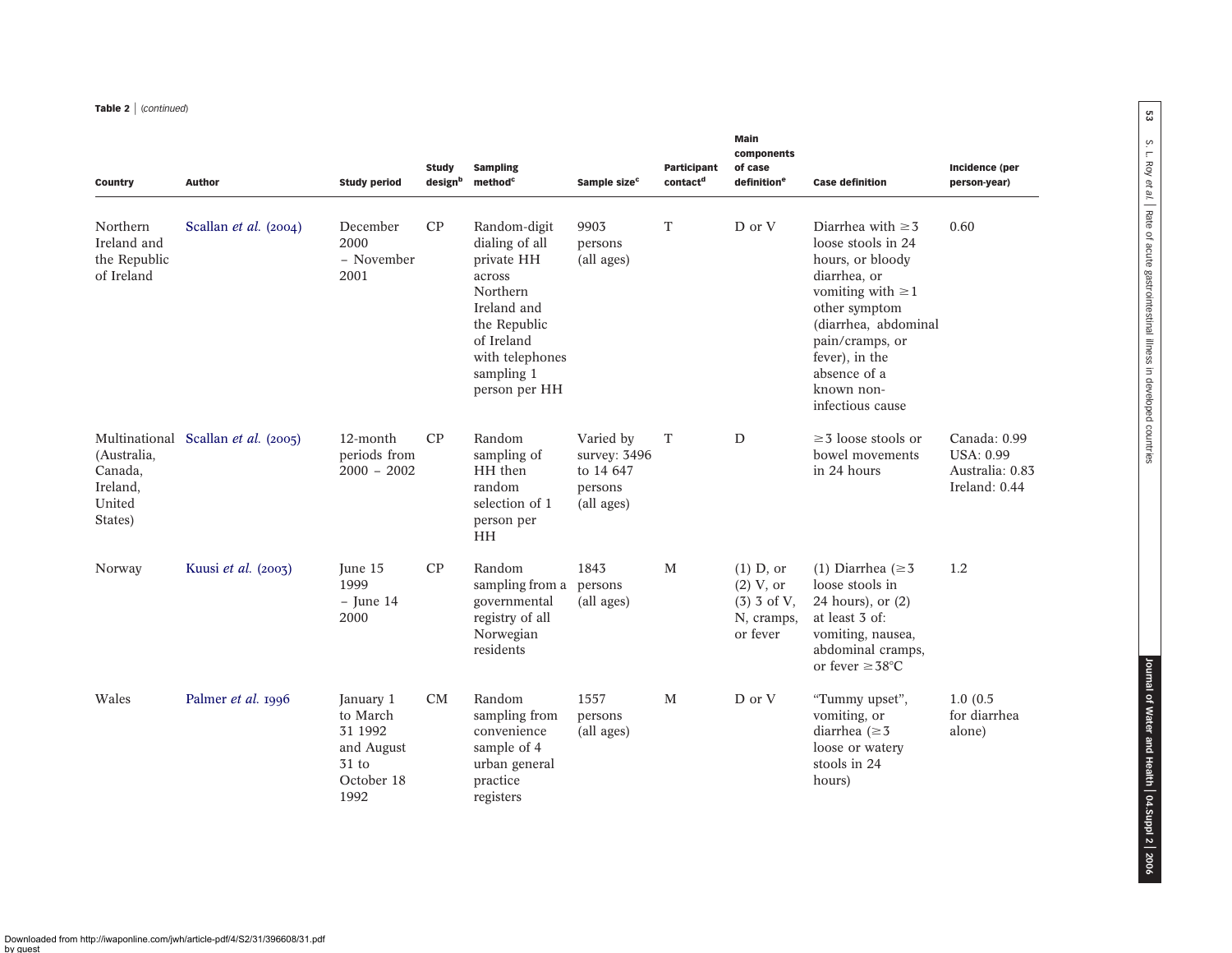| <b>Country</b> | <b>Author</b>                                                              | <b>Study period</b>                     | <b>Study</b><br>designb | <b>Sampling</b><br>method <sup>c</sup>                                                                    | Sample size <sup>c</sup>                                                       | <b>Participant</b><br>contact <sup>d</sup> | Main<br>components<br>of case<br>definition <sup>e</sup>                                                                                            | <b>Case definition</b>                                                                                                                                                                                        | Incidence (per<br>person-year)                                                                                          |
|----------------|----------------------------------------------------------------------------|-----------------------------------------|-------------------------|-----------------------------------------------------------------------------------------------------------|--------------------------------------------------------------------------------|--------------------------------------------|-----------------------------------------------------------------------------------------------------------------------------------------------------|---------------------------------------------------------------------------------------------------------------------------------------------------------------------------------------------------------------|-------------------------------------------------------------------------------------------------------------------------|
|                | <b>Prospective Data Collection</b>                                         |                                         |                         |                                                                                                           |                                                                                |                                            |                                                                                                                                                     |                                                                                                                                                                                                               |                                                                                                                         |
|                | United States Dingle et al. (1953, 1956,<br>1964); Hodges et al.<br>(1956) | January 1<br>1948<br>$-$ May 31<br>1957 | <b>CBC</b>              | Non-random<br>selection of HH HH with<br>from a<br>suburban area<br>of Cleveland                          | different I<br>85<br>439 persons<br>HH with<br>young<br>children               |                                            | $(1)$ D, or<br>(2) V, or (3)<br>abdominal<br>pain, or $(4)$<br>$F,$ or $(5)$<br>minor<br>symptoms<br>within 10<br>days of<br>another<br>family case | Any one of<br>vomiting, abdominal<br>pain, diarrhea,<br>or fever; or a<br>minor symptom<br>(e.g. nausea,<br>anorexia) within<br>10 days of another<br>case in the same<br>family                              | $1.5 - 1.6$ (1.3)<br>without<br>respiratory<br>symptoms)                                                                |
|                | United States Fox et al. (1966)                                            | August 1<br>1961<br>- March 31<br>1965  | <b>CBC</b>              | Non-random<br>selection of<br>HH from 2<br>contrasting<br>communities in<br>metropolitan<br>New York area | 178 HH<br>with 791<br>persons (HH<br>with<br>children <<br>11 years of<br>age) | I                                          | Enteric<br>illness<br>(undefined)                                                                                                                   | Enteric illness<br>(undefined)                                                                                                                                                                                | 1.0 (includes<br>respiratory<br>symptoms), 0.7<br><i>(excludes)</i><br>respiratory<br>symptoms)                         |
|                | United States Fox et al. (1972)                                            | November<br>1965<br>- August<br>1969    | <b>HBC</b>              | Non-random<br>selection of<br>HH from the<br>metropolitan<br>Seattle area                                 | 215 HH with I and T<br>newborn<br>infants $(1397)$<br>person-<br>years)        |                                            | Enteric<br>illness<br>(undefined)                                                                                                                   | Enteric illness<br>(undefined)                                                                                                                                                                                | 0.3                                                                                                                     |
| United States  | Monto & Koopman<br>$(1980)$ ; Monto et al.<br>(1970, 1971)                 | November<br>$1965$ to<br>end of<br>1971 | CBC                     | Random<br>sampling of HH<br>in Tecumseh,<br>Michigan                                                      | 4905<br>persons from<br><b>HH</b><br>with school-<br>age children              | $\mathbf T$                                | $(1)$ D, or<br>$(2)$ V, or<br>$(3)$ D and<br>V, or $(4)$ N                                                                                          | Any of $(1)$<br>diarrhea without<br>vomiting; $(2)$<br>vomiting without<br>diarrhea; $(3)$<br>diarrhea and<br>vomiting<br>combined; or (4)<br>upset stomach<br>and/or nausea<br>without the other<br>symptoms | 1.20 (0.63)<br>$D \pm V$ ;<br>$0.40$ D alone;<br>$0.88$ D $\pm$ V<br>without<br>concomitant<br>respiratory<br>symptoms) |

54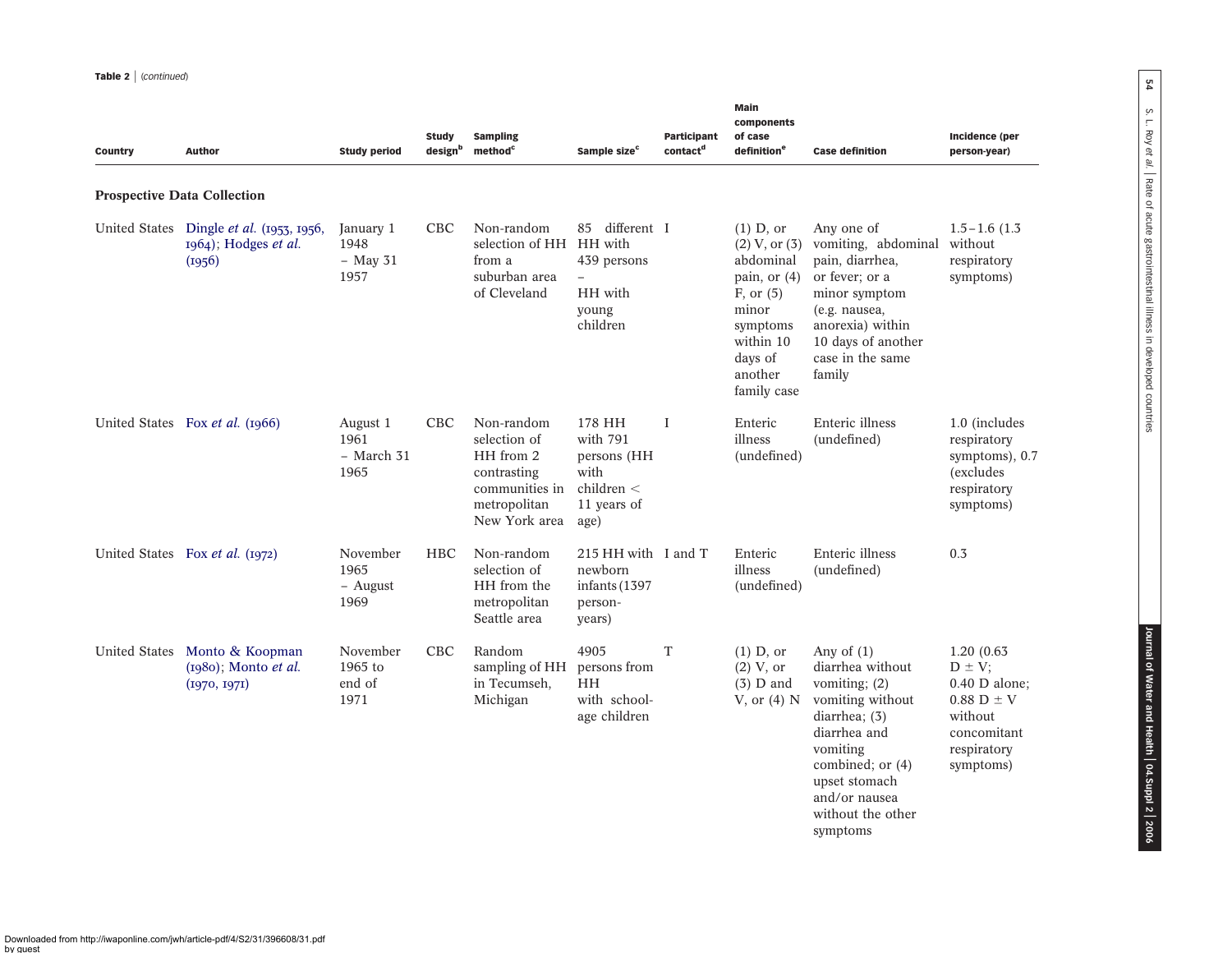| <b>Country</b>       | Author                                                     | <b>Study period</b>                                     | <b>Study</b><br>designb | <b>Sampling</b><br>method <sup>c</sup>                                                                                                                         | Sample size <sup>c</sup>                                | <b>Participant</b><br>contact <sup>d</sup> | Main<br>components<br>of case<br>definition <sup>e</sup>                                                                                      | <b>Case definition</b>                                                                                                                                                                                                                               | Incidence (per<br>person-year)              |
|----------------------|------------------------------------------------------------|---------------------------------------------------------|-------------------------|----------------------------------------------------------------------------------------------------------------------------------------------------------------|---------------------------------------------------------|--------------------------------------------|-----------------------------------------------------------------------------------------------------------------------------------------------|------------------------------------------------------------------------------------------------------------------------------------------------------------------------------------------------------------------------------------------------------|---------------------------------------------|
| <b>United States</b> | Hughes <i>et al.</i> ( $1978$ );<br>Guerrant et al. (1990) | August<br>1975<br>$-$ July 1977                         | ${\rm CBC}$             | Unknown<br>sampling<br>method in<br>Charlottesville                                                                                                            | 45 young<br>families with<br>169 persons<br>(all ages)  | I                                          | V or D or 2<br>or more<br>milder<br>intestinal<br>and<br>systemic<br>symptoms                                                                 | $(1)$ Vomiting, $(2)$<br>diarrhea or $(3)$<br>$\geq$ 2 of nausea,<br>cramps, malaise,<br>fever, chills,<br>headaches,<br>myalgia, anorexia                                                                                                           | 1.9                                         |
|                      | United States Garthright et al. (1988)                     | See<br>Cleveland<br>and<br>Tecumseh<br>studies<br>above | R                       | See Cleveland<br>and Tecumseh<br>studies above                                                                                                                 | See<br>Cleveland<br>and<br>Tecumseh<br>studies<br>above | <b>Not</b><br>applicable                   | V or D<br>without<br>respiratory<br>symptoms                                                                                                  | Vomiting or<br>diarrhea without<br>(1) noninfectious<br>origin and $(2)$<br>respiratory symptoms                                                                                                                                                     | Cleveland:<br>$0.71$ ;<br>Tecumseh:<br>0.62 |
|                      | United States Colford et al. (2002)                        | 16 weeks<br>in 1999                                     | <b>CBI</b>              | Willing families<br>among eligible<br>HH in Contra<br>Costa County<br>study area -<br>participating<br><b>HH</b><br>randomized to<br>different study<br>groups | 77 HH<br>with 236<br>persons<br>(all ages)              | M                                          | $(1)$ V, or $(2)$<br>watery D,<br>or $(3)$ soft<br>D &<br>cramps<br>together on<br>any day, or<br>(4) N &<br>cramps<br>together on<br>any day | Any one of four<br>conditions below<br>preceded by $\geq 6$<br>symptom-free<br>days: $(1)$<br>vomiting; $(2)$<br>watery diarrhea;<br>(3) soft diarrhea<br>and abdominal<br>cramps together on<br>any day; or $(4)$<br>nausea and<br>abdominal cramps | Sham<br>treatment<br>$group\ 3.48$          |

together on any day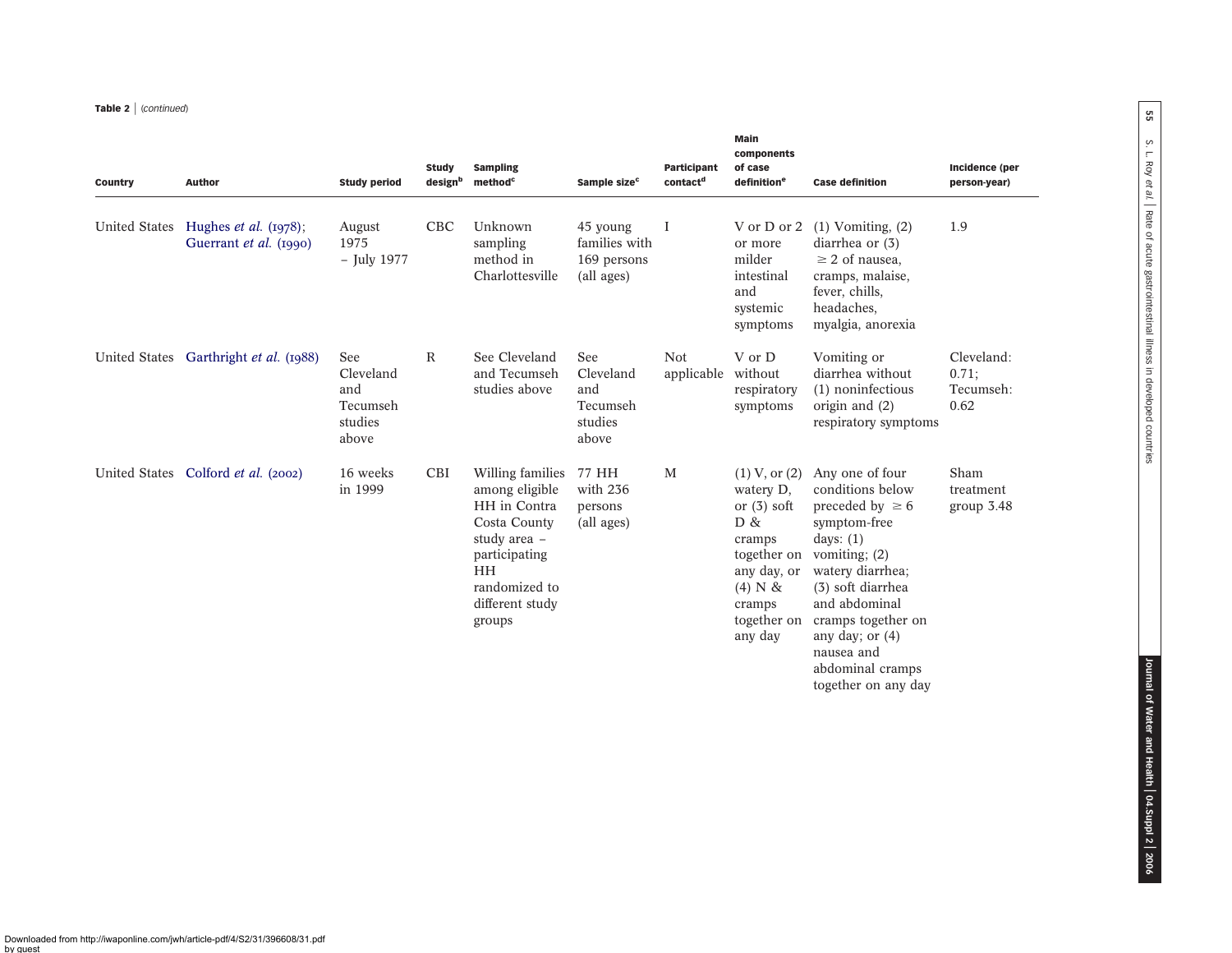| <b>Country</b> | <b>Author</b>                       | <b>Study period</b>                                                                                          | <b>Study</b><br>design <sup>b</sup> | <b>Sampling</b><br>method <sup>c</sup>                                                                                                              | Sample size <sup>c</sup>                     | Participant<br>contact <sup>d</sup> | <b>Main</b><br>components<br>of case<br>definition <sup>e</sup>                                                                                                                                                            | <b>Case definition</b>                                                                                                                                                                                                                                                | Incidence (per<br>person-year)                                                                                                                                                                        |
|----------------|-------------------------------------|--------------------------------------------------------------------------------------------------------------|-------------------------------------|-----------------------------------------------------------------------------------------------------------------------------------------------------|----------------------------------------------|-------------------------------------|----------------------------------------------------------------------------------------------------------------------------------------------------------------------------------------------------------------------------|-----------------------------------------------------------------------------------------------------------------------------------------------------------------------------------------------------------------------------------------------------------------------|-------------------------------------------------------------------------------------------------------------------------------------------------------------------------------------------------------|
|                | United States Colford et al. (2005) | 54 weeks<br>from<br>October<br>2000 to May<br>2002                                                           | <b>CBI</b>                          | Willing families<br>among all<br>eligible HH in<br>Davenport<br>study area -<br>participating<br>HH random-<br>ized to<br>different study<br>groups | 456 HH<br>with 1296<br>persons<br>(all ages) | M                                   | $(1) V$ , or $(2)$<br>watery D,<br>or $(3)$ soft<br>D &<br>cramps, or<br>(4) N &<br>cramps                                                                                                                                 | Any of the<br>following 4<br>conditions<br>preceded by $\geq 6$<br>symptom-free<br>days: $(1)$<br>vomiting; (2)<br>watery diarrhea;<br>(3) soft diarrhea<br>and abdominal<br>cramps; or $(4)$<br>nausea and<br>abdominal cramps                                       | Sham treatment<br>group: 2.40<br>Cycle A, 1.82<br>Cycle B (average<br>$2.11$ ;<br>diarrhea alone<br>$(\geq 3$ diarrheal<br>stools in 24<br>hours): 0.74<br>Cycle A,<br>0.54 Cycle B<br>(average 0.64) |
| Australia      | Hellard et al. (2001)               | September<br>1997<br>- February<br>1999 (not<br>including<br>two 4-<br>week<br>periods<br>over<br>Christmas) | <b>CBI</b>                          | Willing<br>families<br>among eligible<br>HH in<br>Melbourne<br>study area                                                                           | 600 HH<br>with 2811<br>persons<br>(all ages) | M                                   | $(1)$ D, or<br>$(2)$ V, or<br>$(3)$ D not<br>meeting<br>case<br>definition<br>but with<br>abdominal<br>pain or<br>nausea, or<br>$(4)$ V not<br>meeting<br>case<br>definition<br>but with<br>abdominal<br>pain or<br>nausea | Any of the<br>following in 24<br>hours: $(1) \ge 2$<br>loose stools; $(2)$<br>$\geq$ 2 episodes of<br>vomiting; $(3)$ 1<br>loose stool with<br>abdominal pain<br>or nausea or<br>vomiting; or $(4)$<br>one episode of<br>vomiting with<br>abdominal pain<br>or nausea | $0.82$ for<br>persons<br>with sham<br>units                                                                                                                                                           |

56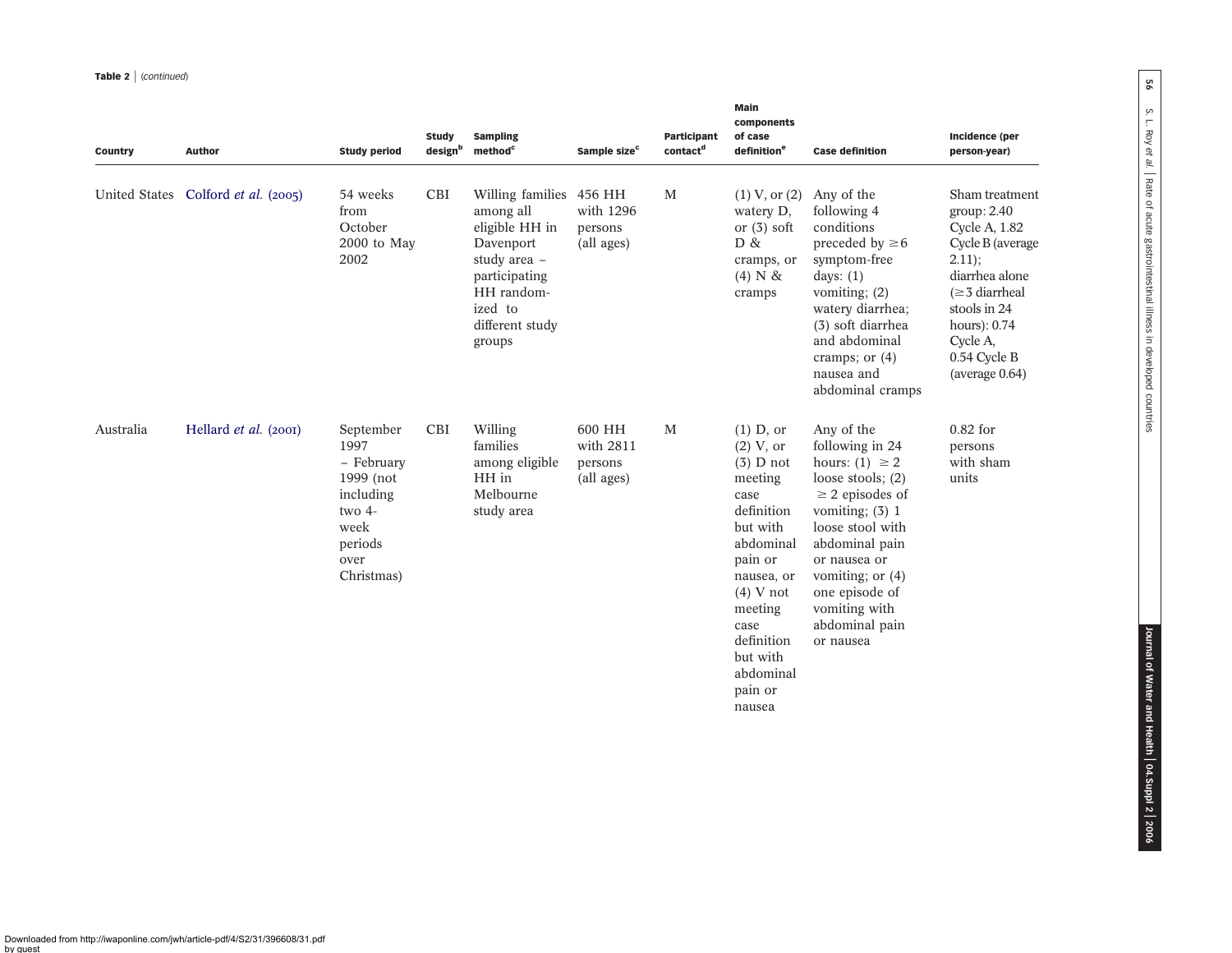| <b>Country</b> | <b>Author</b>         | <b>Study period</b>                                                      | <b>Study</b><br>designb | <b>Sampling</b><br>method <sup>c</sup>                                                                                                                              | Sample size <sup>c</sup>                                                                                                                         | <b>Participant</b><br>contact <sup>d</sup> | <b>Main</b><br>components<br>of case<br>definition <sup>e</sup> | <b>Case definition</b>                                                                                                                                                          | Incidence (per<br>person-year)                                                          |
|----------------|-----------------------|--------------------------------------------------------------------------|-------------------------|---------------------------------------------------------------------------------------------------------------------------------------------------------------------|--------------------------------------------------------------------------------------------------------------------------------------------------|--------------------------------------------|-----------------------------------------------------------------|---------------------------------------------------------------------------------------------------------------------------------------------------------------------------------|-----------------------------------------------------------------------------------------|
| Canada         | Payment et al. (1991) | March to<br><b>June 1988</b><br>and<br>September<br>1988 to June<br>1989 | <b>CBI</b>              | Random<br>sampling of<br>HH from a<br>directory of<br>inhabited<br>addresses for<br>a suburban<br>Montreal<br>study area                                            | 606 HH<br>with 2408<br>persons<br>(all ages)                                                                                                     | M and T                                    | (1) V or D, $(1) \ge 1$<br>with<br>D<br>cramps                  | or (2) N or symptomatic day<br>of vomiting or<br>liquid diarrhea; or<br>$(2) \ge 1$<br>symptomatic day<br>of nausea or soft<br>diarrhea<br>combined with<br>abdominal<br>cramps | 0.76 for regular<br>tap water<br>group                                                  |
| Canada         | Payment et al. (1997) | September<br>1993<br>- December<br>1994                                  | <b>CBI</b>              | Random<br>sampling of<br>HH from a list<br>of families<br>enrolled in a<br>government<br>income<br>supplement<br>program in a<br>suburban<br>Montreal<br>study area | 1062 HH<br>with 5253<br>persons<br>(all ages)                                                                                                    | T                                          | $(1)$ V or D,<br>or $(2)$ N or<br>D with<br>cramps              | $(1) \ge 1$<br>symptomatic day<br>of vomiting or<br>liquid diarrhea; or (2)<br>$\geq$ 1 symptomatic day<br>of nausea or soft<br>diarrhea combined<br>with abdominal<br>cramps   | 0.66 for regular<br>tap water<br>group                                                  |
| Canada         | Raina et al. (1999)   | February<br>$1994-$<br>February<br>1995                                  | <b>PBC</b>              | Unknown<br>selection<br>process for<br>rural HH<br>using well<br>water in<br>southern<br>Ontario -<br>these HH had<br>participated in<br>an earlier<br>study        | 156 HH<br>with 531<br>persons<br>(all ages) $-$<br>414 persons<br>drinking<br>non- E.coli<br>well water;<br>117 drinking<br>E.coli well<br>water | T                                          | $D \pm V$                                                       | Diarrhea, with or<br>without vomiting,<br>occurring for $\geq 1$<br>days with $\geq 5$<br>symptom-free<br>days separating<br>episodes                                           | At least 0.26<br>(counting)<br>only one<br>episode) in<br>non-<br>contaminated<br>wells |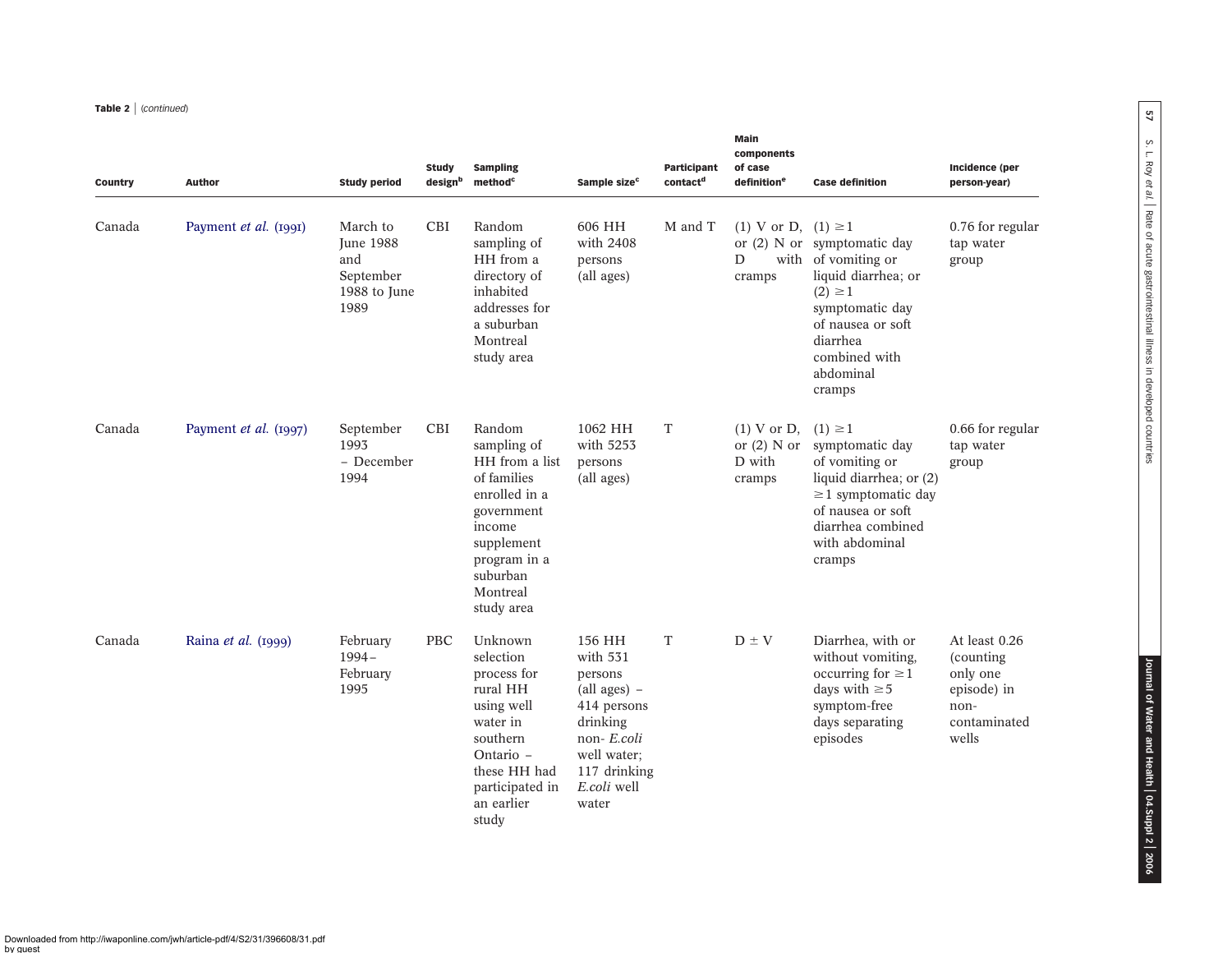| <b>Country</b> | <b>Author</b>          | <b>Study period</b>             | <b>Study</b><br>designb | <b>Sampling</b><br>method <sup>c</sup>                                                                                             | Sample size <sup>c</sup>                                                                                        | <b>Participant</b><br>contact <sup>d</sup> | <b>Main</b><br>components<br>of case<br>definition <sup>e</sup> | <b>Case definition</b>                                                                                                                                                                                                                                                                                                                                                             | Incidence (per<br>person-year) |
|----------------|------------------------|---------------------------------|-------------------------|------------------------------------------------------------------------------------------------------------------------------------|-----------------------------------------------------------------------------------------------------------------|--------------------------------------------|-----------------------------------------------------------------|------------------------------------------------------------------------------------------------------------------------------------------------------------------------------------------------------------------------------------------------------------------------------------------------------------------------------------------------------------------------------------|--------------------------------|
| Canada         | Strauss et al. (2001)  | April 3<br>$-$ July 22<br>1995  | CBC                     | Random<br>selection of<br>HH from<br>among 4 rural<br>communities                                                                  | 235 HH<br>with 619<br>persons<br>completing<br>study (all<br>ages)                                              | Unknown                                    | $(1)$ V or D,<br>or $(2)$ N or<br>D with<br>cramps              | (1) Vomiting or<br>liquid diarrhea,<br>or $(2)$ nausea or<br>soft, loose diarrhea<br>with abdominal<br>cramps - episodes<br>included $\geq 1$<br>symptomatic<br>days with $\geq 6$<br>consecutive<br>symptom-free<br>days between<br>episodes                                                                                                                                      | 1.1                            |
| England        | Roderick et al. (1995) | October<br>$1991 -$<br>May 1992 | <b>MBC</b>              | Age and sex-<br>stratified<br>random<br>sampling from<br>convenience<br>sample 4<br>general<br>practice<br>registers<br>in England | $192 +$<br>persons<br>(all ages) $-$<br>sample<br>size only<br>provided<br>for second<br>round of<br>recruiting | M                                          | D or V                                                          | Any of the<br>following<br>symptoms<br>preceded by a<br>symptom-free<br>period of $\geq$ 3<br>weeks in the<br>absence of a<br>known non-<br>infectious cause:<br>(1) loose stools<br>present for $<$ 14<br>days, or $(2)$<br>significant<br>vomiting for $< 48$<br>hours that either<br>incapacitated the<br>patient or was<br>forceful and<br>accompanied by<br>systemic symptoms | 0.10                           |

58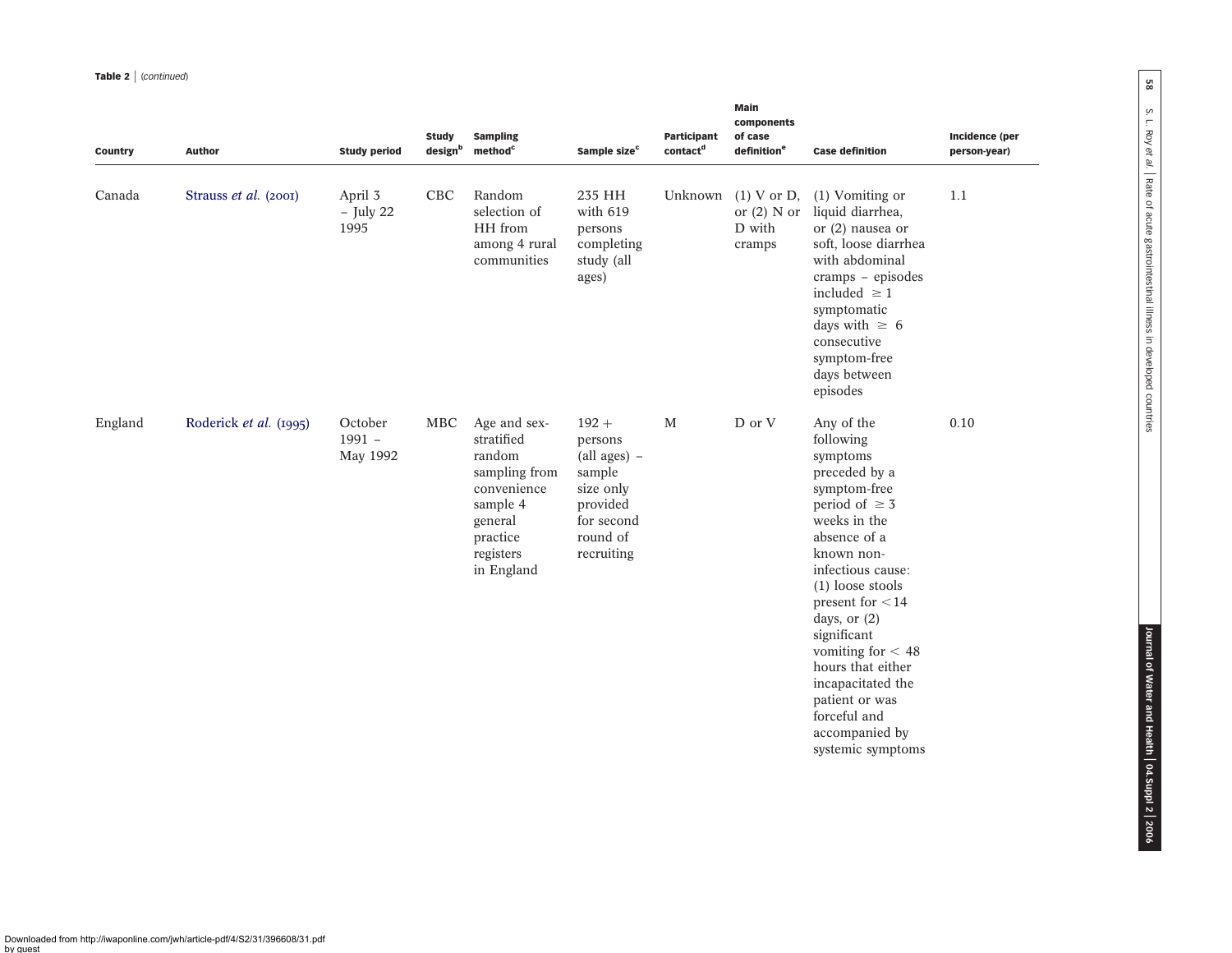| <b>Country</b> | <b>Author</b>                                        | <b>Study period</b>                 | <b>Study</b><br>designb | <b>Sampling</b><br>method <sup>c</sup>                                                                                                   | Sample size <sup>c</sup>                    | Participant<br>contact <sup>d</sup> | <b>Main</b><br>components<br>of case<br>definition <sup>e</sup>                                                  | <b>Case definition</b>                                                                                                                                                                                                                                     | Incidence (per<br>person-year)                |
|----------------|------------------------------------------------------|-------------------------------------|-------------------------|------------------------------------------------------------------------------------------------------------------------------------------|---------------------------------------------|-------------------------------------|------------------------------------------------------------------------------------------------------------------|------------------------------------------------------------------------------------------------------------------------------------------------------------------------------------------------------------------------------------------------------------|-----------------------------------------------|
| England        | Wheeler <i>et al.</i> (1999);<br>Sethi et al. (1999) | August<br>1993<br>- January<br>1996 | MBC <sup>2</sup>        | Age and sex-<br>stratified<br>random<br>sampling from<br>70 general<br>practice<br>registers across<br>England                           | 9776<br>persons                             | M                                   | D or V                                                                                                           | Loose stools or<br>significant vomiting<br>$($ once<br>in 24 hours,<br>incapacitating, or<br>accompanied by<br>cramps or fever)<br>lasting $<$ 2 weeks<br>in absence of<br>non-infectious<br>cause and<br>preceded by a 3-<br>week symptom-<br>free period | $0.19^{2}$                                    |
| France         | Gofti-Laroche et al.<br>(2003)                       | October<br>1998<br>- June 1999      | CBC                     | Willing<br>families<br>among eligible<br>HH in<br>southeast<br>France<br>supplied by 4<br>vulnerable<br>public drinking<br>water systems | 176 HH<br>with 544<br>persons<br>(all ages) | T                                   | (1)<br>Cramps, N,<br>V, and/or<br>D, (2)<br>$D + 1$<br>digestive<br>condition<br>or fever, $(3)$<br>$D$ + F or V | • Acute digestive<br>conditions:<br>abdominal pain,<br>nausea, vomiting,<br>and/or diarrhea<br>• Diarrheal episode:<br>diarrhea with 1 other<br>digestive condition<br>(unspecified) or fever<br>• Gastroenteritis:<br>diarrhea + (fever or<br>vomiting)   | $(1)$ ADC 2.8<br>$(2)$ DE 0.4<br>$(3)$ GE 0.2 |

59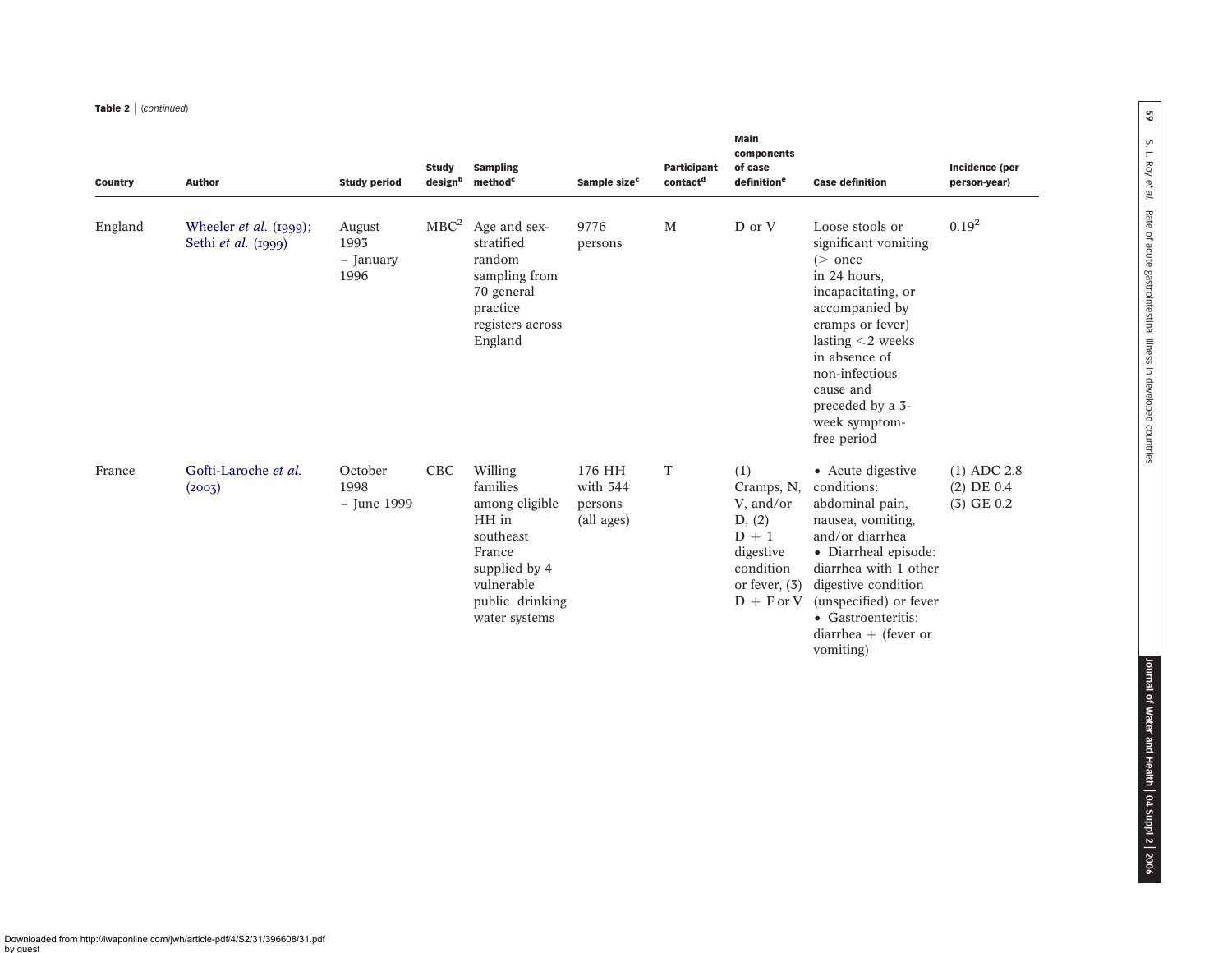| <b>Country</b> | <b>Author</b>                                                                                       | <b>Study period</b>                           | <b>Study</b><br>design <sup>b</sup> | <b>Sampling</b><br>method <sup>c</sup>                                                                                                                                                         | Sample size <sup>c</sup>                | Participant<br>contact <sup>d</sup> | Main<br>components<br>of case<br>definition <sup>e</sup>                                                                               | <b>Case definition</b>                                                                                                                                                                                                                             | Incidence (per<br>person-year)                                                                                                                                              |
|----------------|-----------------------------------------------------------------------------------------------------|-----------------------------------------------|-------------------------------------|------------------------------------------------------------------------------------------------------------------------------------------------------------------------------------------------|-----------------------------------------|-------------------------------------|----------------------------------------------------------------------------------------------------------------------------------------|----------------------------------------------------------------------------------------------------------------------------------------------------------------------------------------------------------------------------------------------------|-----------------------------------------------------------------------------------------------------------------------------------------------------------------------------|
| Netherlands    | Hoogenboom-Verdegaal March 1991<br><i>et al.</i> (1994); de Wit <i>et al.</i> - July 1991<br>(2000) |                                               | PBC                                 | Random<br>sampling of 1<br>person per<br>HH from the<br>population<br>registers of 10<br>municipalities<br>from rural.<br>urban, and<br>mixed<br>rural/urban<br>settings across<br>the country | 2257<br>persons<br>(all ages)           | M                                   | D or V with<br>at least 2<br>additional<br>symptoms                                                                                    | $\bullet$ Grade 1:<br>diarrhea $( \geq 2)$<br>stools a day) or<br>vomiting with $\geq$ 2<br>additional<br>symptoms<br>occurring within<br>preceding 7 days<br>• Grade 2: above $+$<br>symptoms occurred<br>on same day and<br>lasted $\geq$ 2 days | Grade 1: 0.57<br>(Hoogenboom-<br>Verdegaal<br><i>et al.</i> $1994$ ;<br>$0.45$ (de Wit<br><i>et al.</i> 2000)<br>Grade 2: 0.15<br>(Hoogenboom-<br>Verdegaal et al.<br>1994) |
| Netherlands    | de Wit et al. $(200I)$                                                                              | December<br>14 1998 to<br>December<br>13 1999 | <b>MBC</b>                          | Age-stratified<br>random<br>sampling of all<br>persons<br>registered at<br>44 participating<br>sentinel<br>general<br>practices                                                                | 4860<br>$\alpha$ ll<br>persons<br>ages) | M                                   | $(1)$ D, or<br>$(2)$ V, or<br>$(3)$ D or V<br>not<br>meeting<br>case<br>definition<br>but with at<br>least 2<br>additional<br>symptoms | (1) Diarrhea ( $\geq$ 3<br>loose stools in 24<br>hours); or $(2)$<br>vomiting $(\geq 3)$<br>times in 24<br>hours); or $(3)$<br>diarrhea or<br>vomiting not<br>meeting the case<br>definition with<br>$\geq$ 2 additional<br>symptoms               | 0.28                                                                                                                                                                        |

<sup>a</sup>Adapted from Table 3 in [Majowicz](#page-37-0) et al. (2004).

<sup>b</sup>CC, cross-sectional community-based survey; CP, cross-sectional population-based survey; CM, cross-sectional medical practice-based survey; CBC, community-based cohort; HBC, health insurance plan-based cohort; R, recalculation of incidence rates for 1980 population; CBI, community-based intervention trial; PBC, population-based cohort; MBC, medical practice-based cohort.

<sup>c</sup>HH, household(s).

<sup>d</sup>l, in-person; M, mail; T, telephone.

eD, diarrhea; V, vomiting; N, nausea; F, fever.

<sup>1</sup>Same study contained a prospective component.

2Same study contained <sup>a</sup> retrospective component.

 $\mathsf{s}$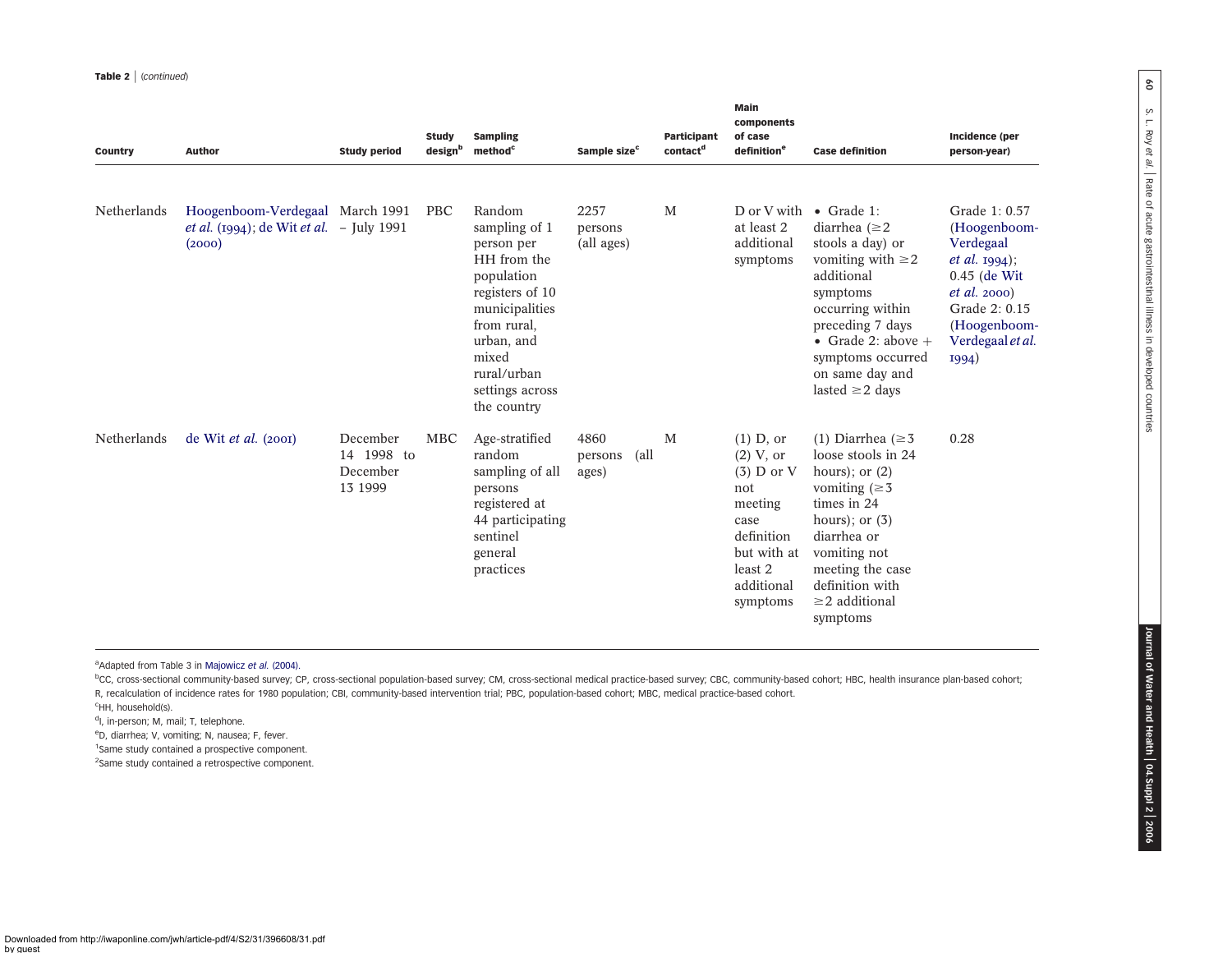tinal illness and found that 99% of the combined study population had bowel movements ranging from three per week to three per day. More recent studies have also found similar rates in adults ([Drossman](#page-36-0) et al. 1982; [Bassotti](#page-35-0) et al. [2004](#page-35-0)) and children 1–4 years of age ([Weaver & Steiner](#page-38-0) [1984](#page-38-0)). [Connell](#page-35-0) et al. (1965) concluded that more than three bowel movements per day might be considered unusual. They also observed a correlation between increasing stool frequency and the person's opinion of the stool as loose. However, limited information is available about the validity of self-reported diarrhea where specific symptoms are not defined. [Baqui](#page-35-0) et al. (1991) tested various definitions of diarrhea in Bangladeshi children younger than 5 years of age using prospective community-based surveillance data and found that reports of either (1) three or more loose stools in a 24-hour period or (2) any number of loose stools containing blood in a 24-hour period seemed to be the most sensitive (78%) and specific (96%) definition compared to the mothers' perceptions of diarrhea. [Sandler & Drossman](#page-38-0) [\(1987\)](#page-38-0) studied young adult university students and new hospital employees and asked them to define diarrhea. Most (84%) included loose or watery stools in their definitions while only about a quarter of participants included urgency (27%), frequent stools (26%), and abdominal discomfort (24%). These definitions were not mutually exclusive. [Talley](#page-38-0) et al. [\(1994\)](#page-38-0) studied an age- and gender-stratified random sample of residents 20–64 years of age in Olmsted County, Minnesota and found that self-reported diarrhea identified only 39% of the participants who reported one or more of four major diarrheal symptoms: (1) loose or watery stools more than 25% of the time; (2) a stool frequency often of more than three per day; (3) a stool frequency usually of more than 21 per week; and (4) urgency. Investigators found that the overlap between self-reported diarrhea and the presence of individual symptoms was greatest for loose or watery stools and urgency, with estimates of stool frequency of lesser importance. They also found that diarrheal symptoms inadequately discriminated between self-reported diarrhea and self-reported normal bowel habit, thereby raising the philosophical question about what constitutes diarrhea and whether the definition of diarrhea should encompass some measure of a change from normal bowel habit or, as a surrogate, a measure of severity (such as the duration of diarrhea or the effect of diarrhea on

behavior). These studies indicate that self-reported diarrhea alone, without clarification of the symptoms, is not an adequate measure of diarrheal illness and should be used with caution in clinical trials and epidemiological studies. The study by [Sandler](#page-38-0) et al. (2000), previously discussed, that provided the outlying estimate of AGI prevalence might be an example of this phenomenon. Alternatively, specification of loose or watery stools and the frequency of stools (i.e. three or more in a 24-hour period) in the definition of diarrhea may improve the clinical and epidemiologic validity of the response. Some studies have attempted to address these issues by defining diarrhea and incorporating a measure of severity into their definitions of AGI. For example, the four FoodNet survey cycles ([Herikstad](#page-37-0) et al. [2002](#page-37-0); [Hawkins](#page-36-0) et al. 2002; [Imhoff](#page-37-0) et al. 2004; [Jones](#page-37-0) et al. in [press](#page-37-0)) define diarrheal illness as diarrhea (three or more loose stools in a 24-hour period) resulting in an impairment of daily activities (e.g. missing time from work, school, recreation or vacation activities, or work in the home) or diarrhea duration greater than 1 day. Such a definition addresses the departure from normal bowel habits (of which there is a range) and identifies more severe cases that have a personal impact. However, by using a more specific definition of AGI, the sensitivity for mild cases is reduced. Therefore, the balance between sensitivity and specificity of the definition of AGI needs to be determined by the purpose of the investigation in which the definition is being used.

The definition of an episode of AGI not only requires specification of the symptoms involved, it also requires identification of the end of an illness episode. One study has found that 3 intervening diarrhea-free days seemed to be the optimal interval to define new episodes of diarrheal illness ([Baqui](#page-35-0) et al. 1991). This finding is supported by [Morris](#page-37-0) et al. [\(1994\)](#page-37-0), who modeled the distribution of illness episodes and found that an interval of 2 or 3 days without symptoms generally marked a new episode of diarrhea. However, the intervals used in the studies reviewed in this paper ranged from 2 days ([Monto & Koopman 1980](#page-37-0)) to 3 weeks ([Roderick](#page-38-0) et al. 1995; [Wheeler](#page-38-0) et al. 1999), with a median of 6 days. Therefore, some of these studies may have misclassified two or more distinct AGI episodes as a continuation of a single episode. Misclassification was not the only mechanism by which underreporting of AGI may have occurred. All the retrospective studies counted only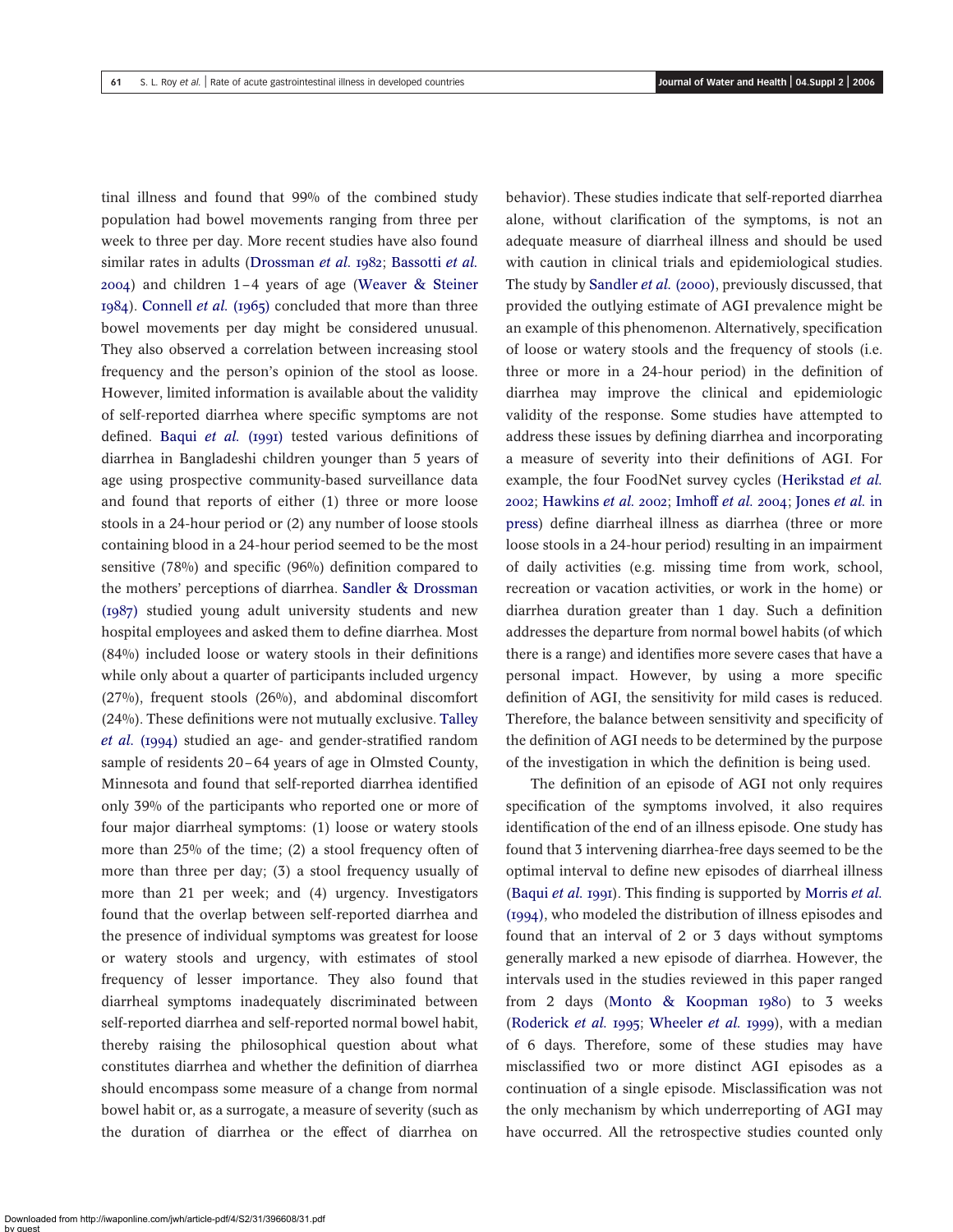one episode of AGI during the period of interest, even if more than one episode was experienced. Regardless of the definition used, those persons with mild symptoms that did not meet the case definitions were not counted. Therefore, all but the very broadest case definitions may have underestimated the rate of mild cases.

Another way in which the 33 studies reviewed varied was in the method of contact with study participants. Four studies ([Hodges](#page-37-0) [et al.](#page-36-0) 1956; Fox et al. 1966; [Hughes](#page-37-0) et al. [1978](#page-37-0); [Feldman & Banatvala 1994](#page-36-0)) conducted in-person interviews to gather information on symptoms and illness. Nine studies ([Hoogenboom-Verdegaal](#page-37-0) et al. 1994; [Roderick](#page-38-0) [et al.](#page-38-0) 1995; [Palmer](#page-37-0) et al. 1996; [Wheeler](#page-38-0) et al. 1999; [de Wit](#page-36-0) [et al.](#page-36-0) 2001; [Hellard](#page-37-0) et al. 2001; Colford et al. [2002, 2005](#page-35-0); Kuusi [et al.](#page-37-0) 2003) relied on the mail to collect this information from respondents. Sixteen studies ([Monto &](#page-37-0) [Koopman 1980](#page-37-0); [Akhter](#page-35-0) et al. 1994; [Payment](#page-37-0) et al. 1997; [Raina](#page-38-0) et al. 1999; [Sandler](#page-38-0) et al. 2000; [Ashbolt](#page-35-0) et al. 2002; Hall [et al.](#page-36-0) 2002; [Hawkins](#page-36-0) et al. 2002; [Herikstad](#page-37-0) et al. 2002; [Queensland OzFoodNet 2002](#page-38-0); [Gofti-Laroche](#page-36-0) et al. 2003; [Imhoff](#page-37-0) et al. 2004; [Majowicz](#page-37-0) et al. 2004; [Scallan](#page-38-0) et al. 2004, [2005](#page-38-0); Jones et al. [in press](#page-37-0)) conducted telephone interviews. Two studies (Fox [et al.](#page-36-0) 1972; [Payment](#page-37-0) et al. 1991) used a combination of methods, and the authors of one study ([Strauss](#page-38-0) et al. 2001) did not specify the method of participant contact. These differing methodologies are subject to different response rates and nonresponse biases. Studies have found that in-person interviews tend to have the highest response rates, followed by mail surveys, then telephone surveys ([Marcus & Crane 1986](#page-37-0); [Picavet 2001](#page-38-0)). Only one of the in-person studies reviewed supplied a response rate (77%) ([Feldman & Banatvala 1994](#page-36-0)). The response rates for nine of the mail studies ranged from 31% ([Roderick](#page-38-0) et al. 1995) to 96% ([Colford](#page-35-0) et al. 2002). The response rates for eight of the telephone studies were comparable to those by mail. Of note, the FoodNet population telephone survey response rate declined over the four survey cycles, from 71% in the first cycle ([Herikstad](#page-37-0) [et al.](#page-37-0) 2002) to 33% in the fourth cycle (Jones et al. [in press](#page-37-0)). This is representative of an overall decline in survey response rates ([Atrostic](#page-35-0) et al. 2001; [Tourangeau 2004](#page-38-0)). In particular, telephone surveys in the United States have been affected by the increase in private telemarketing, and the introduction of "do-not-call" lists and caller screening

devices ([Tourangeau 2004](#page-38-0)). The growth in households using only cellular telephones (without a land line) may also be of concern. During the first half of 2005, CDC's National Health Interview Survey found that 6.7% of adults had access only to cellular telephones. Cellular-only usage was more common among certain groups, such as young adults and persons renting their homes. However, investigators concluded that, while the percent of adults without land line telephones has increased, it is still low, which minimizes the bias resulting from their exclusion from telephone surveys ([Blumberg](#page-35-0) et al., 2006). While several recent studies have demonstrated little relationship between nonresponse rates and nonresponse bias ([Curtin](#page-35-0) et al. 2000; [Keeter](#page-37-0) et al. 2000; [Tourangeau 2004](#page-38-0)), low response rates are still problematic when trying to generalize results to both the population under study and to a wider population. Inperson interviews, mail surveys, and telephone surveys are also each subject to different nonresponse biases, whereby the group of people not interviewed may be systematically different from those that are interviewed. Compared to inperson interviews, mail surveys are less likely to be completed by persons with lower levels of education and literacy ([Picavet 2001](#page-38-0)). Telephone surveys are also less likely to reach low-income minorities and persons with lower educational levels ([Marcus & Crane 1986](#page-37-0); [Imhoff](#page-37-0) et al. [2004](#page-37-0)). All three methods exclude institutionalized persons (e.g. persons in long-term healthcare facilities, mental institutions, and jail), persons who could not respond because of physical or mental impairment, and persons speaking languages that are different than the language(s) of the interview or survey. If these excluded persons are different from the larger population concerning the event of interest (i.e. AGI), then bias may be introduced and estimates of AGI extrapolated to the US population may be inaccurate ([Imhoff](#page-37-0) et al. 2004).

Selection bias is another means by which persons under study differ from the rest of the population, thereby limiting the generalizability of the results. This bias may be present at the level of the respondent. Persons with AGI may be more likely to complete a survey or interview, thereby creating a selection bias. Selection bias may also be present within the sampling frame. Most of the studies reviewed in this chapter evaluated relatively small specific groups of people. Eight studies ([Hodges](#page-37-0) et al. 1956; Fox [et al.](#page-36-0) 1966,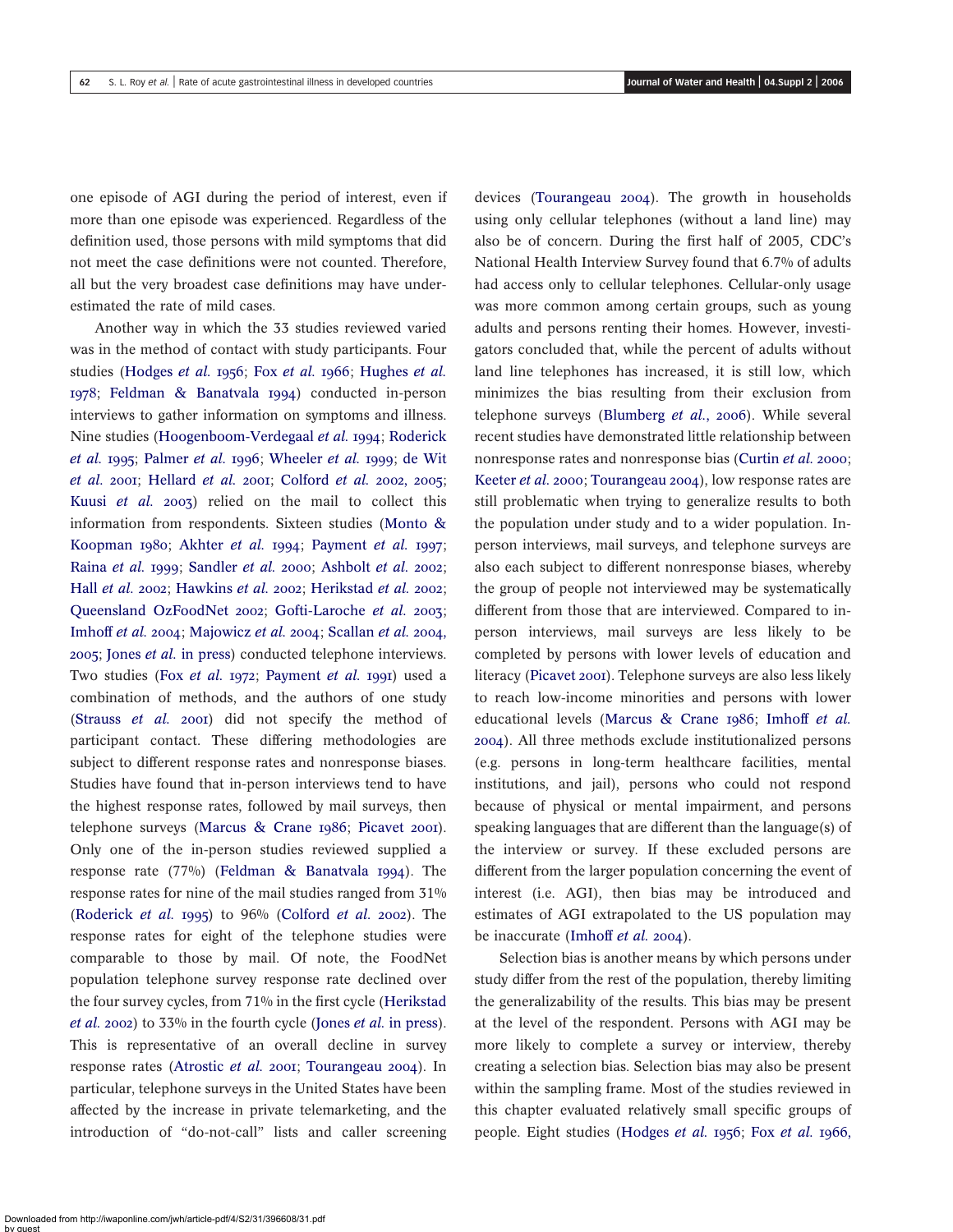[1972](#page-36-0); [Monto & Koopman 1980](#page-37-0); [Guerrant](#page-36-0) et al. 1990; Payment et al. [1991, 1997](#page-37-0); [Hellard](#page-37-0) et al. 2001) were limited to families with young children. Therefore, children were overrepresented in these studies, which could have inflated the estimated AGI rate because children are known to experience higher rates of AGI than adults ([Hodges](#page-37-0) et al. [1956](#page-37-0); [Monto & Koopman 1980](#page-37-0); [Hawkins](#page-36-0) et al. 2002; [Herikstad](#page-37-0) et al. 2002; [Imhoff](#page-37-0) et al. 2004; Jones [et al.](#page-37-0) in [press](#page-37-0)). Five studies were conducted in populations served by specific medical practices or health insurance organizations (Fox [et al.](#page-36-0) 1972; [Roderick](#page-38-0) et al. 1995; [Palmer](#page-37-0) et al. [1996](#page-37-0); [Wheeler](#page-38-0) et al. 1999; [de Wit](#page-36-0) et al. 2001), eliminating the medically indigent and those outside the service areas. Fourteen studies ([Hodges](#page-37-0) et al. 1956; Fox [et al.](#page-36-0) 1966; [Monto](#page-37-0) [& Koopman 1980](#page-37-0); [Guerrant](#page-36-0) et al. 1990; [Payment](#page-37-0) et al. 1991 [1997](#page-37-0); [Akhter](#page-35-0) et al. 1994; [Feldman & Banatvala 1994](#page-36-0); [Raina](#page-38-0) [et al.](#page-38-0) 1999; [Hellard](#page-37-0) et al. 2001; [Strauss](#page-38-0) et al. 2001; [Colford](#page-35-0) et al. [2002, 2005](#page-35-0); [Majowicz](#page-37-0) et al. 2004) were conducted in specific communities, some with very homogeneous demographic characteristics that were not generalizable to larger populations. Finally, five intervention trials ([Payment](#page-37-0) et al. [1991, 1997](#page-37-0); [Hellard](#page-37-0) et al. 2001; Colford et al. [2002, 2005](#page-35-0)), one retrospective survey ([Akhter](#page-35-0) *et al.* 1994), and three prospective studies ([Raina](#page-38-0) et al. 1999; [Strauss](#page-38-0) et al. 2001; [Gofti-Laroche](#page-36-0) et al. 2003) limited their study populations to those served by specific water systems. These different sampling frames were not mutually exclusive. Random selection of study participants is one method used to reduce selection bias. However, one study ([Sandler](#page-38-0) et al. 2000) had only 17% of its participants selected completely at random, at least four studies ([Hodges](#page-37-0) et al. 1956; Fox et al. [1966, 1972](#page-36-0); [Hellard](#page-37-0) et al. 2001) recruited participants through nonran-dom selection techniques, and five studies ([Roderick](#page-38-0) et al. [1995](#page-38-0); [Palmer](#page-37-0) et al. 1996; [Wheeler](#page-38-0) et al. 1999; [de Wit](#page-36-0) et al. [2001](#page-36-0); [Gofti-Laroche](#page-36-0) et al. 2003) randomly chose participants only after medical practices or communities were selected using nonrandom sampling schemes.

Only four international studies ([Hoogenboom-Verdegaal](#page-37-0) [et al.](#page-37-0) 1994; Hall [et al.](#page-36-0) 2002; [Kuusi](#page-37-0) et al. 2003; [Scallan](#page-38-0) et al. [2004](#page-38-0)) assessed the national rate of AGI using a representative sample of the nationwide population. In the United States, [Sandler](#page-38-0) et al. (2000) conducted a nationwide survey but, as just mentioned, only a small proportion of participants were randomly selected. The four cycles of the US FoodNet population survey ([Hawkins](#page-36-0) et al. 2002; [Herikstad](#page-37-0) et al. 2002; [Imhoff](#page-37-0) et al. 2004; Jones et al. [in press](#page-37-0)) were population-based but the FoodNet sites were not chosen to be representative of the US general population. Rather, these sites were chosen based on their ability to conduct population-based surveillance and to achieve geographic diversity within their areas ([Hardnett](#page-36-0) et al. [2004](#page-36-0)). However, this geographic diversity presents a problem. Studies of different enteric pathogens have demonstrated regional differences in the incidence of specific laboratory-confirmed infections ([Hedberg](#page-36-0) et al. [1997](#page-36-0); [Bender](#page-35-0) et al. 2004; Ray [et al.](#page-38-0) 2004) and have suggested that these variations in incidence reflect regional differences in physician and laboratory practices and perhaps regional differences in the risk of exposure ([Hedberg](#page-36-0) et al. 1997; [Hardnett](#page-36-0) et al. 2004). FoodNet has conducted surveys of physician and laboratory practices in FoodNet catchment areas and no differences were observed between FoodNet sites. However, because true regional differences in infection rates appear to exist based on other studies, these regional differences may have impacted the crude rate of AGI as estimated by the FoodNet population surveys as new sites were included in subsequent survey cycles ([Hardnett](#page-36-0) et al. 2004). Demographic differences between the FoodNet and US populations must also be considered if generalizations using these data are to be made. In 1996, investigators compared the FoodNet and US populations and found that the age and sex distributions were similar but that the FoodNet population overrepresented Asians, underrepresented Hispanics, had a lower population density in FoodNet counties, and had a smaller percentage of persons living at or below the poverty level ([Hardnett](#page-36-0) et al. [2002, 2004](#page-36-0)). A similar comparison of the FoodNet and US populations in 2000 again found similar age and sex distributions but, this time, a similar proportion of Asians in both populations, although Hispanics were still underrepresented in the FoodNet population (6% in FoodNet areas in 2000 compared to 12% nationally) ([Hardnett](#page-36-0) et al. [2004](#page-36-0)). Overall, FoodNet researchers believe that the demographic differences appear to be limited. Furthermore, after accounting for the changing composition of the FoodNet sites between cycles by weighting for age, sex, location, and number of residential telephone lines, the estimates of diarrheal illness are comparable across the four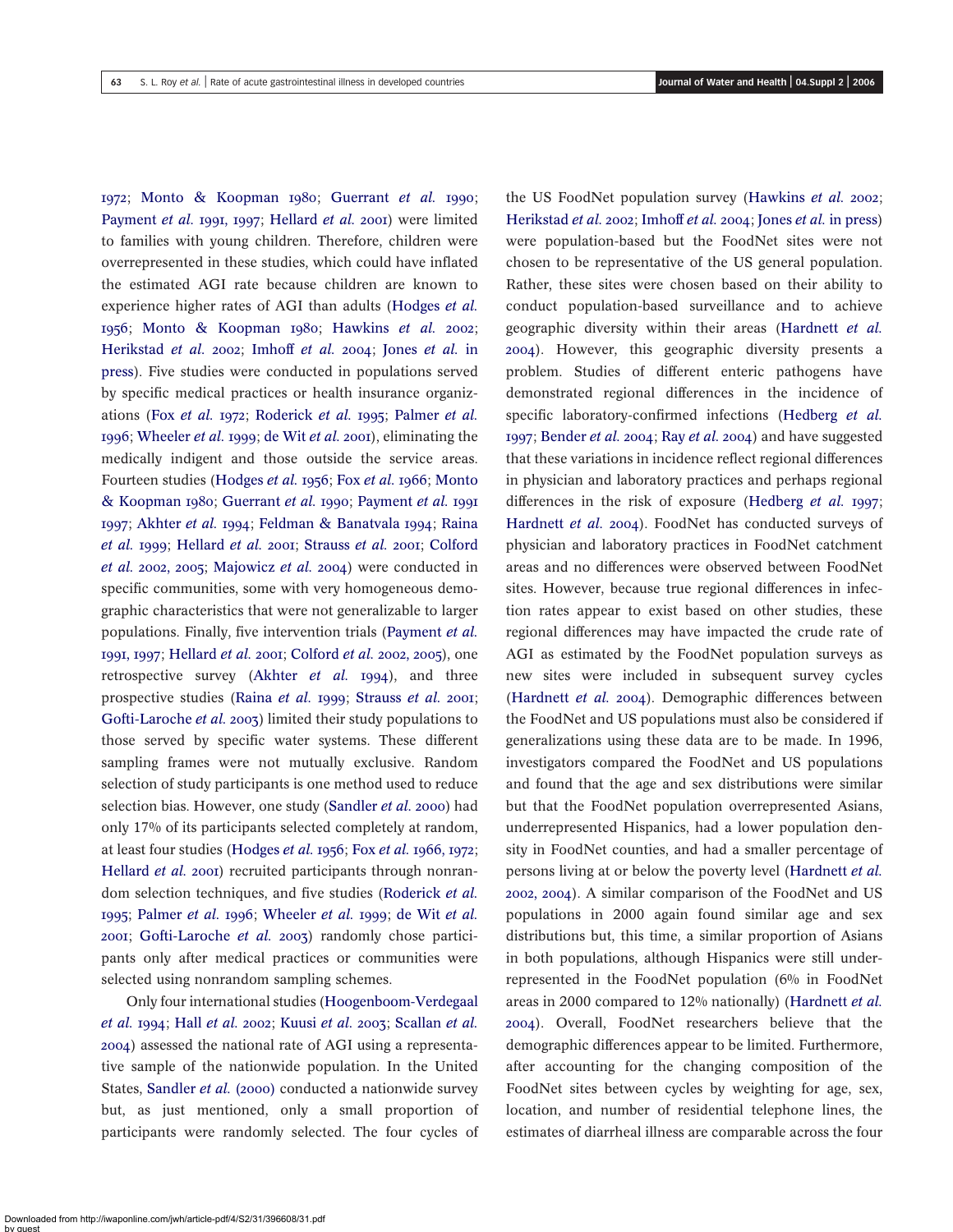survey cycles. Therefore, the FoodNet population survey data have been generalized to the US population. However, whenever this is done, it is important that the limitations of the data be well understood.

Seasonality of AGI is yet another issue to consider when comparing these studies or generalizing their findings. Studies conducted over periods of less than one year ([Akhter](#page-35-0) et al. 1994; [Feldman & Banatvala 1994](#page-36-0); [Hoogenboom-Verdegaal](#page-37-0) et al. 1994; [Roderick](#page-38-0) et al. 1995; [Palmer](#page-37-0) et al. 1996; [Sandler](#page-38-0) et al. 2000; [Strauss](#page-38-0) et al. 2001; [Ashbolt](#page-35-0) et al. 2002; [Colford](#page-35-0) et al. 2002; [Queensland](#page-38-0) [OzFoodNet 2002](#page-38-0); [Gofti-Laroche](#page-36-0) et al. 2003) fail to capture the seasonal variation of AGI and, therefore, may overestimate or underestimate the annual rate of disease, depending on what time of year the study was conducted. In temperate climates, gastrointestinal illness is reported to have a bimodal distribution. Bacterial gastroenteritis tends to peak in the summer months ([Gurwith & Williams 1977](#page-36-0); [Michel](#page-37-0) et al. 1999; [Denno](#page-35-0) et al. 2005) while viral gastroenteritis, which may be more common ([Gurwith &](#page-36-0) [Williams 1977](#page-36-0)), tends to peak during the winter months ([Gurwith & Williams 1977](#page-36-0); [Cook](#page-35-0) et al. 1990; [Mounts](#page-37-0) et al. [2000](#page-37-0); [Denno](#page-35-0) et al. 2005) with lower rates in the summer ([Hodges](#page-37-0) et al. 1956; [Monto & Koopman 1980](#page-37-0); [Payment](#page-37-0) et al. [1997](#page-37-0); [Kuusi](#page-37-0) et al. 2003; Jones et al. [in press](#page-37-0)).

Another barrier to comparability is that different studies used different exclusion criteria for individual participants or cases. Therefore, the estimated AGI rates were calculated from different groups of people, making comparisons problematic. Eight studies ([Hughes](#page-37-0) et al. 1978; [Akhter](#page-35-0) et al. [1994](#page-35-0); [Feldman & Banatvala 1994](#page-36-0); [Palmer](#page-37-0) et al. 1996; [Hoogenboom-Verdegaal](#page-37-0) et al. 1994; [Colford](#page-35-0) et al. 2002, [2005](#page-35-0); [Gofti-Laroche](#page-36-0) et al. 2003) did not report any exclusion criteria for individual participants or cases. Eleven studies ([Hellard](#page-37-0) et al. 2001; [Ashbolt](#page-35-0) et al. 2002; Hall [et al.](#page-36-0) 2002; [Herikstad](#page-37-0) et al. 2002; [Kuusi](#page-37-0) et al. 2003; [Imhoff](#page-37-0) et al. 2004; [Hawkins](#page-36-0) et al. 2002; [Queensland OzFoodNet 2002](#page-38-0); [Majo](#page-37-0)wicz [et al.](#page-37-0) 2004; [Scallan](#page-38-0) et al. 2005; Jones et al. [in press](#page-37-0)) excluded persons reporting a chronic illness in which diarrhea was a major symptom. Therefore, their estimated rates failed to account for AGI episodes in chronically ill persons that were unrelated to their chronic illnesses or conditions. The first two FoodNet surveys ([Herikstad](#page-37-0) et al. [2002](#page-37-0); [Imhoff](#page-37-0) et al. 2004) also excluded persons who had

surgery to remove parts of their stomachs or intestines because these surgeries predisposed them to recurrent noninfectious diarrhea. However, this meant that AGI episodes unrelated to surgery were not counted. The Cleveland study (Dingle et al. [1953, 1964](#page-36-0); [Hodges](#page-37-0) et al. 1956) excluded cases of AGI with known etiologies, some of which were bacterial gastroenteritis. Therefore, this study underestimated the rate of infectious gastroenteritis. Six studies (Payment et al. [1991, 1997](#page-37-0); [Roderick](#page-38-0) et al. 1995; [Wheeler](#page-38-0) et al. [1999](#page-38-0); [de Wit](#page-36-0) et al. 2001; [Scallan](#page-38-0) et al. 2004) excluded noninfectious causes. Therefore, their estimated rates of AGI were limited to infectious etiologies and may have excluded environmental causes, such as chemical exposure.

Five studies ([Hodges](#page-37-0) et al. 1956; Fox et al. [1966, 1972](#page-36-0); [Monto & Koopman 1980](#page-37-0); [Garthright](#page-36-0) et al. 1988) provided estimates of AGI rates in the absence of respiratory symptoms. The Cleveland study found that gastrointestinal illness was associated with respiratory symptoms in 20% of cases ([Hodges](#page-37-0) et al. 1956; [McCorkle](#page-37-0) et al. 1956), often with gastrointestinal symptoms beginning at the same time as respiratory symptoms or shortly thereafter ([McCorkle](#page-37-0) et al. [1956](#page-37-0)). In contrast, respiratory illness was associated with gastrointestinal symptoms in 5% ([McCorkle](#page-37-0) et al. 1956) of cases. In the Cleveland study, respiratory illness included common respiratory diseases (e.g. common cold, rhinitis, laryngitis, bronchitis, and other acute respiratory illnesses of undifferentiated type) and specific respiratory diseases (e.g. streptococcal tonsillitis and pharyngitis, nonstreptococcal exudative tonsillitis and pharyngitis, primary atypical pneumonia, pneumococcal pneumonia, and influenza) ([Dingle](#page-36-0) *et al.* 1953). In the Tecumseh study ([Monto &](#page-37-0) [Koopman 1980](#page-37-0)), gastrointestinal illness was associated with respiratory symptoms in 27% of cases and respiratory illness was associated with gastrointestinal symptoms in 11% of cases. In this study, respiratory illness was divided into five syndromes: (1) lower respiratory illness with a productive cough, wheezing, or pain on respiration, (2) upper respiratory illness with coryza, without lower respiratory symptoms, (3) laryngotracheal illness with sore throat or hoarseness, without lower or upper respiratory symptoms, (4) nonproductive cough, and (5) earache alone (Monto  $\&$ [Koopman 1980](#page-37-0)). In the Cleveland and Tecumseh studies, many cases with combined gastrointestinal and respiratory symptoms appeared to have a common etiology. However,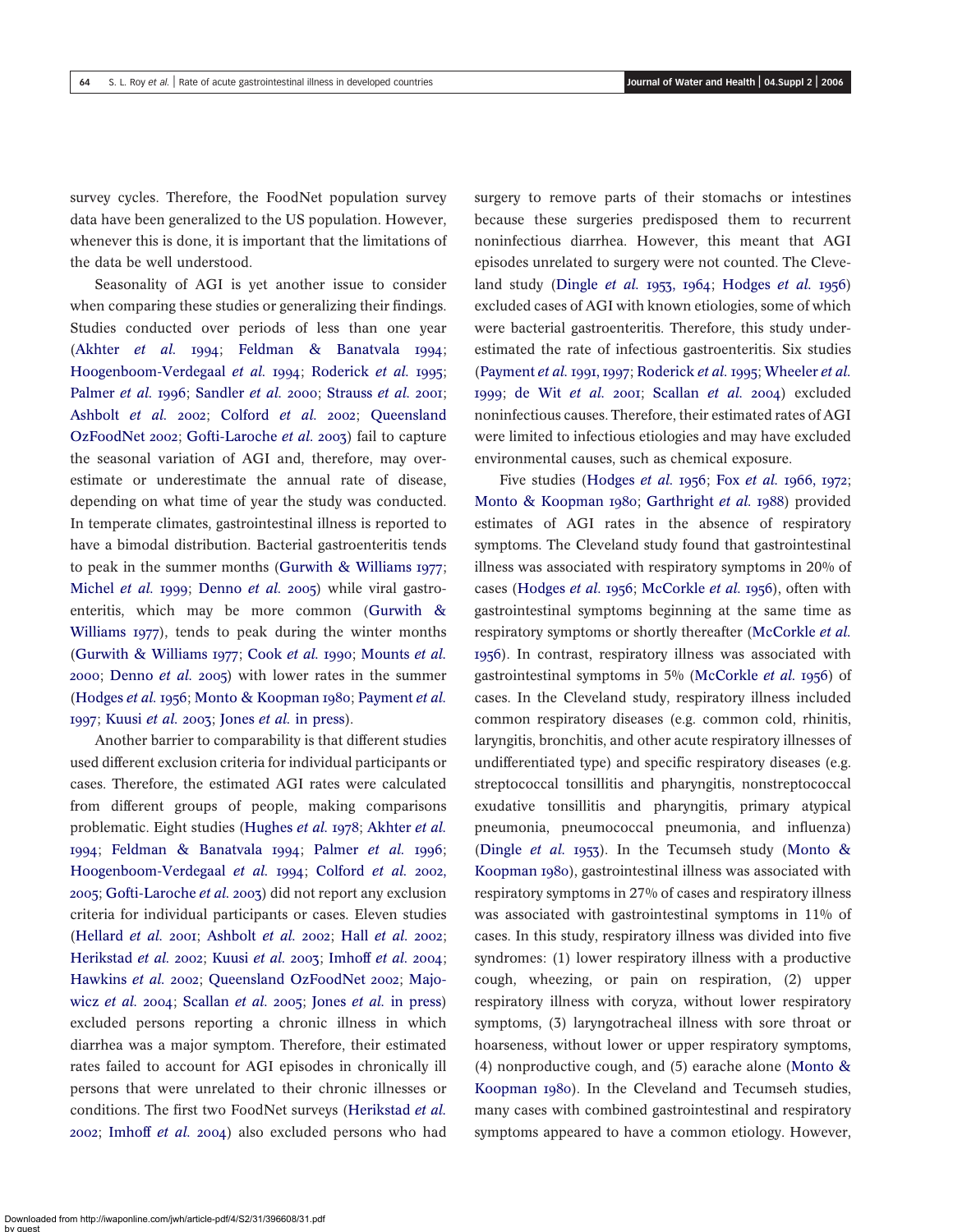because it was unclear as to whether these were primarily gastrointestinal or respiratory illnesses, cases with combined symptoms were excluded from these analyses.

Recent studies have attempted to exclude persons with gastrointestinal symptoms secondary to respiratory infections to more accurately reflect the true rate of AGI ([Mead](#page-37-0) *[et al.](#page-36-0)* 1999; Hall *et al.* 2005). Hall *et al.* [\(2005\)](#page-36-0) used the results from the Australian national gastroenteritis survey pre-viously described ([Ashbolt](#page-35-0) et al. 2002) and excluded cases with concurrent sore throat, runny nose, sneezing, and/or cough. Using this revised case definition and weighting the results to the Australian population by age and sex, Hall estimated a national incidence of 0.92 AGI episodes per person-year. Mead et al. [\(1999\)](#page-37-0) estimated the rate of AGI in the US population using the AGI rate calculated in the first cycle of the FoodNet population survey. Since this cycle did not collect data on the frequency of concurrent respiratory symptoms, Mead adjusted for combined gastrointestinal– respiratory illness using a value based on the Cleveland and Tecumseh studies. Mead's final estimate for the rate of AGI was 0.79 cases per person-year. As discussed, the third and fourth cycles of the FoodNet population survey collected information on respiratory symptoms among those persons with AGI. Therefore, the FoodNet estimate of AGI presented in this paper did not have to rely on the Cleveland and Tecumseh studies to adjust for concurrent respiratory illness. Data from the third and fourth FoodNet cycles indicated that 39% of those with AGI had concurrent respiratory symptoms. When these cases were excluded, the rate of AGI was estimated at 0.65 episodes per person-year.

All of these methodological variations make comparisons between the studies difficult and interpretations of the estimated AGI rates should be made with caution. Rates of AGI differ within and between study types, and within and among countries. Taken as a whole, these 33 studies suggest that the rate of AGI (including diarrhea) in developed countries is somewhere in the range of 0.1 ([Roderick](#page-38-0) et al. [1995](#page-38-0)) to 3.5 ([Colford](#page-35-0) et al. 2002) episodes per person-year, depending on location and type of study. Among the international studies, the range is 0.1 ([Roderick](#page-38-0) et al. [1995](#page-38-0)) to 2.8 ([Gofti-Laroche](#page-36-0) et al. 2003). In the United States, the same range is 0.3 (Fox [et al.](#page-36-0) 1972) to 3.5 ([Colford](#page-35-0) [et al.](#page-35-0) 2002). These estimates come from a variety of different study types, including retrospective cross-sectional population-based surveys, prospective cohort studies, and intervention trials designed to assess the rate of diarrhea and AGI. Other study types peripherally capturing information on AGI can also inform estimates of the rate of AGI. For example, a convenience sample of three randomized, double-blind, placebo-controlled drug trials in the US ([Tilley](#page-38-0) *et al.* 1995; [Black](#page-35-0) *et al.* 1997; [Szapary](#page-38-0) *et al.* 2003) reported a range in the rates of diarrhea among their placebo groups (adults with active rheumatoid arthritis, essential hypertension, and primary hypercholesterolemia, respectively) of 0.05 (hypertensive placebo group) to 0.87 episodes per person-year (hypercholesterolemic placebo group). This range overlaps with the ranges presented in the studies specifically assessing AGI.

## **CONCLUSIONS**

Within the limitations described previously, the FoodNet studies are the most generalizable to the US population given their study design. They likely provide the best data currently available for an estimate of the rate of AGI in the United States. Their retrospective study designs could have resulted in over-reporting and may have lead to an overestimate of the rate of AGI. Using the data from the third and fourth FoodNet survey cycles, the estimated rate of AGI in the U.S. is 0.65 episodes per person-year, with an unknown degree of uncertainty around this point estimate. However, this estimate does fall within the range of estimates presented by other national and international studies of varying designs. For this FoodNet estimate, AGI was defined as diarrheal illness (three or more loose stools in a 24-hour period resulting in an impairment of daily activities or diarrhea duration greater than 1 day) and/or vomiting, excluding those with respiratory symptoms (cough and/or sore throat). The diarrhea and/or vomiting could have been of either infectious or non-infectious origin. However, this definition excluded episodes of diarrhea or vomiting due to any longlasting or chronic illness or condition. This case-definition of AGI is supported by studies in the literature that indicate that the validity of self-reported diarrhea is improved by including "three or more stools in 24 hours" and "loose stools" in the case definition. A measure of severity was added to ensure mild, noninfectious causes of AGI were excluded. Vomiting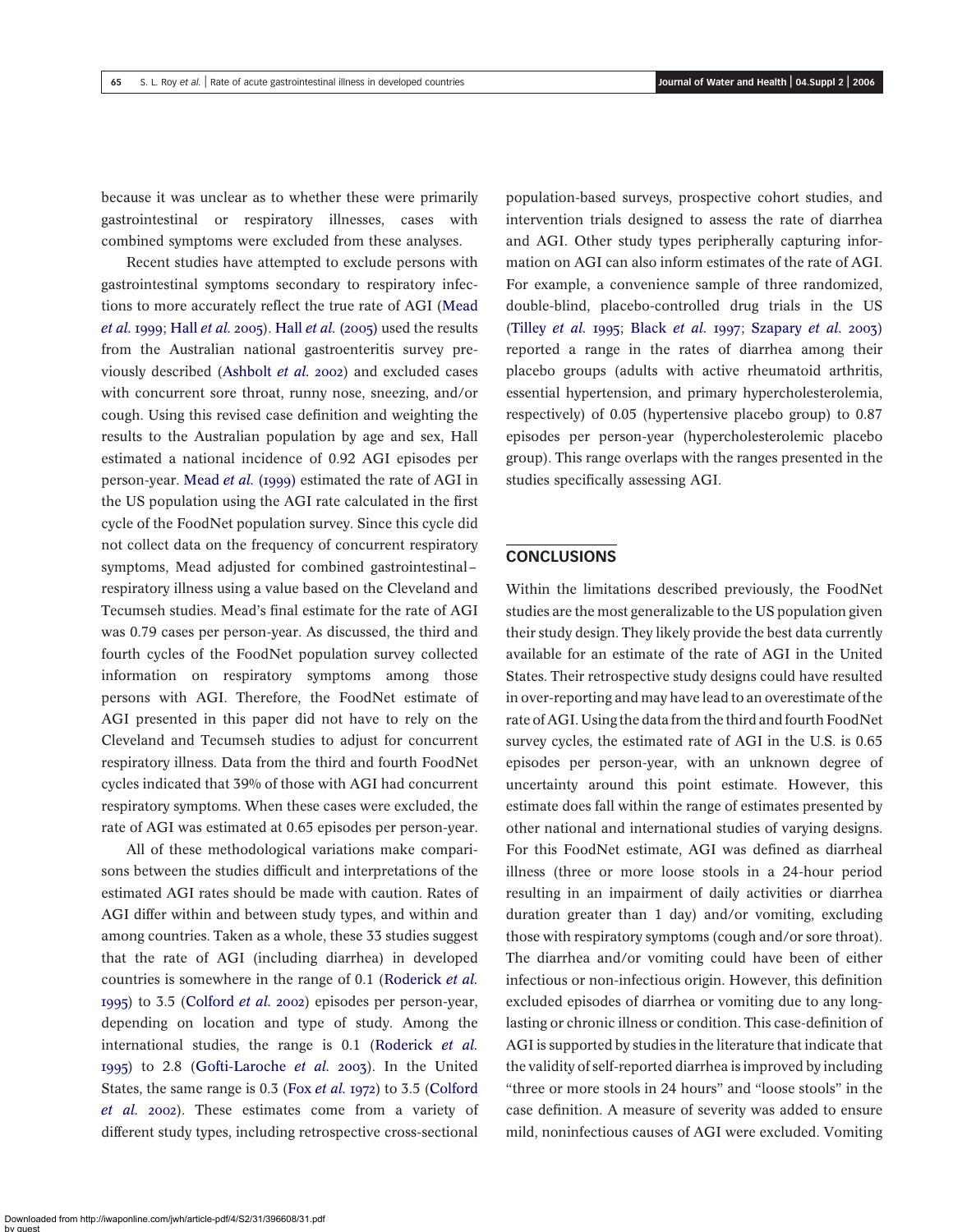<span id="page-35-0"></span>was included in the case definition to estimate the rate of AGI rather than just the rate of diarrheal illness. Other AGI symptoms (e.g. nausea, abdominal pain) were not considered sufficient to meet the case definition in the absence of diarrhea or vomiting. Finally, cases with gastrointestinal symptoms secondary to respiratory illnesses were excluded to improve the specificity of AGI rate estimates. We believe that this case definition and the estimate of 0.65 AGI episodes per person-year can serve as a basis for the calculation of the rate of endemic gastrointestinal illness due to public drinking water systems in the United States.

### ACKNOWLEDGEMENTS

The authors gratefully acknowledge the contributions of the Foodborne Diseases Active Surveillance Network (Food-Net) to this work.

## DISCLAIMER

The findings and conclusions in this report are those of the author(s) and do not necessarily represent the views of the Centers for Disease Control and Prevention.

### **REFERENCES**

Abt Associates Inc. 2002 National Immunization Survey – Guide to Quality Control Procedures, Available at:

[http://www.cdc.gov/nis/pdfs/qcman.pdf.](http://www.cdc.gov/nis/pdfs/qcman.pdf)

Akhter, M. N., Levy, M. E., Mitchell, C., Boddie, R., Donegan, N., Griffith, B., Jones, M., Stair, T. O. & the Epidemiology Branch of the Division of Parasitic Diseases, National Center for Infectious Diseases, Centers for Disease Control and Prevention 1994 Assessment of inadequately filtered public drinking water – Washington, D.C., December 1993. MMWR 43(36), 661–663, 669.

Ashbolt, R., Givney, R., Gregory, J. E., Hall, G., Hundy, R., Kirk, M., McKay, I., Meuleners, L., Millard, G., Raupach, J., Roche, P., Prasopa-Plaizier, N., Sarna, M. K., Stafford, R., Tomaska, N., Unicomb, L., Williams, C. & the OzFoodNet Working Group 2002 Enhancing foodborne disease surveillance across Australia in 2001: the OzFoodNet Working Group. Commun. Dis. Intell. 26(3), 375–406.

Atrostic, B. K., Bates, N., Burt, G. & Silberstein, A. 2001 Nonresponse in U.S. government household surveys: consistent measures, recent trends, and new insights. J. Official Stat. 17(2), 209–226.

Baqui, A. H., Black, R. E., Yunus, M. D., Hoque, A. R. A., Chowdhury, H. R. & Sack, R. B. 1991 Methodological issues in diarrhoeal diseases epidemiology: definition of diarrhoeal episodes. Int. J. Epidemiol. 20(4), 1057–1063.

- Bassotti, G., Bellini, M., Pucciani, F., Bocchini, R., Bove, A., Alduini, P., Battaglia, E., Bruzzi, P. & the Italian Constipation Study Group 2004 An extended assessment of bowel habits in a general population. World J. Gastroenterol. 10(5), 713–716.
- Bender, J. B., Smith, K. E., McNees, A. A., Rabatsky-Her, T. R., Segler, S. D., Hawkins, M. A., Spina, N. L., Keene, W. E., Kennedy, M. H., Van Gilder, T. J., Hedberg, C. W. & the Emerging Infections Program FoodNet Working Group 2004 Factors affecting surveillance data on Escherichia coli O157 infections collected from FoodNet sites, 1996–1999. Clin. Infect. Dis. 38(Suppl 3), S157–S164.
- Black, H. R., Graff, A., Shute, D., Stoltz, R., Ruff, D., Levine, J., Shi, Y. & Mallows, S. 1997 Valsartan, a new angiotensin II antagonist for the treatment of essential hypertension: efficacy, tolerability and safety compared to an angiotensin-converting enzyme inhibitor, lisinopril. J. Hum. Hypertens. 11(8), 483–489.
- Blumberg, S. J., Luke, J. V. & Cynamon, M. L. 2006 Telephone coverage and health survey estimates: evaluating the need for concern about wireless substitution. Am. J. Public Health 96(5), 926–931.
- Bruijnzeels, M. A., Foets, M., van der Wouden, J. C., Prins, A. & van den Heuvel, W. J. A. 1998 Measuring morbidity of children in the community: a comparison of interview and diary data. Int. J. Epidemiol. 27(1), 96–100.
- Centers for Disease Control and Prevention 2005a Summary of notifiable diseases – United States, 2003. MMWR 52(54), 1–85.
- Centers for Disease Control and Prevention 2005b FoodNet Studies and Surveys – Population Survey, Available at: [http://www.](http://www.cdc.gov/foodnet/studies_pages/pop.htm) [cdc.gov/foodnet/studies\\_pages/pop.htm](http://www.cdc.gov/foodnet/studies_pages/pop.htm).
- Colford, J. M., Jr, Rees, J. R., Wade, T. J., Khalakdina, A., Hilton, J. F., Ergas, I. J., Burns, S., Benker, A., Ma, C., Bowen, C., Mills, D. C., Vugia, D. J., Juranek, D. D. & Levy, D. A. 2002 Participant blinding and gastrointestinal illness in a randomized, controlled trial of an in-home drinking water intervention. Emerging Infect. Dis. 8(1), 29–36.
- Colford, J. M., Jr, Wade, T. J., Sandhu, S. K., Wright, C. C., Lee, S., Shaw, S., Fox, K., Burns, S., Benker, A., Brookhart, M. A., van der Laan, M. & Levy, D. A. 2005 A randomized, controlled trial of in-home drinking water intervention to reduce gastrointestinal illness. Am. J. Epidemiol. 161(5), 472–482.
- Connell, A. M., Hilton, C., Irvine, G., Lennard-Jone, J. E. & Misiewicz, J. J. 1965 Variations of bowel habit in two population samples. Brit. Med. J. 2, 1095–1099.
- Cook, S. M., Glass, R. I., LeBaron, C. W. & Ho, M. S. 1990 Global seasonality of rotavirus infections. Bull. World Health Organ. 68(2), 171–177.
- Curtin, R., Presser, S. & Singer, E. 2000 The effects of response rate changes on the index of consumer sentiment. Public Opin. Q. 64(4), 413–428.

Denno, D. M., Stapp, J. R., Boster, D. R., Qin, X., Clausen, C. R., Del Beccaro, K. H., Swerdlow, D. L., Braden, C. R. & Tarr, P. I. 2005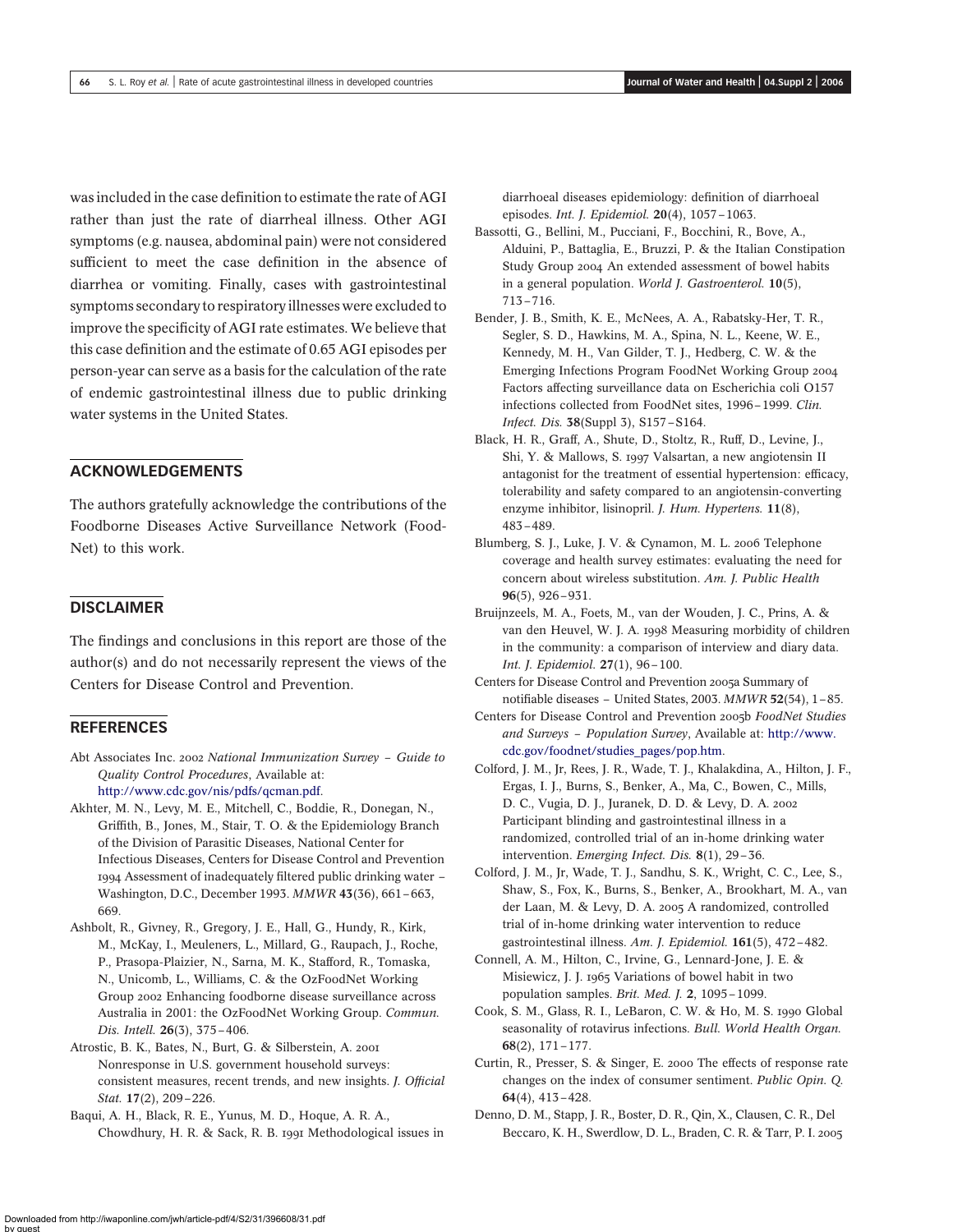<span id="page-36-0"></span>Etiology of diarrhea in pediatric outpatient settings. Pediatr. Infect. Dis. J. 24(2), 142–148.

- de Wit, M. A. S., Hoogenboom-Verdegaal, A. M. M., Goosen, E. S. M., Sprenger, M. J. W. & Borgdorff, M. W. 2000 A populationbased longitudinal study on the incidence and disease burden of gastroenteritis and Campylobacter and Salmonella infection in four regions of the Netherlands. Eur. J. Epidemiol. 16(8), 713–718.
- de Wit, M. A. S., Koopmans, M. P. G., Kortbeek, L. M., Wannet, W. J. B., Vinjé, J., van Leusden, F., Bartelds, A. I. M. & van Duynhoven, Y. T. H. P. 2001 Sensor, a population-based cohort study of gastroenteritis in the Netherlands: incidence and etiology. Am. J. Epidemiol. 154(7), 666–674.
- Dingle, J. H., Badger, G. F., Feller, A. E., Hodges, R. G., Jordan, W. S. Jr. & Rammelkamp, C. H., Jr. 1953 A study of illness in a group of Cleveland families. I. Plan of study and certain general observations. Am. J. Hygiene 58(1), 16–30.
- Dingle, J. H., McCorkle, L. P., Badger, G. F., Curtiss, C., Hodges, R. G. & Jordan, W. S., Jr 1956 A study of illness in a group of Cleveland families. XIII. Clinical description of acute nonbacterial gastroenteritis. Am. J. Hygiene 64(3), 368–375.
- Dingle, J. H., Badger, G. F. & Jordan, W. S. Jr. 1964 Illness in theHhome. A Study of 25, 000 Illnesses in a Group of Cleveland Families. The Press of Western Reserve University, Cleveland, OH.
- Drossman, D. A., Sandler, R. S., McKee, D. C. & Lovitz, A. J. 1982 Bowel patterns among subjects not seeking health care. Use of a questionnaire to identify a population with bowel dysfunction. Gastroenterology 83(3), 529–534.
- Essers, B., Burnens, A. P., Lanfranchini, F. M., Somaruga, S. G. E., von Vigier, R. O., Schaad, U. B., Aebi, C. & Bianchetti, M. G. 2000 Acute community-acquired diarrhea requiring hospital admission in Swiss children. Clin. Infect. Dis. 31(1), 192–196.
- Feldman, R. A. & Banatvala, N. 1994 The frequency of culturing stools from adults with diarrhea in Great Britain. Epidemiol. Infect. 113(1), 41–44.
- Figueroa, G., Troncoso, M., Araya, M., Espinoza, J. & Brunser, O. 1983 Enteropathogen carriage by healthy individuals living in an area with poor sanitation. J. Hygiene (Lond.) 91(3), 499–507.
- Fox, J. P., Elveback, L. R., Spigland, I., Frothingham, T. E., Stevens, D. A. & Huger, M. 1966 The Virus Watch Program: a continuous surveillance of viral infections in metropolitan New York families. I. Overall plan, methods of collecting and handling information and a summary report of specimens collected and illness observed. Am. J. Epidemiol. 83(3), 389–412.
- Fox, J. P., Hall, C. E., Cooney, M. K., Luce, R. E. & Kronmal, R. A. 1972 The Seattle Virus Watch. II. Objectives, study population and its observation, data processing and summary of illnesses. Am. J. Epidemiol. 96(4), 270–285.
- Garthright, W. E., Archer, D. L. & Kvenberg, J. E. 1988 Estimates of incidence and costs of intestinal infectious diseases in the United States. Public Health Rep. 103(2), 107–115.
- Gentry, E. M., Kalsbeek, W. D., Hogelin, G. C., Jones, J. T., Gaines, K. L., Forman, M. R., Marks, J. S. & Trowbridge, F. L. 1985 The behavioral risk factor surveys: II. Design, methods, and estimates from combined state data. Am. J. Prev. Med. 1(6),  $9 - 14.$
- Glass, R. I., Lew, J. F., Gangarosa, R. E., LeBaron, C. W. & Ho, M. S. 1991 Estimates of morbidity and mortality rates for diarrheal disease in American children. J. Pediatr. 118(4[Pt.2]), S27–S33.
- Gofti-Laroche, L., Demanse, D., Joret, J. & Zmirou, D. 2003 Health risks and parasitical quality of water. J. AWWA 95(5), 162–172.
- Goss, M. J., Barry, D. A. J. & Rudolph, D. L. 1998 Contamination in Ontario farmstead domestic wells and its association with agriculture: 1. Results from drinking water wells. J. Contam. Hydrol. 32(3–4), 267–293.
- Guerrant, R. L., Hughes, J. M., Lima, N. L. & Crane, J. 1990 Diarrhea in developed and developing countries: magnitude, special settings, etiologies. Rev. Infect. Dis. 12(Suppl 1), S41–S50.
- Gurwith, M. J. & Williams, T. W. 1977 Gastroenteritis in children: a two-year review in Manitoba. I. Etiology. J. Infect. Dis. 136(2), 239–247.
- Hall, G., Kirk, M., Millard, G., Hsu, E. & the OzFoodNet Working Group 2002 How much gastroenteritis in Australia is due to food? Results of a national survey of gastroenteritis (Abstract). The Australian Society for Microbiology Annual Scientific Meeting. Australian Society for Microbiology, Melbourne, VA. Available at: [http://www.ozfoodnet.org.au/pubs/](http://www.ozfoodnet.org.au/pubs/asm_gastro_in_australia.pdf) [asm\\_gastro\\_in\\_australia.pdf](http://www.ozfoodnet.org.au/pubs/asm_gastro_in_australia.pdf).
- Hall, G., Kirk, M. D., Becker, N., Gregory, J. E., Unicomb, L., Millard, G., Stafford, R., Lalor, K. & the OzFoodNet Working Group 2005 Estimating foodborne gastroenteritis, Australia. Emerging Infect. Dis. 11(8), 1257–1264.
- Hardnett, F., Hoekstra, R., Kennedy, M., Angulo, F. & the EIP FoodNet Working Group 2002 Comparability of FoodNet and United States populations. Program and abstracts of the International Conference on Emerging Infectious Diseases (Atlanta, GA). American Society for Microbiology, Alexandria, VA.
- Hardnett, F. P., Hoekstra, R. M., Kennedy, M., Charles, L., Angulo, F. J. & the Emerging Infections Program FoodNet Working Group 2004 Epidemiologic issues in study design and data analysis related to FoodNet activities. Clin. Infect, Dis. 38(Suppl 3), S121–S126.
- Hawkins, M., DeLong, S., Marcus, R., Jones, T., Shallow, S., Morse, D., McCombs, K., Courtney, A., Medus, C. & the EIP FoodNet Working Group 2002 The burden of diarrheal illness in FoodNet, 2000–2001 (Abstract). Program and abstracts of the International Conference on Emerging Infectious Diseases (Atlanta, GA). American Society for Microbiology, Alexandria, VA. Available at: [http://www.cdc.gov/foodnet/publications/](http://www.cdc.gov/foodnet/publications/2002/hawkins_2002.pdf) [2002/hawkins\\_2002.pdf](http://www.cdc.gov/foodnet/publications/2002/hawkins_2002.pdf).
- Hedberg, C., Angulo, F., Townes, J., Hadler, J., Vugia, D., Farley, M. & the CDC/USDA/FDA Foodborne Diseases Active Surveillance Network 1997 Differences in Escherichia coli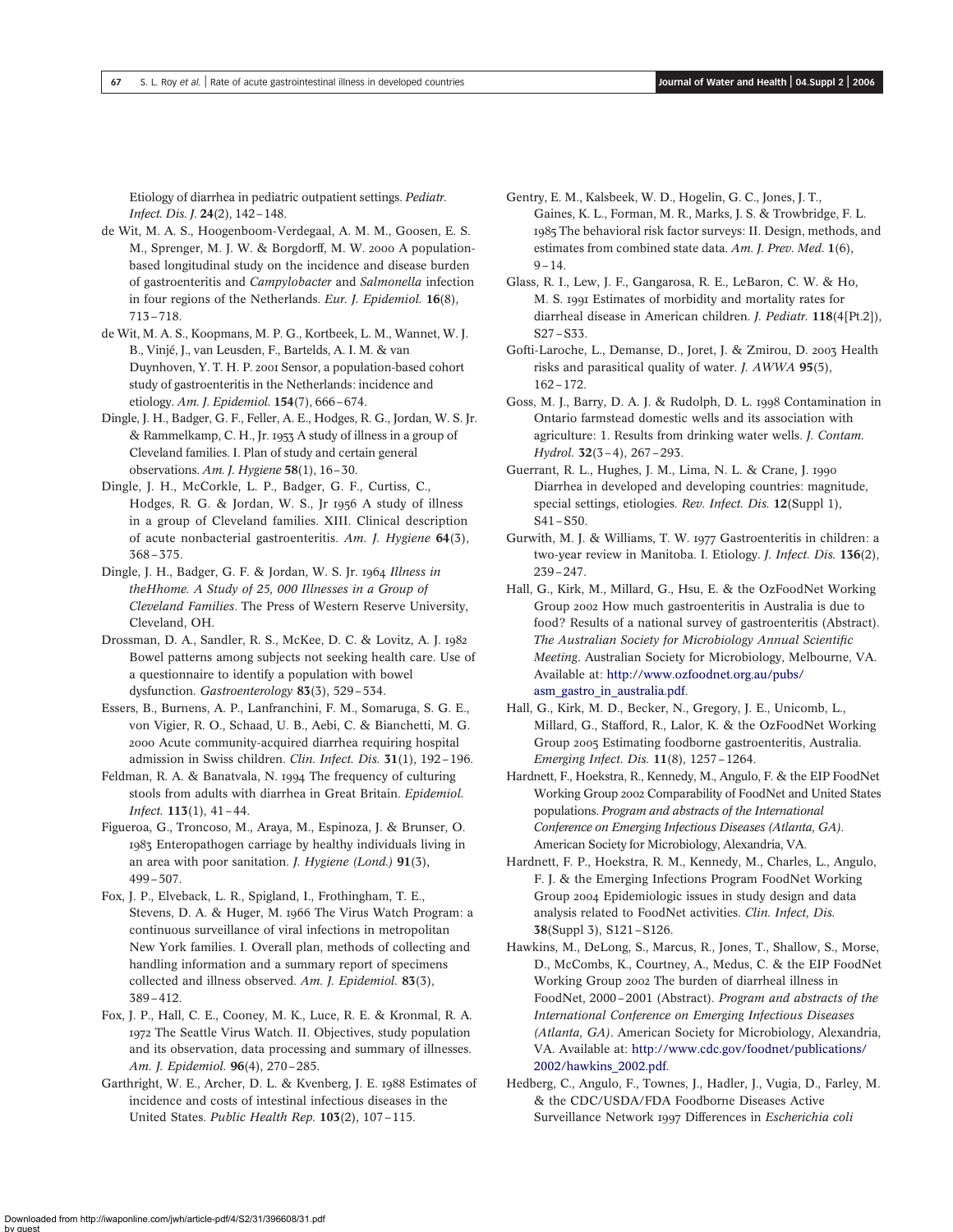<span id="page-37-0"></span>O157:H7 annual incidence among FoodNet active surveillance sites. 5th International VTEC Producing Escherichia coli Meeting, Baltimore, MD, Available at: [http://www.cdc.gov/](http://www.cdc.gov/foodnet/publications/1997/hedberg_1997.pdf) [foodnet/publications/1997/hedberg\\_1997.pdf.](http://www.cdc.gov/foodnet/publications/1997/hedberg_1997.pdf)

- Hellard, M. E., Sinclair, M. I., Forbes, A. B. & Fairley, C. K. 2001 A randomized, blinded, controlled trial investigating the gastrointestinal health effects of drinking water quality. Environ. Health Perspect. 109(8), 773–778.
- Herikstad, H., Yang, S., Van Gilder, T. J., Vugia, D., Hadler, J., Blake, P., Deneen, V., Shiferaw, B., Angulo, F. J. & the FoodNet Working Group 2002 A population-based estimate of the burden of diarrheal illness in the United States: FoodNet, 1996-7. Epidemiol. Infect. 129(1), 9–17.
- Hodges, R. G., McCorkle, L. P., Badger, G. F., Curtiss, C., Dingle, J. H. & Jordan, W. S., Jr 1956 A study of illness in a group of Cleveland families. XI. The occurrence of gastrointestinal symptoms. Am. J. Hygiene 64(3), 349–356.
- Hoogenboom-Verdegaal, A. M. M., de Jong, J. C., During, M., Hoogenveen, R. & Hoekstra, J. A. 1994 Community-based study of the incidence of gastrointestinal diseases in The Netherlands. Epidemiol. Infect. 112(3), 481–487.

Hughes, J. M., Gwaltney, J. M., Hughes, D. H. & Guerrant, R. L. 1978 Acute gastrointestinal illness in Charlottesville: a prospective family study (Abstract). Clin. Res. 26, 28A.

- Imhoff, B., Morse, D., Shiferaw, B., Hawkins, M., Vugia, D., Lance-Parker, S., Hadler, J., Medus, C., Kennedy, M., Moore, M. R., Van Gilder, T. & the Emerging Infections Program FoodNet Working Group, 2004 Burden of selfreported acute diarrheal illness in FoodNet surveillance areas, 1998-1999. Clin. Infect. Dis. 38(Suppl 3), S219–S226.
- Ish-Horowicz, M., Korman, S. H., Shapiro, M., Har-Even, U., Tamir, I., Strauss, N. & Deckelbaum, R. J. 1989 Asymptomatic giardiasis in children. Pediatr. Infect. Dis. J. 8(11), 773–779.
- Jones, J. L., Lopez, A., Wahlquist, S. P., Nadle, J., Wilson, M. & the Emerging Infections Program FoodNet Working Group 2004 Survey of clinical laboratory practices for parasitic diseases. Clin. Infect. Dis. 38(Suppl 3), S198–S202.
- Jones, T. F., McMillian, M. B., Scallan, E., Frenzen, P. D., Cronquist, A. B., Thomas, S. & Angulo, F. J. A population-based estimate of the substantial burden of diarrheal disease in the United States; FoodNet, 1996-2003. Epidemiol. Infect. in press.
- Keeter, S., Miller, C., Kohut, A., Groves, R. M. & Presser, S. 2000 Consequences of reducing nonresponse in a national telephone survey. Public Opin. Q. 64(2), 125–148.
- Kosek, M., Bern, C. & Guerrant, R. L. 2003 The global burden of diarrhoeal disease, as estimated from studies published between 1992 and 2000. Bull. World Health Org. 81(3), 197–204.
- Kuusi, M., Aavitsland, P., Gondrosen, B. & Kapperud, G. 2003 Incidence of gastroenteritis in Norway – a population-based survey. Epidemiol. Infect. 131(1), 591-597.
- Magliani, W., Somenzi, P., Valcavi, P., Tcherassen, M., Fanti, F., Moccia, G. & Chezzi, C. 1985 Epidemiological survey on bacterial, viral and parasitic agents in patients affected by acute enteritis. Eur. J. Epidemiol. 1(2), 127–130.

Majowicz, S. E., Doré, K., Flint, J. A., Edge, V. L., Read, S., Buffett, M. C., McEwen, S., McNab, W. B., Stacey, D., Sockett, P. & Wilson, J. B. 2004 Magnitude and distribution of acute, self-reported gastrointestinal illness in a Canadian community. Epidemiol. Infect. 132(4), 607–617.

Marcus, A. C. & Crane, L. A. 1986 Telephone surveys in public health research. Med. Care. 24(2), 97–112.

McCorkle, L. P., Badger, G. F., Curtiss, C., Dingle, J. H., Hodges, R. G. & Jordan, W. S. Jr. 1956 A study of illness in a group of Cleveland families. XII. The association of respiratory and gastrointestinal symptoms; an estimation of the magnitude and time relations of the association. Am. J. Hygiene 64(3), 357–367.

- Mead, P. S., Slutsker, L., Dietz, V., McCaig, L. F., Bresee, J. S., Shapiro, C., Griffin, P. M. & Tauxe, R. V. 1999 Food-related illness and death in the United States. Emerging Infect. Dis. 5(5), 607–625.
- Michel, P., Wilson, J. B., Martin, S. W., Clarke, R. C., McEwan, S. A. & Gyle, C. L. 1999 Temporal and geographical distributions of reported cases of Escherichia coli O157:H7 infection in Ontario. Epidemiol. Infect. 122(2), 193–200.
- Monto, A. S. & Koopman, J. S. 1980 The Tecumseh Study. XI. Occurrence of acute enteric illness in the community. Am. J. Epidemiol. 112(3), 323–333.
- Monto, A. S., Cavallaro, J. J. & Keller, J. B. 1970 Seasonal patterns of acute infection in Tecumseh. Mich. Arch. Environ. Health 21(3), 408–417.
- Monto, A. S., Napier, J. A. & Metzner, H. L. 1971 The Tecumseh study of respiratory illness. I. Plan of study and observations on syndromes of acute respiratory disease. Am. J. Epidemiol. 94(3), 269–279.
- Morris, S. S., Cousens, S. N., Lanata, C. F. & Kirkwood, B. R. 1994 Diarrhoea – defining the episode. Int. J. Epidemiol. 23(3), 617–623.
- Mounts, A. W., Ando, T., Koopmans, M., Bresee, J. S., Noel, J. & Glass, R. I. 2000 Cold weather seasonality of gastroenteritis associated with Norwalk-like viruses. J. Infect. Dis. 181(Suppl 2), S284–S287.
- Palmer, S., Houston, H., Lervy, B., Ribeiro, D. & Thomas, P. 1996 Problems in the diagnosis of foodborne infection in general practice. Epidemiol. Infect. 117(3), 479–484.
- Payment, P., Richardson, L., Siemiatycki, J., Dewar, R., Edwardes, M. & Franco, E. 1991 A randomized trial to evaluate the risk of gastrointestinal disease due to consumption of drinking water meeting current microbiological standards. Am. J. Public Health 81(6), 703–708.
- Payment, P., Siemiatycki, J., Richardson, L., Renaud, G., Franco, E. & Prévost, M. 1997 A prospective epidemiological study of gastrointestinal health effects due to the consumption of drinking water. Int. J. Environ. Health Res. 7, 5-31.
- Pettoello-Mantovani, M., Di Martino, L., Dettori, G., Vajro, P., Scotti, S., Ditullio, M. T. & Guandalini, S. 1995 Asymptomatic carriage of intestinal Cryptosporidium in immunocompetent and immunodeficient children: a prospective study. Pediatr. Infect. Dis. J. 14(12), 1042–1047.